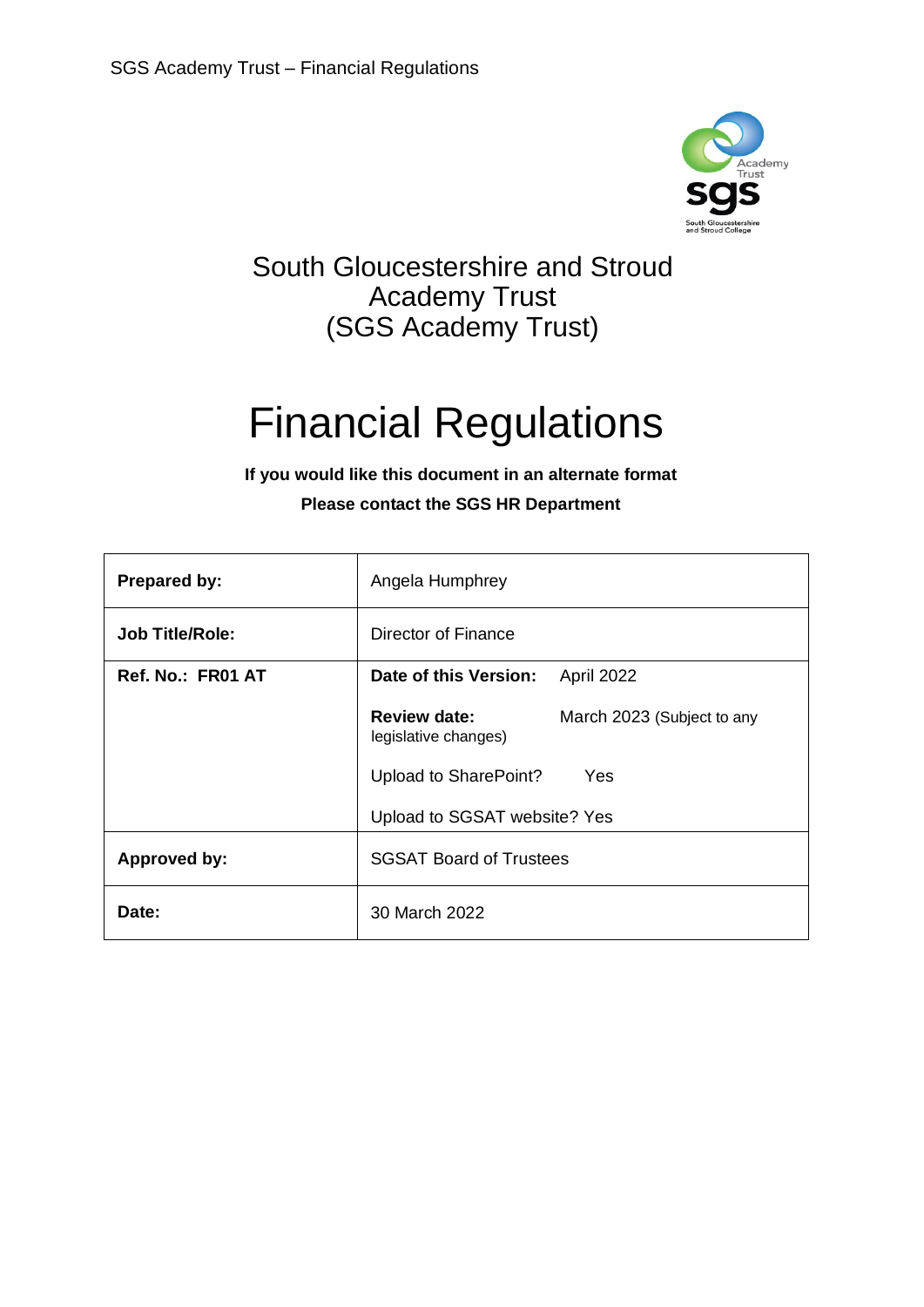# SGS Academy Trust – Financial Regulations

# **Mandatory Initial Equality and Diversity Impact Screening**

| Main aim and purpose of<br>the policy:                                                                                                 | To enable employees to raise concerns in a confidential manner about matters of public<br>interest related to the conduct of staff, managers or Governors, or the Groups practices |              |                  |                                                                                                                                                      |                  |                                                                                                                |                                                                                       |                     |
|----------------------------------------------------------------------------------------------------------------------------------------|------------------------------------------------------------------------------------------------------------------------------------------------------------------------------------|--------------|------------------|------------------------------------------------------------------------------------------------------------------------------------------------------|------------------|----------------------------------------------------------------------------------------------------------------|---------------------------------------------------------------------------------------|---------------------|
| Is this policy (or its<br>constituent parts) relevant<br>to a general equality<br>duty?<br>(please tick)                               | This policy development<br>will assist in the<br>elimination of unlawful<br>discrimination and/or<br>harassment of identified                                                      |              |                  | Implementation<br>of this policy will<br>promote equal<br>opportunities for<br>identified<br>Groups?                                                 |                  | Implementation of<br>this policy will<br>promote positive<br>attitudes and<br>participation<br>between Groups? | Implementation of<br>this policy will<br>promote good<br>relations between<br>Groups? |                     |
| Age                                                                                                                                    |                                                                                                                                                                                    | Groups?<br>区 |                  |                                                                                                                                                      | 図                |                                                                                                                | 冈                                                                                     | 図                   |
| <b>Disability</b>                                                                                                                      |                                                                                                                                                                                    | 区            |                  |                                                                                                                                                      | 区                |                                                                                                                | 冈                                                                                     | 区                   |
| <b>Gender Reassignment</b>                                                                                                             |                                                                                                                                                                                    | 区            |                  |                                                                                                                                                      | 図                |                                                                                                                | 区                                                                                     | 図                   |
| <b>Race or Ethnicity</b>                                                                                                               |                                                                                                                                                                                    | 図            |                  |                                                                                                                                                      | 図                |                                                                                                                | 冈                                                                                     | 図                   |
| <b>Religion or Belief</b>                                                                                                              |                                                                                                                                                                                    | 区            |                  |                                                                                                                                                      | 区                |                                                                                                                | 区                                                                                     | 図                   |
| <b>Marriage</b>                                                                                                                        |                                                                                                                                                                                    | ⊠            |                  |                                                                                                                                                      | 図                |                                                                                                                | ⊠                                                                                     | 図                   |
| <b>Pregnancy/Maternity</b>                                                                                                             |                                                                                                                                                                                    | 区            |                  |                                                                                                                                                      | 区                |                                                                                                                | 冈                                                                                     | 区                   |
| Sex                                                                                                                                    |                                                                                                                                                                                    | 区            |                  |                                                                                                                                                      | 図                |                                                                                                                | 冈                                                                                     | 区                   |
| <b>Sexual Orientation</b>                                                                                                              |                                                                                                                                                                                    | 区            |                  |                                                                                                                                                      | 区                |                                                                                                                | 図                                                                                     | 区                   |
| Carers/ Care givers                                                                                                                    |                                                                                                                                                                                    | 図            |                  |                                                                                                                                                      | 図                |                                                                                                                | 区                                                                                     | 図                   |
| <b>Persons in care</b>                                                                                                                 |                                                                                                                                                                                    | 区            |                  |                                                                                                                                                      | 区                |                                                                                                                | 区                                                                                     | 図                   |
| Specify any Groups for which there is evidence or reason to believe that some Groups or individuals could be affected<br>differently:  |                                                                                                                                                                                    |              |                  |                                                                                                                                                      |                  |                                                                                                                |                                                                                       |                     |
| None                                                                                                                                   |                                                                                                                                                                                    |              |                  |                                                                                                                                                      |                  |                                                                                                                |                                                                                       |                     |
| How much evidence is<br>there:                                                                                                         |                                                                                                                                                                                    | None         |                  |                                                                                                                                                      | A little<br>Some |                                                                                                                | A lot                                                                                 |                     |
| Is there any concern                                                                                                                   | 区                                                                                                                                                                                  |              |                  | □                                                                                                                                                    |                  | □                                                                                                              | □                                                                                     |                     |
| that the policy may<br>operate in a                                                                                                    |                                                                                                                                                                                    | None         |                  |                                                                                                                                                      | A little         |                                                                                                                | Some                                                                                  | A lot               |
| discriminatory way?                                                                                                                    |                                                                                                                                                                                    | 区            |                  |                                                                                                                                                      | □                |                                                                                                                | □                                                                                     | $\Box$              |
|                                                                                                                                        |                                                                                                                                                                                    |              |                  |                                                                                                                                                      |                  |                                                                                                                |                                                                                       |                     |
| Assessed relevance to<br>equality (tick one row<br>only)                                                                               | High                                                                                                                                                                               | Med          | Low              | <b>Non</b><br>e                                                                                                                                      |                  |                                                                                                                | Brief reason for this assessment                                                      |                     |
| Age                                                                                                                                    | $\Box$                                                                                                                                                                             | □            | $\Box$           | 図                                                                                                                                                    |                  |                                                                                                                |                                                                                       |                     |
| Disability                                                                                                                             | □                                                                                                                                                                                  | □            | $\Box$           | 図                                                                                                                                                    |                  |                                                                                                                |                                                                                       |                     |
| Gender Reassignment                                                                                                                    | □                                                                                                                                                                                  | □            | □                | 図                                                                                                                                                    |                  |                                                                                                                |                                                                                       |                     |
| Race or Ethnicity                                                                                                                      | □                                                                                                                                                                                  | □            | □                | ⊠                                                                                                                                                    |                  |                                                                                                                |                                                                                       |                     |
| Religion or Belief                                                                                                                     | $\Box$                                                                                                                                                                             | $\Box$       | $\Box$           | $\boxtimes$                                                                                                                                          |                  |                                                                                                                |                                                                                       |                     |
| Marriage                                                                                                                               | □                                                                                                                                                                                  | □            | □                | 図                                                                                                                                                    |                  |                                                                                                                |                                                                                       |                     |
| Pregnancy/ Maternity                                                                                                                   | □                                                                                                                                                                                  | □            | □                | ⊠                                                                                                                                                    |                  |                                                                                                                |                                                                                       |                     |
| Sex                                                                                                                                    | □                                                                                                                                                                                  | $\Box$       | $\Box$           | ⊠                                                                                                                                                    |                  |                                                                                                                |                                                                                       |                     |
| <b>Sexual Orientation</b>                                                                                                              | $\Box$<br>$\Box$                                                                                                                                                                   | □<br>$\Box$  | $\Box$<br>$\Box$ | 図<br>図                                                                                                                                               |                  |                                                                                                                |                                                                                       |                     |
| Carers/ Care givers                                                                                                                    |                                                                                                                                                                                    |              |                  |                                                                                                                                                      |                  |                                                                                                                |                                                                                       |                     |
| What is the next step?<br>(tick one only)                                                                                              | What priority level is this policy?<br>Medium ⊠                                                                                                                                    |              |                  | Has the Policy been sent for Full EQIA, or do you<br>believe the policy should have a Full EQIA?<br>Yes $\square$<br>Low $\square$<br>No $\boxtimes$ |                  |                                                                                                                |                                                                                       |                     |
|                                                                                                                                        | High $\square$                                                                                                                                                                     |              |                  |                                                                                                                                                      |                  |                                                                                                                |                                                                                       |                     |
| I am satisfied that an initial screening has been carried out on this policy/procedure and a full Impact Assessment<br>is not required |                                                                                                                                                                                    |              |                  |                                                                                                                                                      |                  |                                                                                                                |                                                                                       |                     |
| <b>Completed by: Angela Humphrey</b>                                                                                                   |                                                                                                                                                                                    |              |                  |                                                                                                                                                      |                  | <b>Position:</b> Director of Finance                                                                           |                                                                                       | Date: February 2022 |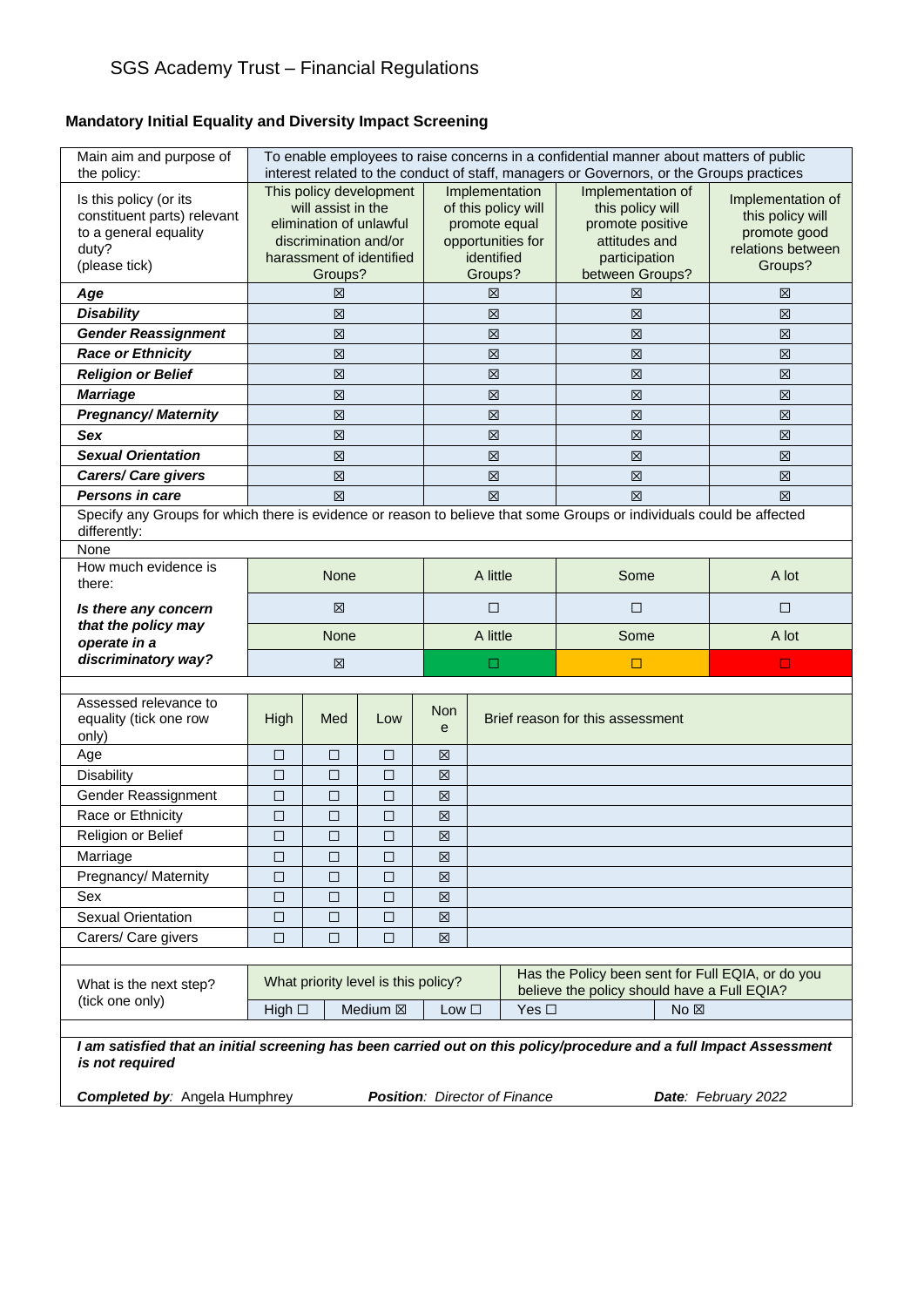# **CONTENTS**

| А.          | <b>TERMINOLOGY</b><br>7 |                                          |    |
|-------------|-------------------------|------------------------------------------|----|
| В.          |                         | <b>GENERAL PROVISIONS</b>                | 9  |
|             | 1.                      | Background                               |    |
|             | 2.                      | <b>Status of Financial Regulations</b>   |    |
| $C_{\cdot}$ |                         | <b>GOVERNANCE</b>                        | 11 |
|             | 1.                      | <b>SGS Academy Trust</b>                 |    |
|             | 2.                      | Finance & Audit Committee                |    |
|             | 3.                      | <b>Head Teachers</b>                     |    |
|             | 4.                      | <b>Accounting Officer</b>                |    |
|             | 5.                      | <b>Chief Financial Officer</b>           |    |
|             | 6.                      | <b>Director of Finance</b>               |    |
|             | 7 <sub>1</sub>          | <b>Auditors External &amp; Internal</b>  |    |
|             | 8.                      | <b>Other Staff</b>                       |    |
|             | 9.                      | <b>Register of Interests</b>             |    |
| D.          |                         | PLANNING & BUDGETING                     | 15 |
|             | 1.                      | <b>Financial Planning</b>                |    |
|             | 2.                      | <b>Financial Control</b>                 |    |
| E.          |                         | <b>FINANCIAL REPORTING</b>               | 18 |
|             | 1.                      | <b>Financial Year</b>                    |    |
|             | 2.                      | <b>Basis of Accountancy</b>              |    |
|             | 3.                      | <b>Format of Financial Statements</b>    |    |
|             | 4.                      | <b>Capitalisation &amp; Depreciation</b> |    |
|             | 5.                      | <b>Accounting Records</b>                |    |

- 6. Public Access
- 7. Taxation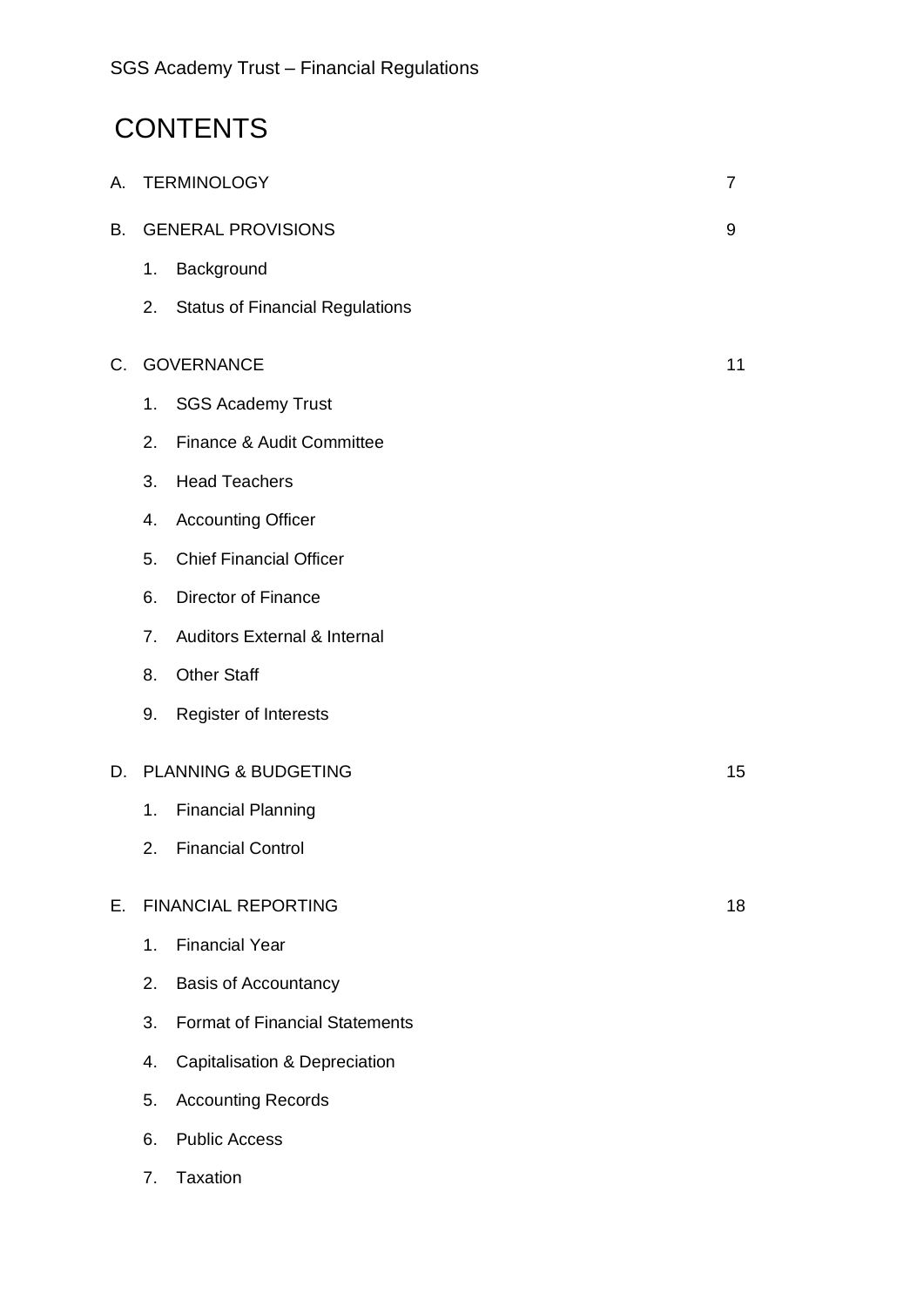|    | 8. | <b>Control Accounts</b>                                   |    |
|----|----|-----------------------------------------------------------|----|
|    | 9. | <b>Management Accounts</b>                                |    |
| F. |    | <b>AUDIT REQUIREMENTS</b>                                 | 21 |
|    | 1. | General                                                   |    |
|    | 2. | <b>Financial Statements Audit</b>                         |    |
|    | 3. | <b>Internal Audit</b>                                     |    |
|    | 4. | Value for Money                                           |    |
|    | 5. | <b>Other Auditors</b>                                     |    |
| G. |    | <b>TREASURY MANAGEMENT</b>                                | 23 |
|    | 1. | <b>Treasury Management Policy</b>                         |    |
|    | 2. | Appointment of Bankers and other Professional Advisers    |    |
|    | 3. | <b>Banking Arrangements</b>                               |    |
| Н. |    | <b>INCOME</b>                                             | 24 |
|    | 1. | Systems                                                   |    |
|    | 2. | Receipt of Cash, Cheques and other Negotiable Instruments |    |
|    | 3. | <b>Collection of Debts</b>                                |    |
|    | 4. | Other Income-generating Activity                          |    |
|    | 5. | Intellectual Property Rights and Patents                  |    |
| I. |    | PURCHASING AND PAYMENTS                                   | 28 |
|    | 1. | Scheme of Delegation / Financial Authorities              |    |
|    | 2. | Procurement                                               |    |
|    |    | <b>Purchase Orders</b>                                    |    |
|    | 3. |                                                           |    |
|    | 4. | <b>Corporate Cards</b>                                    |    |
|    | 5. | <b>Tenders and Quotations</b>                             |    |

7. Receipt of Goods and Services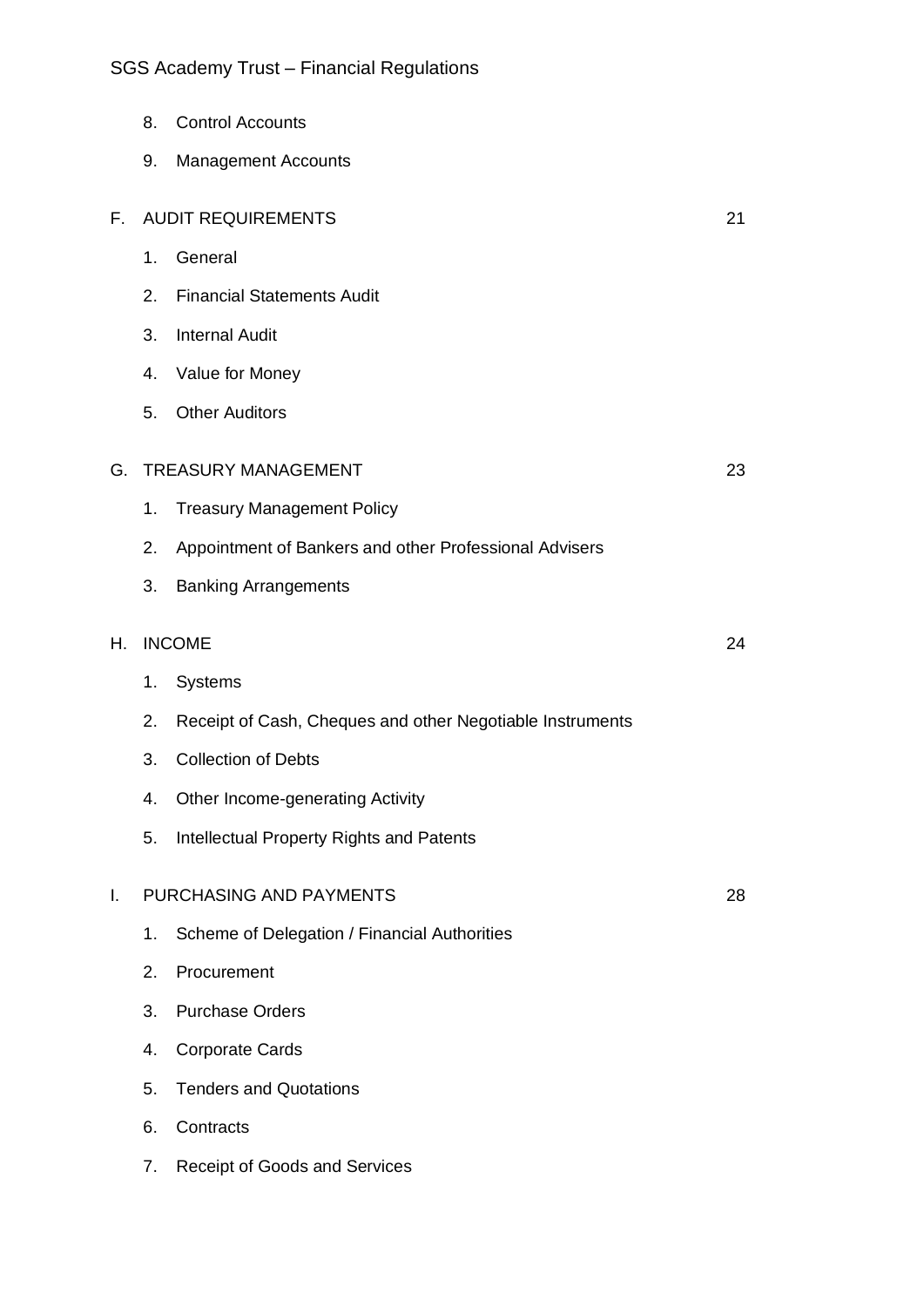- 8. Payment
- 9. Late Payment Rules
- 10. Project Advances
- 11. Providing Hospitality

### J. EMPLOYMENT OF STAFF 36

- 1. Remuneration Policy
- 2. Appointment of Staff
- 3. Salaries and Wages
- 4. Superannuation Schemes
- 5. Travel, Subsistence and Other Allowances
- 6. Overseas Travel
- 7. Expenses for Trustees
- 8. Severance and Other Non-recurring Payments

#### K. ASSETS 39

- 1. Purchase of Fixed Assets
- 2. Control of Assets, Stocks and Stores
- 3. Personal Use of Assets
- 4. Asset Disposal
- 5. Companies and Joint Ventures

#### L. FUNDS HELD ON TRUST **12000 FM STATES AND ASSAULT** 12000 FM STATES 42

- 1. Gifts, Benefactions and Donations
- 2. Student Welfare and Access Funds
- 3. Trust Funds
- 4. Voluntary Funds
- 5. Bursaries, Grants and Other Authorised Expenditure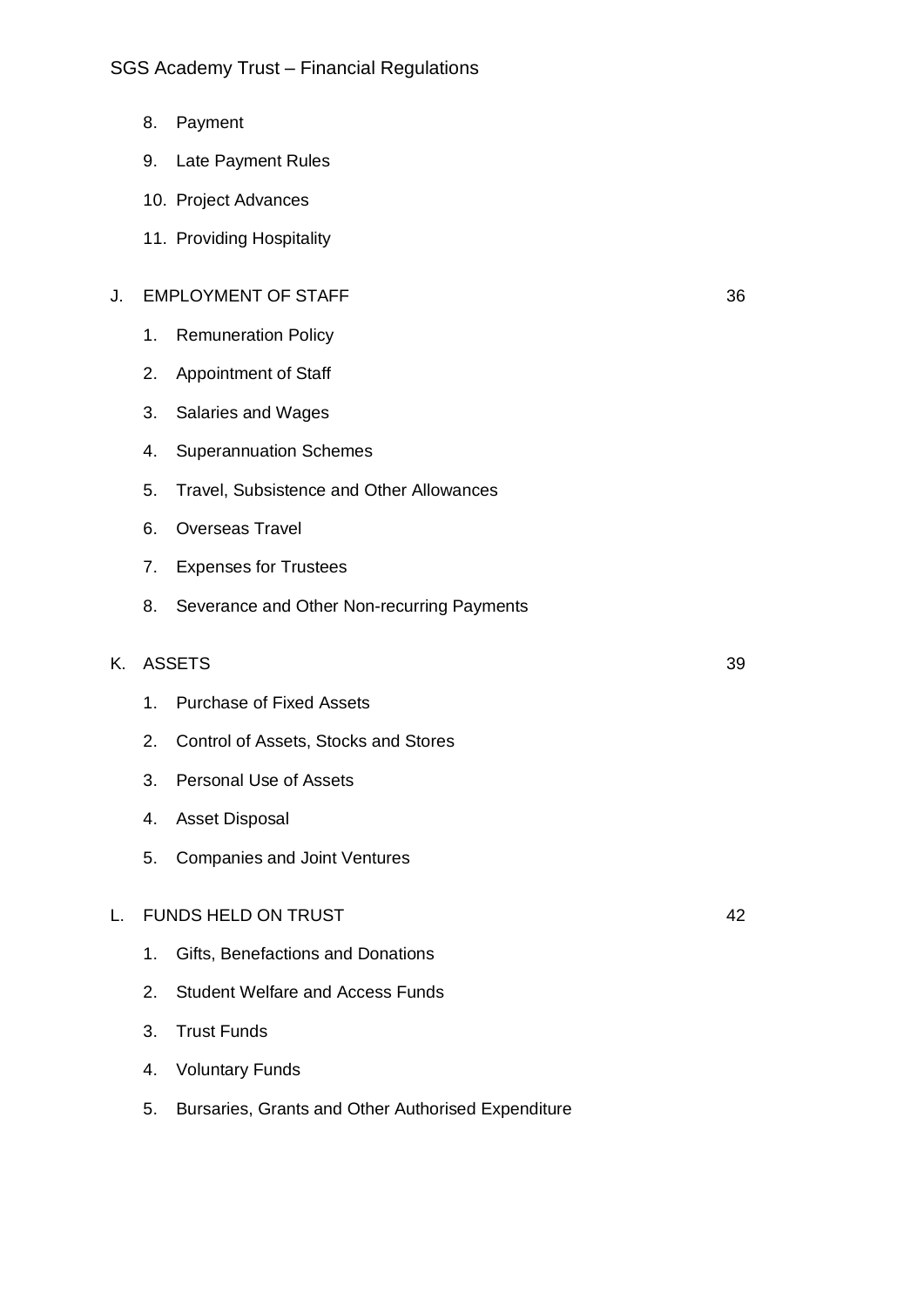- M. SECURITY 43
	- 1. Security
	- 2. Provision of Indemnities

# N. RISK & COMPLIANCE 44

- 1. Use of SGSAT's Seal
- 2. Money Laundering
- 3. General Data Protection Regulations (GDPR)
- 4. Code of Conduct
- 5. Insurance
- 6. Risk Management
- 7. Receiving Gifts or Hospitality
- 8. Fraud and Corruption
- 9. Cybercrime
- 10. Bribery
- 11. Whistleblowing

# APPENDICES

| Appendix 1 | Summary of Financial Limits inclusive of schematics showing route to                                                    |    |
|------------|-------------------------------------------------------------------------------------------------------------------------|----|
|            | procurement dependant on value                                                                                          | 51 |
| Appendix 2 | Items Exempt from the Financial Regulations                                                                             | 57 |
| Appendix 3 | Summary of Protocols for Proposed Major Developments &<br><b>Proposed Capital Expenditure</b>                           | 59 |
| Appendix 4 | The Seven Principles of Public Life from the Report of the<br>Committee for Standards in Public Life (The Nolan Report) | 60 |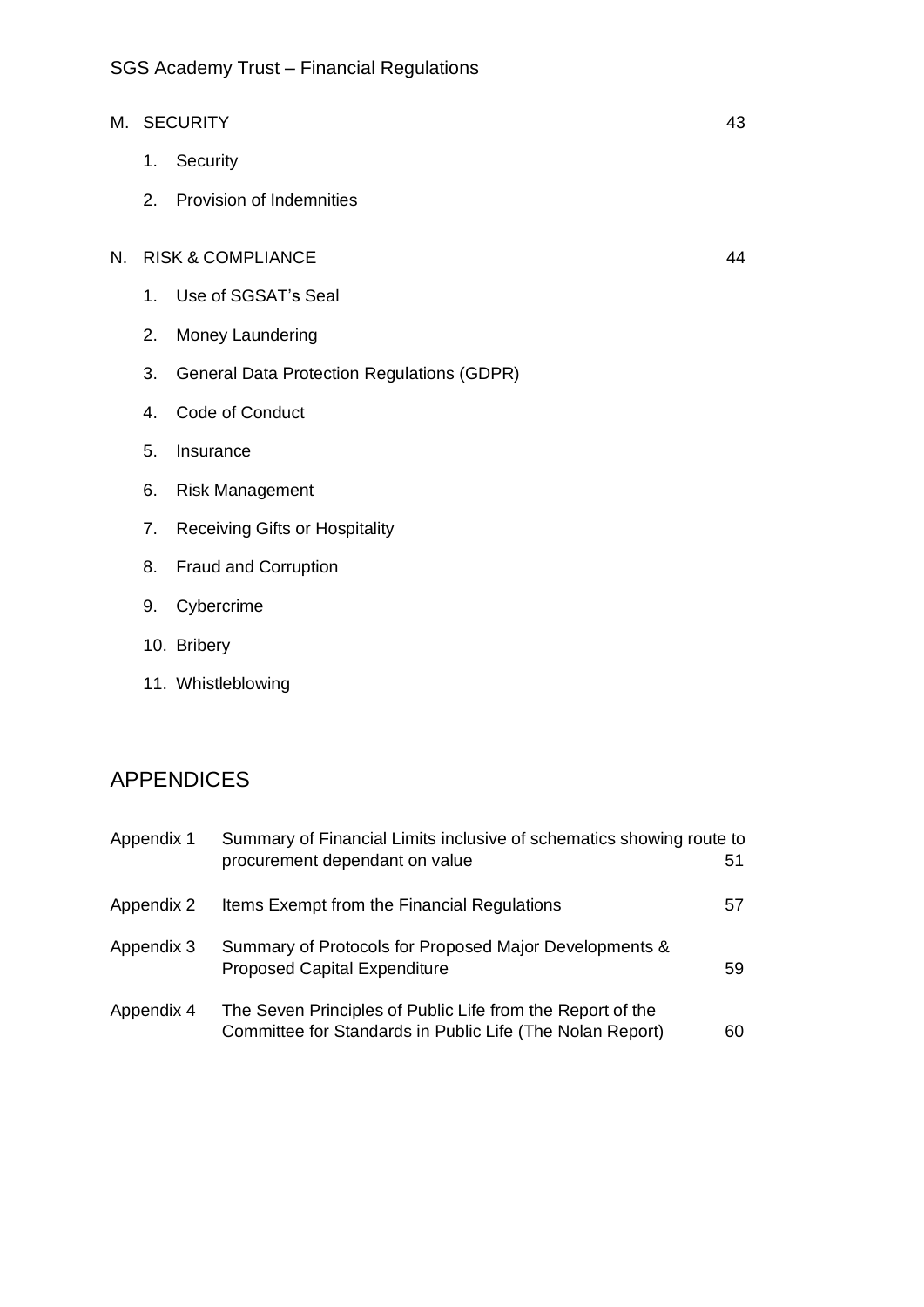# **A. TERMINOLOGY**

# **FINANCE & AUDIT COMMITTEE**

The Finance & Audit Committee is independent of Head Teachers' responsibility, and advises the Board of Trustees on issues related to internal audit, external audit and financial control. It must issue an Annual Report to the Board of Trustees which comments on SGSAT's system of internal control.

# **HEAD TEACHER**

The Head Teacher is responsible for the continued development and growth /provision for the day to day running of each individual School who has been assigned their own budget and is accountable for it.

# **CHIEF EXECUTIVE OFFICER & ACCOUNTING OFFICER**

Under the Financial Memorandum, the Chief Executive Officer is also SGSAT's Accounting Officer with the ultimate Executive responsibility for the finances and the management of SGSAT.

# **SOUTH GLOUCESTERSHIRE AND STROUD ACADEMY TRUST (SGSAT)**

Reference to the South Gloucestershire and Stroud Academy Trust includes any school run by SGSAT.

# **DESIGNATED FUNDING BODY**

This refers to the Department for Education (DfE).

# **FUNDING BODY/BODIES**

This refers to the Education and Skills Funding Agency (ESFA) and Local Governing Bodies.

# **CHIEF FINANCIAL OFFICER**

The Chief Financial Officer is responsible for the design and implementation of the internal control framework, financial and management accounting.

#### **EXECUTIVE**

The Executive is the Senior Management Team that assists the Chief Executive Officer & Accounting Officer in running SGSAT. This includes the Chief Financial Officer and Chief Services Officer.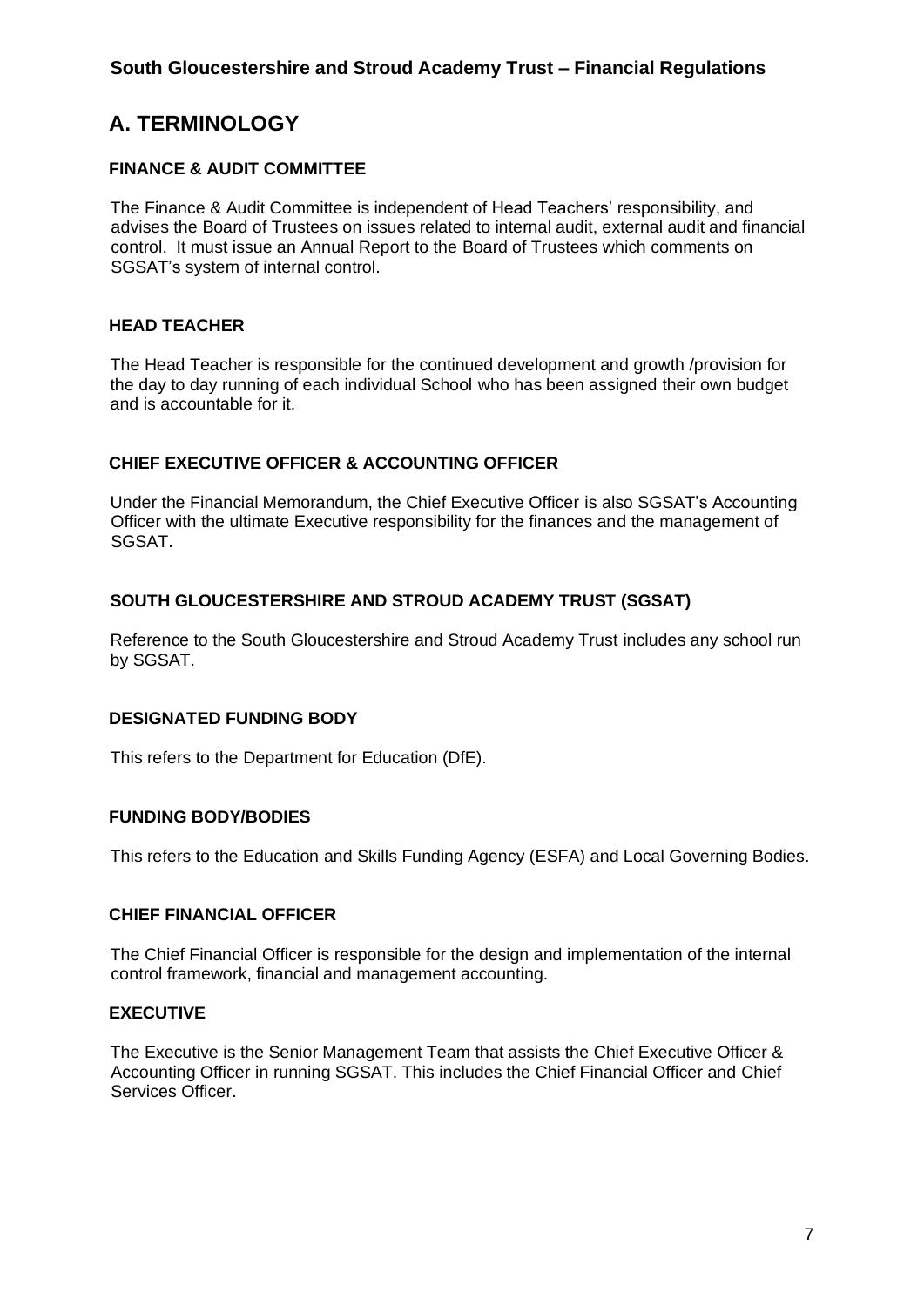#### **THE BOARD OF TRUSTEES**

The Board of Trustees is ultimately responsible for the affairs of SGSAT. The membership, powers and procedures are defined within the Funding Agreement between the DfE and SGSAT. The Board is supported by the Finance & Audit Committee and the Curriculum and Quality Committee.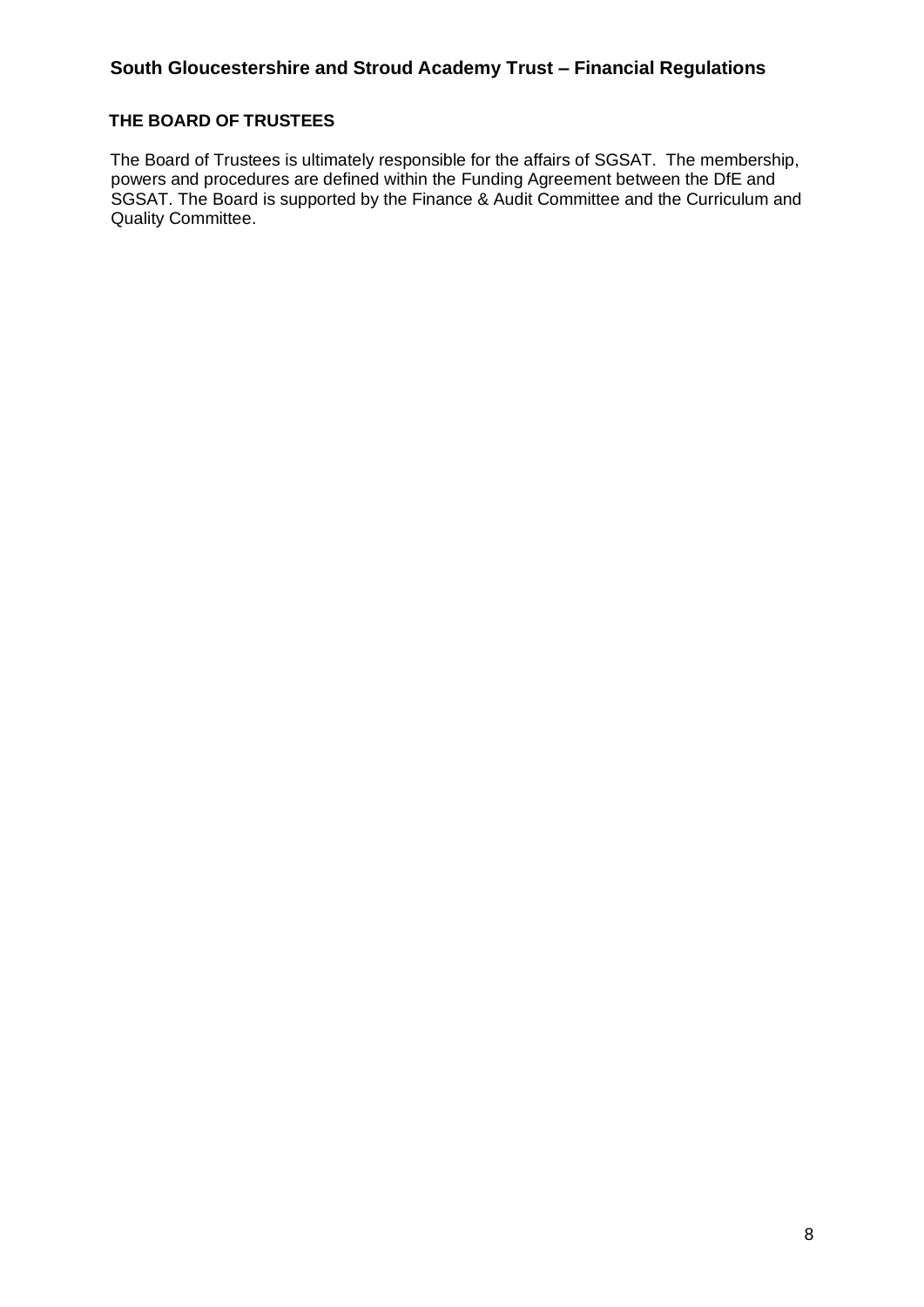# **B. GENERAL PROVISIONS**

# **1. Background**

- **1.1.** The Academy Trust is a company limited by guarantee and an exempt charity. The Charitable Company's memorandum and articles of association are the primary governing documents of the Academy Trust.
- 1.2. The Trustees of South Gloucestershire and Stroud Academy Trust ("SGSAT") are also the directors of the Charitable Company for the purposes of company law. The Charitable Company is known as South Gloucestershire and Stroud Academy Trust.
- 1.3 South Gloucestershire and Stroud Academy Trust (SGSAT) must comply with the principles of financial control outlined in the Academies guidance published by the DfE. These financial regulations provide detailed information on SGSAT's accounting procedures and systems and should be read by all staff involved with financial systems.

# **2. Status of Financial Regulations**

- **2.1.** This document sets out South Gloucestershire and Stroud Academy Trust's (SGSAT) Financial Regulations. It translates into practical guidance within SGSAT's broad policies relating to financial control and the SGSAT Financial Procedures.
- **2.2.** These Financial Regulations should be read in conjunction with the:
	- o Scheme of Delegation
	- o Master Funding Agreements
	- o Supplemental Funding Agreements
	- o Academy Trust Handbook
	- o Committee Terms of References
	- o SGSAT Financial Procedures
- **2.3.** The purpose of this manual is to ensure that SGSAT maintains and develops systems of financial control which conform with the requirements both of propriety and of good financial management. It is essential that these systems operate properly to meet the requirements of our funding agreement with the Department for Education (DfE).
- **2.4.** Compliance with the Financial Regulations is compulsory for all staff connected with SGSAT. A member of staff who fails to comply with the Financial Regulations may be subject to disciplinary action under SGSAT's disciplinary policy. The Board of Trustees must be notified of any such breach through the Finance & Audit Committee. It is the responsibility of Head Teachers to ensure that their staff are made aware of the existence and content of SGSAT's Financial Regulations.
- **2.5.** The Finance & Audit Committee is responsible for maintaining a continuous review of the Financial Regulations, through the Chief Financial Officer, and for advising the Board of Trustees of any additions or changes necessary.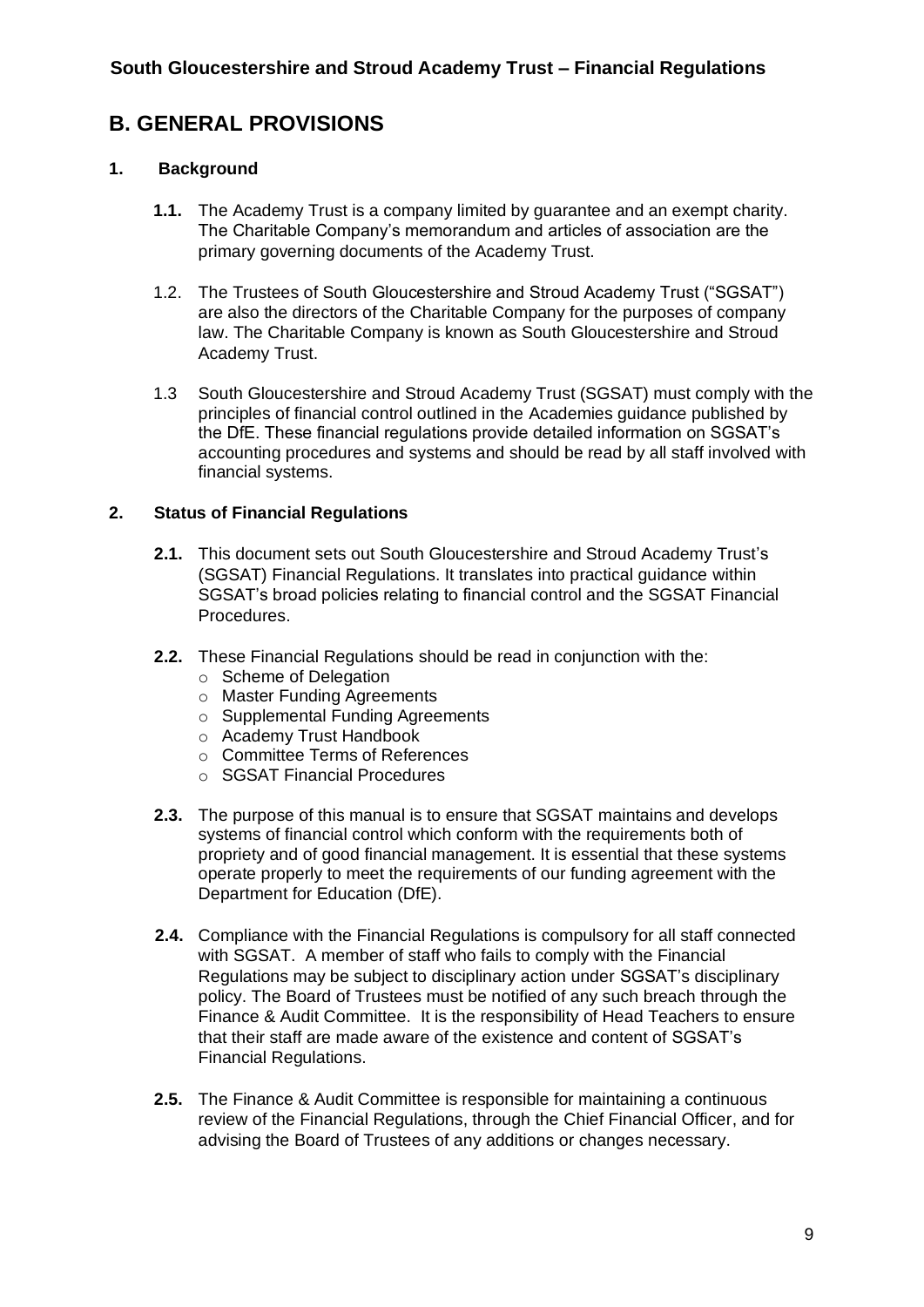- **2.6.** In exceptional circumstances, this committee may authorise a departure from the detailed provisions herein, such departure must be reported to the Board of Trustees at the earliest opportunity, setting out why such action was taken.
- **2.7.** The SGSAT detailed Financial Procedures set out precisely how these regulations will be implemented and are contained in a separate manual.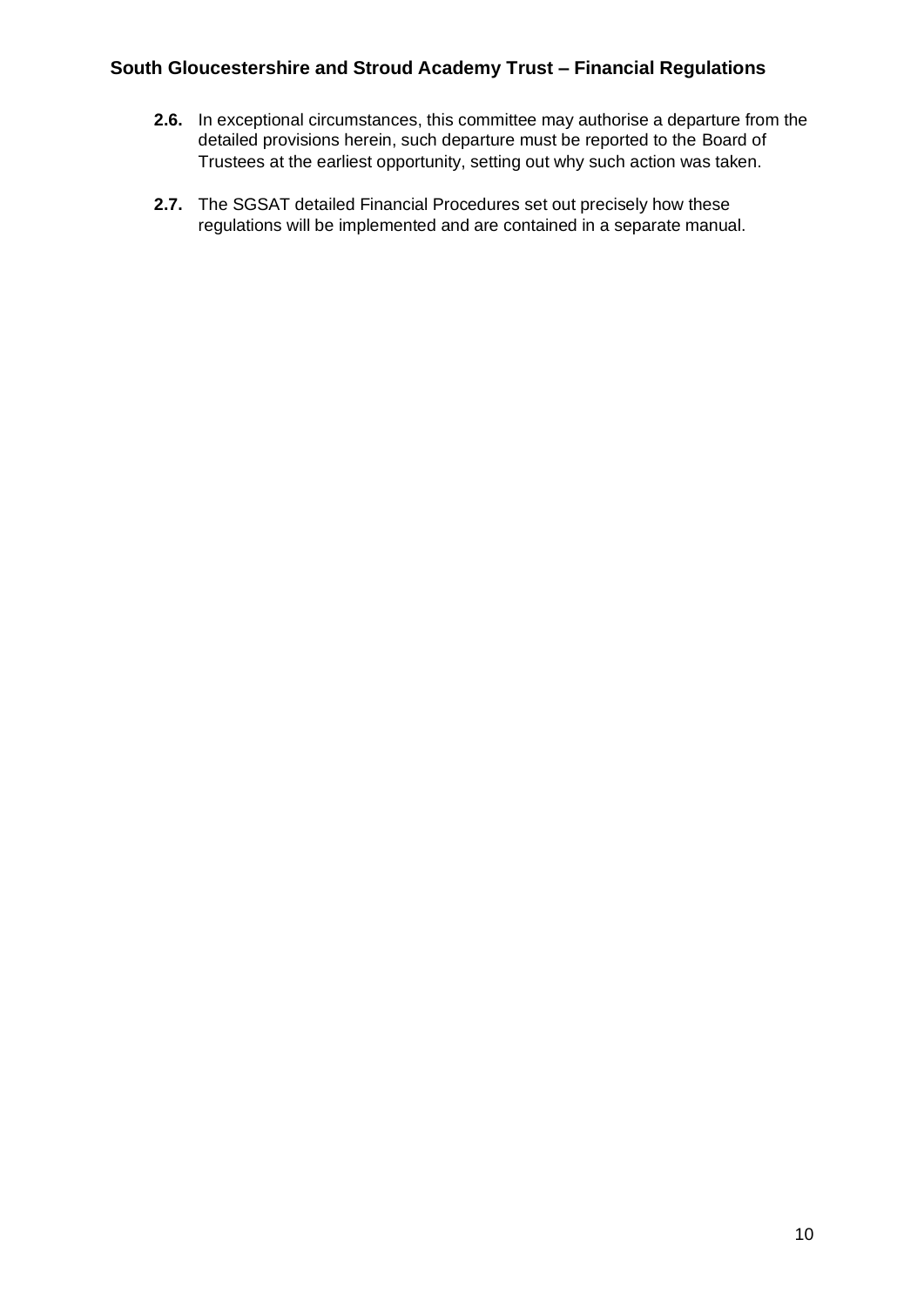# **C. GOVERNANCE**

#### **1. SGS Academy Trust**

SGSAT Board of Trustees has the overall responsibility for the administration of SGSAT's finances. The main responsibilities of SGSAT are prescribed in the Funding Agreement between SGSAT and the DfE and in SGSAT's scheme of delegation.

The main responsibilities include:

- ensuring that grant from the DfE is used only for the purposes intended;
- approval of the annual budget:
- appointment of the Head Teachers and
- appointment of the Chief Financial Officer.
- Appointment of the Chief Executive Officer/Deputy Chief Executive Officer.
- appoint a person to be hold temporary Executive roles should any be vacant or to cover long term absence.

The main responsibilities of SGSAT are prescribed in the Funding Agreement between SGSAT and the DfE and the scheme of delegation which are authorised and approved by SGSAT Board of Trustees annually.

Local School Boards, as local Committees of the Trust Board, have no delegated responsibilities in relation to financial oversight, as outlined in the Scheme of Delegation and Local School Board Terms of Reference. Local School Boards receive financial information for contextual awareness to their school improvement activities supporting the school.

#### **2. Finance and Audit Committee**

The Finance and Audit Committee is a committee of SGSAT. The Finance and Audit Committee meets at least three times during an academic year.

The main responsibilities include:

- the initial review and authorisation of the annual budget;
- the regular monitoring of actual expenditure and income against budget;
- ensuring the annual Accounts are produced in accordance with the requirements of the Companies Act 1985 and the DfE / ESFA guidance issued to academies;
- reviewing and recommending to SGSAT Board for approval, any orders over £40,000 (excluding VAT)
- to review SGSAT staffing establishment as part of Trust budget considerations, and
- reviewing the reports of the Chief Financial Officer, Director of Finance and external Auditors on the effectiveness of the financial procedures and controls. These reports must also be reported to the Trustees of SGSAT.

#### **3. Head Teachers**

Within the framework of the School Improvement Plans as approved by SGSAT Board of Trustees, the Head Teachers have overall executive responsibility for the academies' activities including financial activities and thus are the main Budget Holders. As Budget Holder, Head Teachers are responsible for authorising expenditure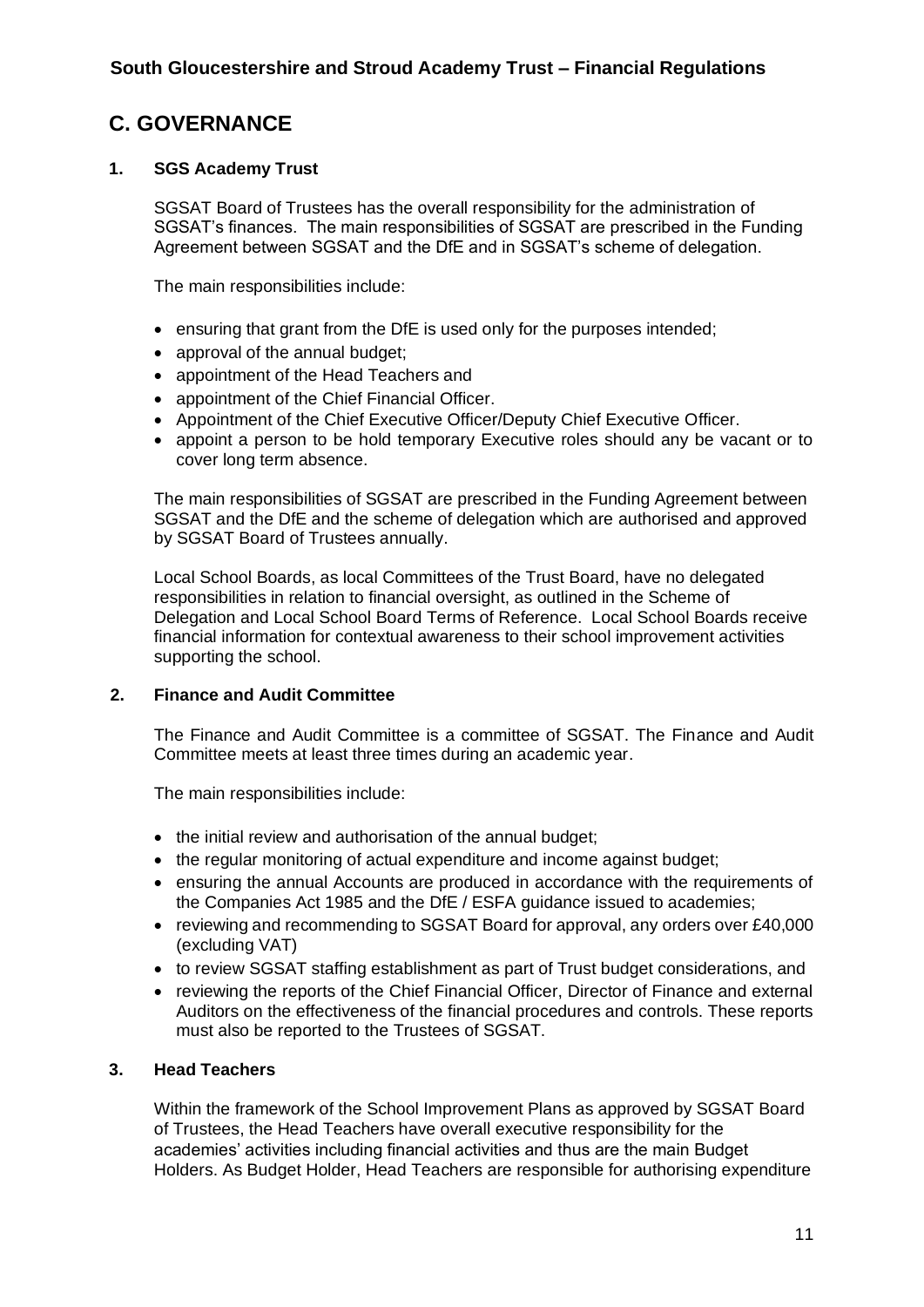on all goods and services, expense reimbursement and entering into any contracts related to the objectives of the academy up to a value of £40,000 (excluding VAT) in conjunction with the SGSAT Director of Finance and / or the SGSAT Finance Business Partner, provided that the expenditure can be met from within the appropriate approved budget heading and that no liability is incurred in any future year.

### **4. Accounting Officer**

The Accounting Officer is appointed by SGSAT Board of Trustees and is the Chief Executive Officer (CEO). Full outline of the requirements and responsibilities of the role are included within the Academy Trust Handbook.

- These include specific responsibilities for financial matters, a personal responsibility to Parliament, and to ESFA's Accounting Officer, for the financial resources under the trust's control. Accounting Officers must be able to assure Parliament, and the public, of high standards of probity in the management of public funds, particularly:
- value for money achieving the best possible educational outcomes through the economic, efficient and effective use of resources. A key objective is to achieve value for money not only for the trust but for taxpayers generally.
- regularity dealing with all items of income and expenditure in accordance with legislation, the terms of the trust's funding agreement and this handbook, and compliance with the trust's internal procedures – this includes spending public money for the purposes intended by Parliament
- propriety the requirement that expenditure and receipts should be dealt with in accordance with Parliament's intentions and the principles of parliamentary control – this covers standards of conduct, behaviour and corporate governance.

The accounting officer has specific responsibilities to complete and sign a statement on regularity, propriety and compliance each year and submit this to the ESFA with the audited accounts. The accounting officer must also demonstrate how the trust has secured value for money via the governance statement in the audited accounts.

Whilst the Trust's accounting officer is accountable for the Trust's financial affairs, for keeping proper financial records, and for the management of opportunities and risks, the delivery of the trust's detailed accounting processes will be delegated to the Chief Financial Officer.

The accounting officer must take personal responsibility (which must not be delegated) for assuring the board that there is compliance with the Financial handbook and the funding agreement. The accounting officer must advise the board in writing if, at any time, in his or her opinion, any action or policy under consideration by them is incompatible with the terms of the articles, funding agreement or the Financial handbook. Similarly, the accounting officer must advise the board in writing if the board appears to be failing to act where required to do so by the terms and conditions of the Financial handbook or funding agreement. Where the board of trustees is minded to proceed, despite the advice of the accounting officer, the accounting officer must consider the reasons the board gives for its decision. If, after considering those reasons the accounting officer still considers that the action proposed by the board is in breach of the articles, the funding agreement or the Financial handbook, the accounting officer must notify EFA's accounting officer immediately, and in writing.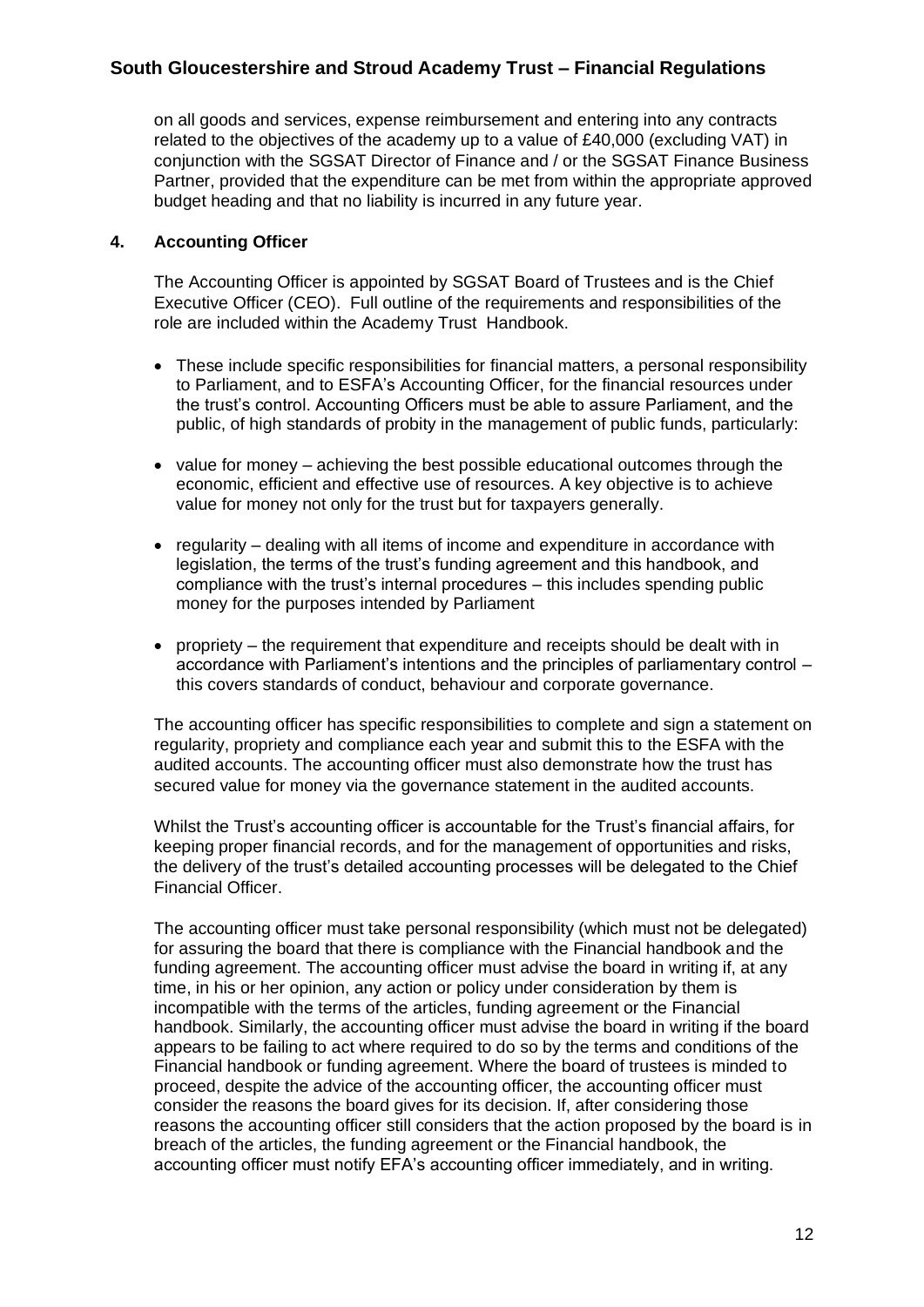The appointment of an accounting officer does not remove the responsibility of trustees, both individually and as a board, for the proper conduct and financial operation of the trust.

#### **5. The Chief Financial Officer**

The Chief Financial Officer (CFO) is appointed by SGSAT Board of Trustees and provides Trustees with an independent oversight of the academy's financial affairs. The main duties of the CFO are to provide SGSAT with independent assurance that:

- the financial responsibilities of SGSAT are being properly discharged;
- resources are being managed in an efficient, economical and effective manner;
- sound systems of internal financial control are being maintained and
- financial considerations are fully taken into account in reaching decisions.

The Chief Financial Officer will undertake an agreed programme of reviews to ensure that financial transactions have been properly processed and that controls are operating as laid down by SGSAT Board of Trustees. A report of the findings from each visit will be presented to the Finance & Audit Committee.

# **6. The Director of Finance**

The Director of Finance reports to the Chief Financial Officer and works in close collaboration with the Head Teachers.

The main responsibilities of the Director of Finance are:

- the day to day management of financial issues;
- the management of the academy financial position at a strategic and operational level within the framework for financial control determined by SGSAT Board of Trustees;
- the maintenance of effective systems of internal control:
- ensuring that the annual accounts, in collaboration with the Finance Business Partner, are properly presented and adequately supported by the underlying books and records of the academy;
- the overview of monthly management accounts prepared by the Finance Business Partner;
- ensuring all financial statutory forms and ESFA returns are completed accurately and submitted on time.
- 7. SGS AT Governance Professional/Clerk

The SGS AT has appointed a governance professional to support the board of trustees, known as the SGS AT Clerk and Company Secretary. The role holder is to be someone other than a trustee, principal or Chief Executive of the trust.

The SGS AT Clerk contributes to the efficient functioning of the board by providing:

- guidance to ensure the board works in compliance with the appropriate legal and regulatory framework, and understands the potential consequences of noncompliance
- Independent advice on procedural matters relating to the operation of the board
- Administrative and organisational support.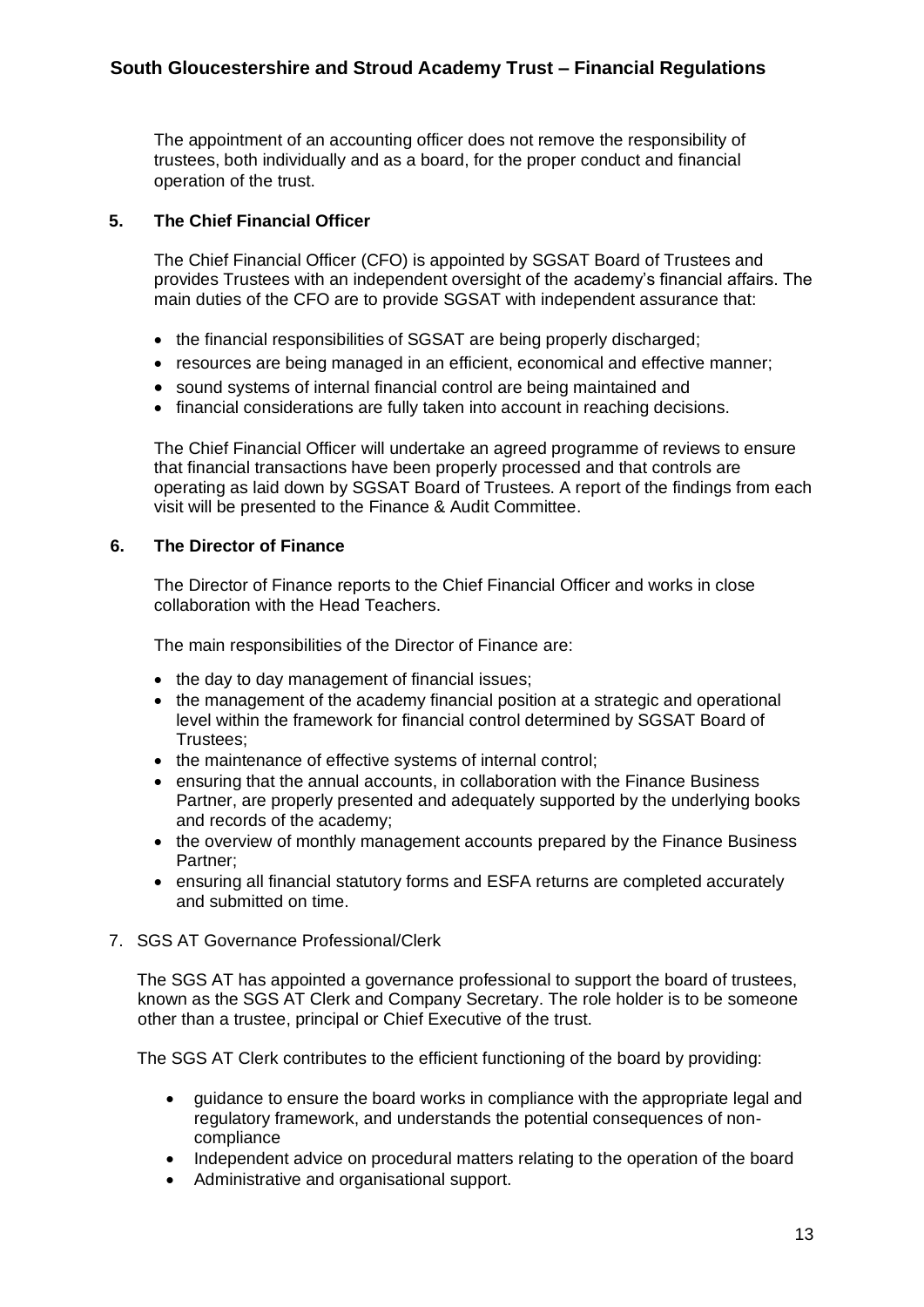#### **8. Auditors – External and Internal**

#### **External Audit**

The appointment of external auditors for the financial statements of the SGSAT is reviewed annually and is the responsibility of the Members of the Trust, on recommendation from the Board of Trustees. The Trustees will be advised by the Finance & Audit Committee. The primary role of the external audit is to report on the SGSAT's Financial Statements and to carry out such examination of the statements and underlying records and control systems as are necessary for the external auditors to reach an opinion on the statements and to report on the appropriate use of funds.

#### **Internal audit**

The Internal Auditor is appointed by the Board of Trustees on the recommendation of the Finance & Audit Committee. The appointment is reviewed annually.

The main responsibility of internal audit is to provide the Trustees, the Chief Executive Officer and senior management with assurances on the adequacy of the internal control system and the management of risk.

The internal audit service remains independent in its planning and operation but has direct access to the Trustees, Chief Executive Officer, Deputy Chief Executive Officer and Chair of the Finance & Audit Committee.

#### **9. Other Staff**

Other members of staff, the central Finance Team, administrative staff within academies and Head Teachers, will have some financial responsibilities and these are detailed in the following sections of this manual and in the SGSAT Financial Procedures. All staff are responsible for the security of academy property, for avoiding loss or damage, for ensuring economy and efficiency in the use of resources and for conformity with the requirements of the academy's financial procedures.

#### **10. Register Of Interests**

It is important for anyone involved in spending public money to demonstrate that they do not benefit personally from the decisions they make. To avoid any misunderstanding that might arise all SGSAT Members, Trustees, Local School Board members, and staff with significant financial or spending powers are required to declare any financial interests they have in companies or individuals from whom the academy may purchase goods or services. The register is open to public inspection.

The register should include all business interests such as directorships, shareholdings or other appointments of influence within a business or organisation which may have dealings with SGSAT. The disclosures should also include business interests of relatives such as a parent or spouse or business partner where influence could be exerted over a Trustee, Local School Board members or a member of staff by that person.

The existence of a register of business interests does not, of course, detract from the duties of Members, Trustees, Local School Board members and staff to declare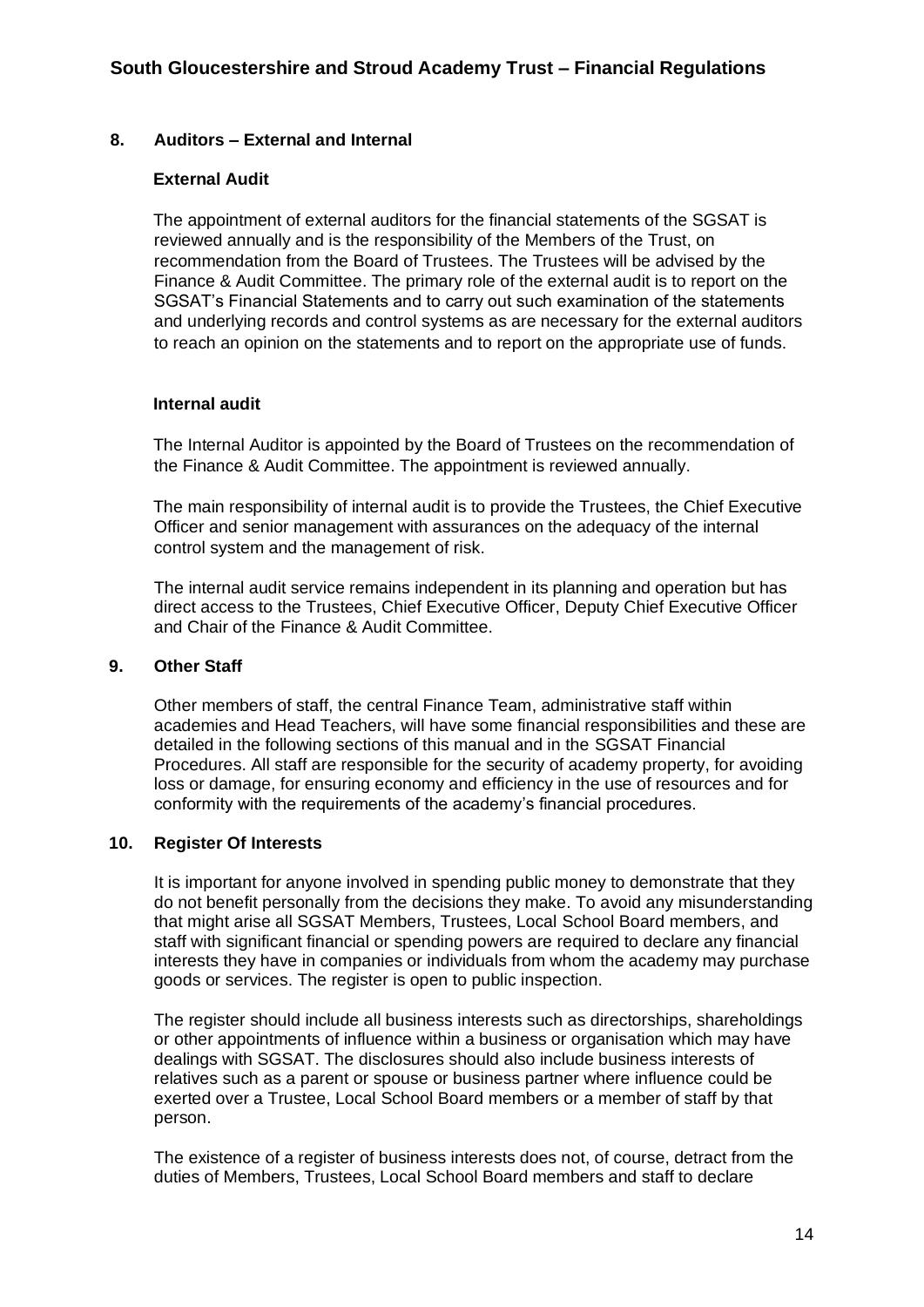interests whenever they are relevant to matters being discussed by SGSAT or a committee. A Member, Trustee or Local School Board member who has declared an interest in an item shall refrain both from taking part in the debate and from voting in that item. The Chair of the meeting may also ask that individual to withdraw from the meeting during discussion of that item.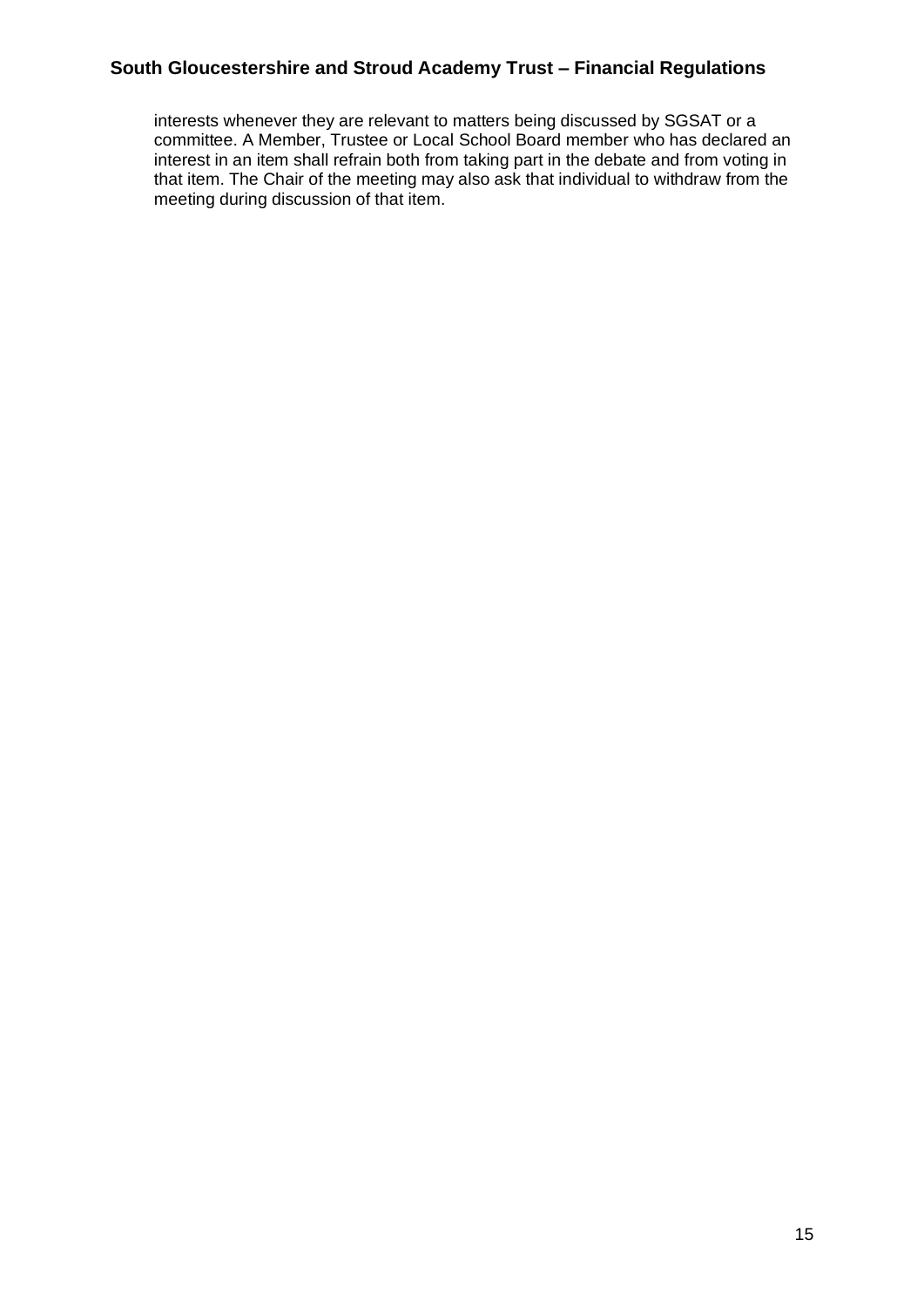# **D. PLANNING AND BUDGETING**

# **1. Financial Planning**

# **1.1. Responsibility**

The Chief Financial Officer, in collaboration with the Director of Finance, is responsible for preparing annually a rolling three-year financial plan for approval by the Board of Trustees and for preparing financial forecasts for submission to the Designated Funding Body. Financial plans must be prepared in line with the SGSAT Strategic Plan.

The ESFA strongly recommended an integrated approach to curriculum and financial planning. This should also include Pupil Premium and School Improvement Plan.

#### **1.2. Budget**

The Board of Trustees will annually set budget objectives for SGSAT. These will help the Chief Financial Officer in preparing their more detailed financial plans for the SGSAT.

#### **1.3. Resource Allocation**

Resources are allocated annually by the Board of Trustees on the basis of the above objectives. Head Teachers are responsible for the economic, effective and efficient use of resources allocated to them.

#### **1.4. Budget Preparation**

The Chief Financial Officer has overall responsibility for the annual revenue budget and capital budget and presents it for consideration by the Board of Trustees. The budget must also include monthly cash flow forecasts for the year and a projected year-end balance sheet.

The Director of Finance is responsible for co-ordinating the production of the annual budget and 3 year financial plan. The Head Teachers in conjunction with the Director of Finance are responsible for preparing the annual budget and financial plan for their setting. In addition, Head Teachers are responsible for preparing the curriculum plan which forms a key input into the financial planning process. The Director of Finance is responsible for the consolidation of the individual plans to form the SGSAT 3 year financial plan.

The Chief Financial Officer must ensure that the approved annual budget are communicated to Head Teachers as soon as possible following their approval by the Board of Trustees.

Budget preparation is shown in more detail in the Financial Procedures.

The approved budget must be submitted to the DfE by 31 July and the Director of Finance is responsible for establishing a timetable which allows sufficient time for the approval process and ensures that the submission date is met.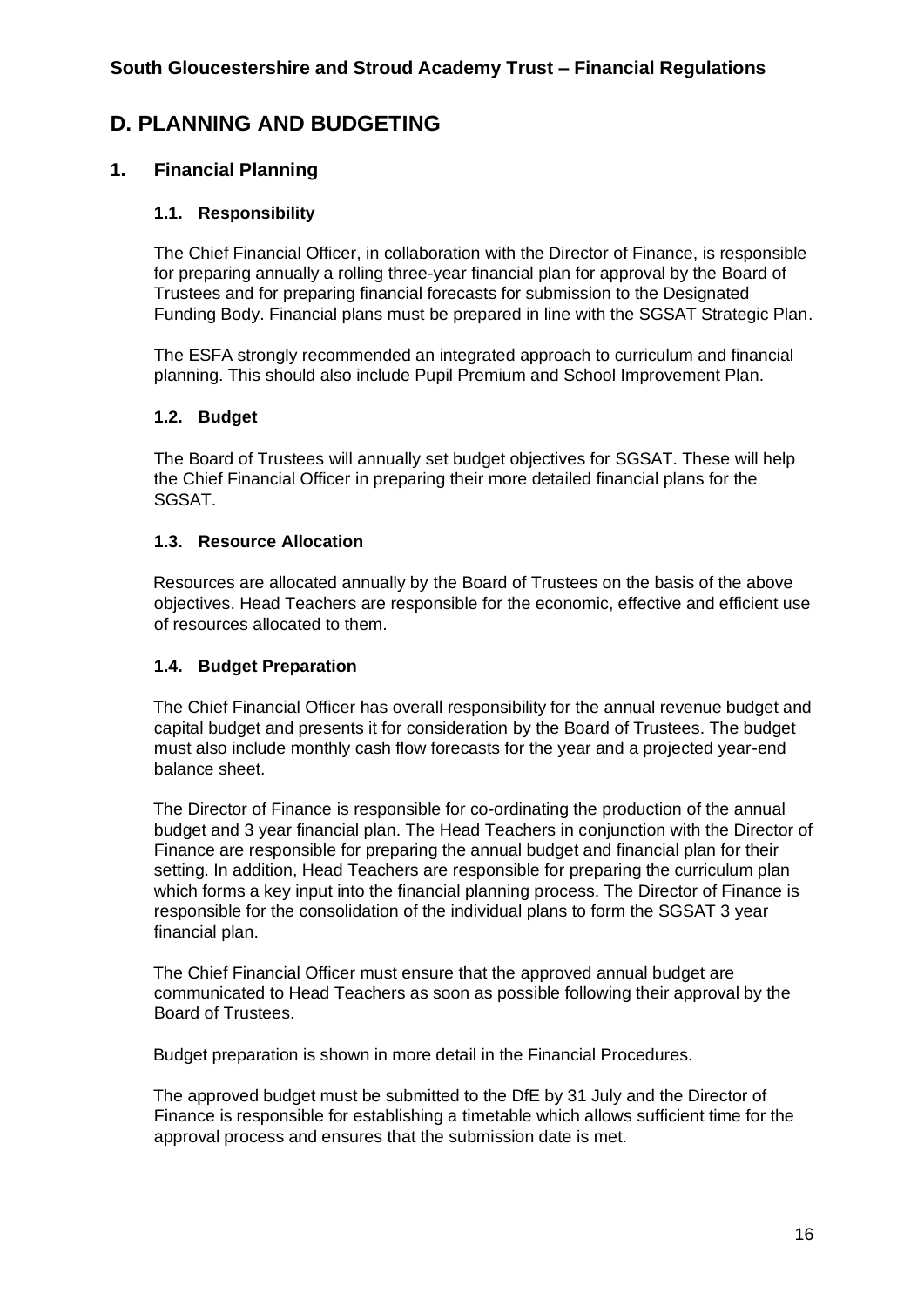The Chief Financial Officer is responsible for submitting monitoring reports to the Board of Trustees at least three times a year.

### **1.5. Capital Budget**

1.5.1 Devolved capital funds allocated to each Academy will inform the production of the annual capital budget submitted to Trustees for their consideration. Regular monitoring of capital spend will be presented as part of the monthly management accounts.

1.5.2 The capital programme includes all expenditure on land, buildings, equipment, furniture and associated costs whether or not they are funded from capital grants or capitalised for inclusion in the SGSAT's Financial Statements. Expenditure of this type is approved by the Board of Trustees.

The Chief Financial Officer must establish protocols for the inclusion of capital projects for approval by the Board of Trustees. These must set out the information that is required for each proposed project as well as the financial criteria that they are required to meet as summarised at Appendix 3.

The Chief Financial Officer must establish procedures for the approval of variations, including the notification of large variations to the Designated Funding Body, as laid down in Designated Funding Body guidelines.

The Chief Executive Officer is responsible for providing regular statements concerning all capital expenditure to the Board of Trustees for monitoring purposes.

Following completion of a capital project, a post-project evaluation or final report must be submitted to the Board of Trustees by the Chief Executive Officer, including actual expenditure against budget and reconciling funding arrangements where a variance has occurred as well as other issues affecting completion of the project. Post project evaluations may also need to be sent to the relevant Designated Funding Body, as laid down in the Designated Funding Body guidelines.

#### **1.6. Overseas Activity**

In planning and undertaking overseas activity, SGSAT must have due regard to the relevant guidelines issued by the Designated Funding Body.

# **2. Financial Control**

#### **2.1. Budgetary Control**

The control of income and expenditure within an agreed budget is the responsibility of the designated Head Teacher, who must ensure that day-to-day monitoring is undertaken effectively.

Head Teachers are responsible to the Director of Finance and the Deputy Chief Executive Officer for the income and expenditure appropriate to their budget.

Significant departures from agreed budgetary targets must be reported immediately to the Chief Financial Officer by the Head Teacher concerned and, if necessary, corrective action taken.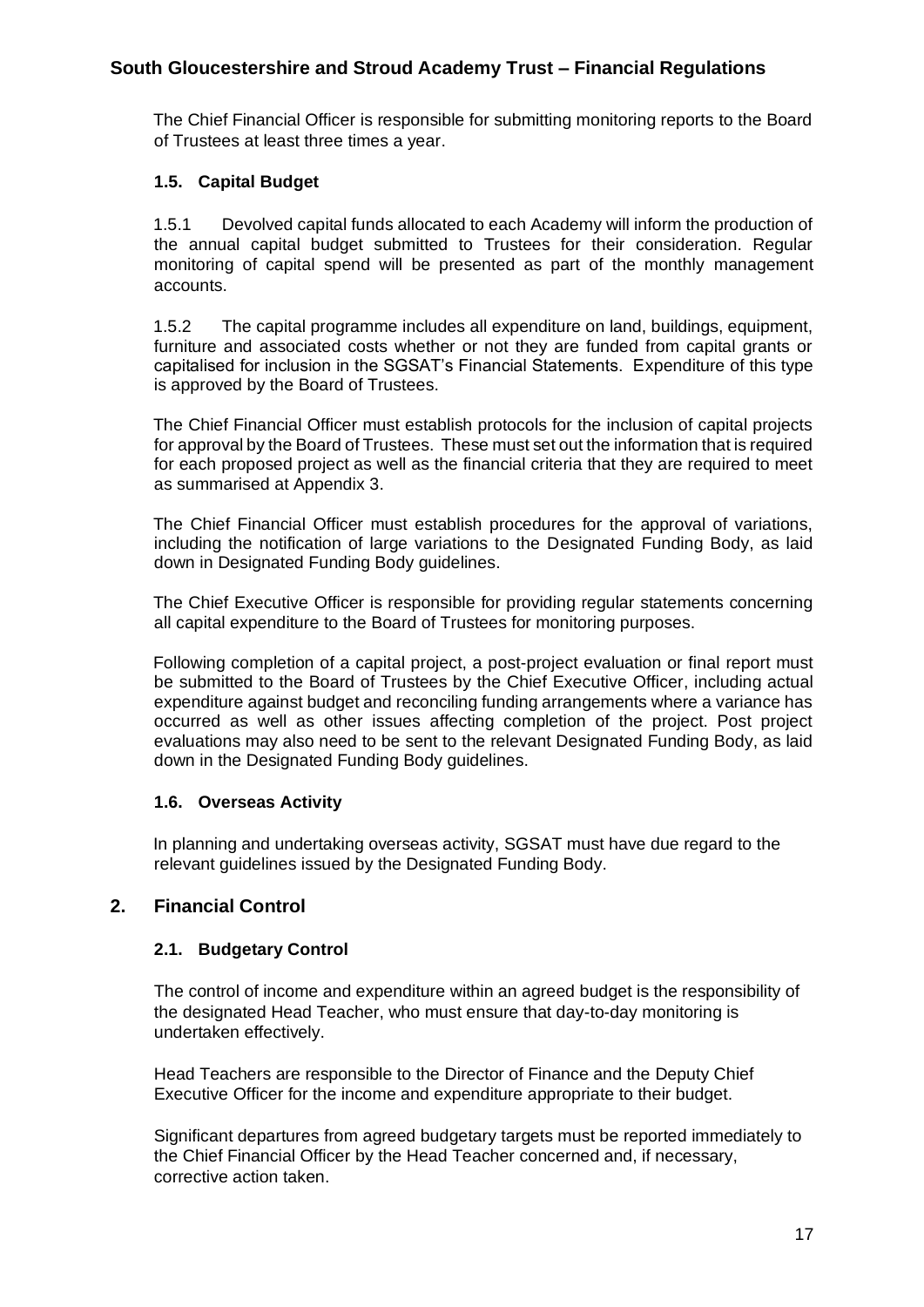# **2.2. Financial Information**

The Head Teachers are assisted in their duties by management information provided by the Director of Finance. The types of management information available to the different levels of management are described in the detailed Financial Procedures, together with the timing at which they can be expected. The Chief Financial Officer is responsible for supplying budgetary reports on all aspects of SGSAT's finances to the Board of Trustees on a basis determined by the Board of Trustees but subject to any specific requirements of the Designated Funding Body. These reports are presented to the Board of Trustees, which has overall responsibility for SGSAT's finances, by the Chief Financial Officer.

# **2.3. Changes to the Approved Budget**

Changes proposed to the approved budget will only be made if requested by the Board of Trustees or at the discretion of the Director of Finance or Chief Financial Officer.

Where monies are allocated from SGSAT's Capital budget for a specific purpose, the monies must be used for that purpose.

# **2.5. Treatment of Year-end Balances**

At the year end, Head Teachers will not normally have the authority to carry forward a balance on their budget to the following year unless the Board of Trustees has approved a specific scheme for carrying forward all or part of unspent amounts or unless it relates to funds received for a specific project or activity in the future.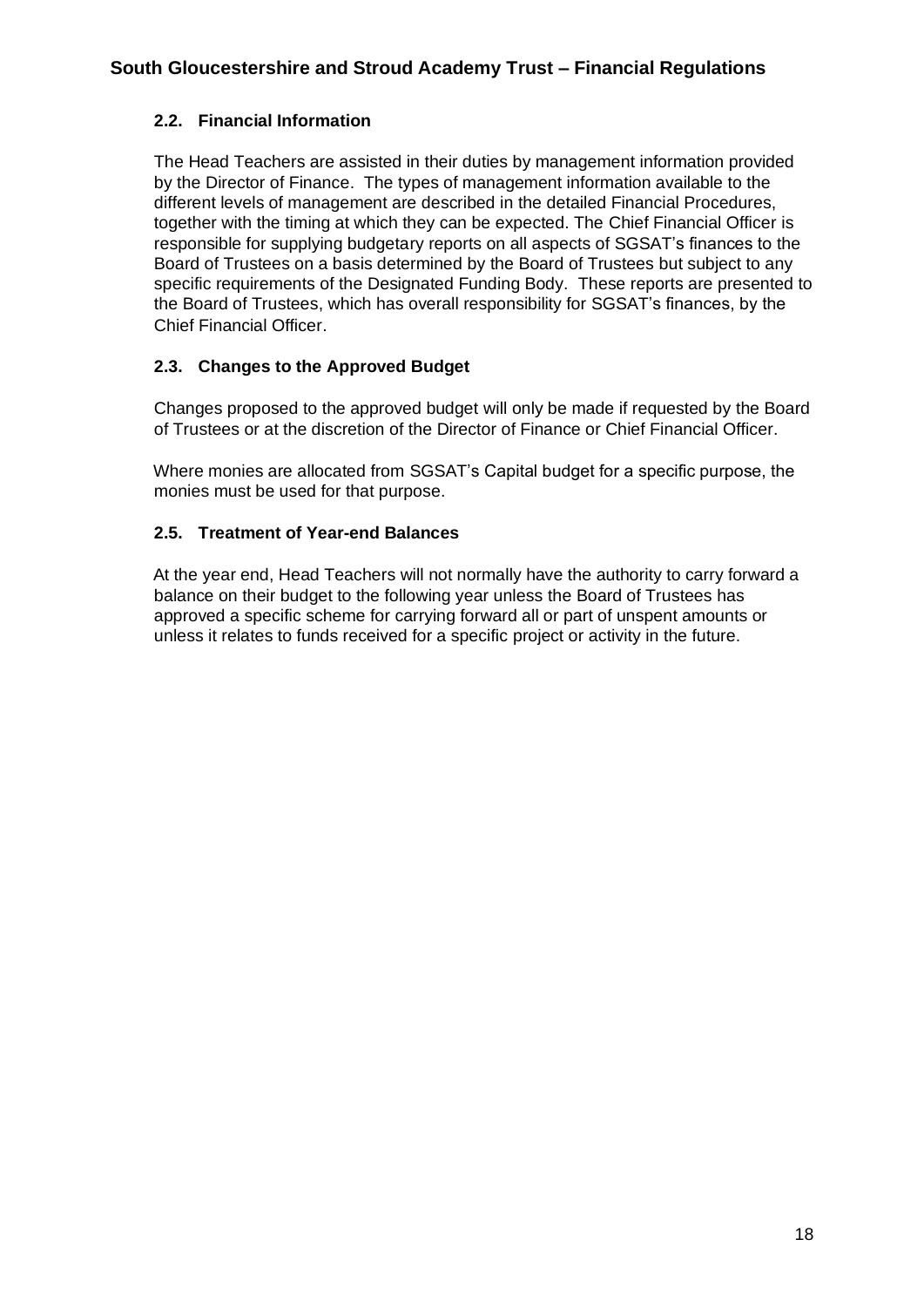# **E. FINANCIAL REPORTING**

### **1. Financial Year**

SGSAT's financial year runs from 1 September until 31 August the following year.

#### **2. Basis of Accounting**

The consolidated Financial Statements are prepared on the historical cost basis of accounting and in accordance with applicable accounting standards.

#### **3. Format of the Financial Statements**

The Financial Statements are prepared in accordance UK accounting standards and applicable law (UK Generally Accepted Accounting Practice), including FRS 102 *The Financial Reporting Standard applicable in the UK and Republic of Ireland*. The Academies Accounts Direction further requires the financial statements to be prepared in accordance with the Charities SORP (FRS 102).

#### **4. Capitalisation and Depreciation**

New land and buildings will be recorded in the balance sheet at actual build or acquisition cost, except where they are received as gifts, where they will be recorded at depreciated replacement value. Buildings will be depreciated in equal instalments over their estimated remaining useful life. Land will not be depreciated.

Expenditure incurred on repair, refurbishment or extension of existing buildings will not be capitalised unless it can be demonstrated that the resultant value of the building, on the basis of depreciated replacement value, is greater than the current book value.

Expenditure incurred on the acquisition of assets other than land and buildings will be recorded in the balance sheet where the acquisition cost per item is £1,000 or more. Grouped items (eg a suite of computers) with an individual value of less than £1,000, but a group value of £1,000 or more, will also be capitalised. Capitalised assets other than land and buildings will be depreciated as follows:

- Computer equipment 3-5 years
- Other equipment  $-5$  years

# **5. Accounting Records**

The Chief Financial Officer is responsible for the retention of financial documents. These must be kept in a form that is acceptable to the relevant authorities.

SGSAT is required by law to retain prime documents for six years. These include:

- official purchase orders
- paid invoices
- accounts raised
- bank statements
- copies of receipts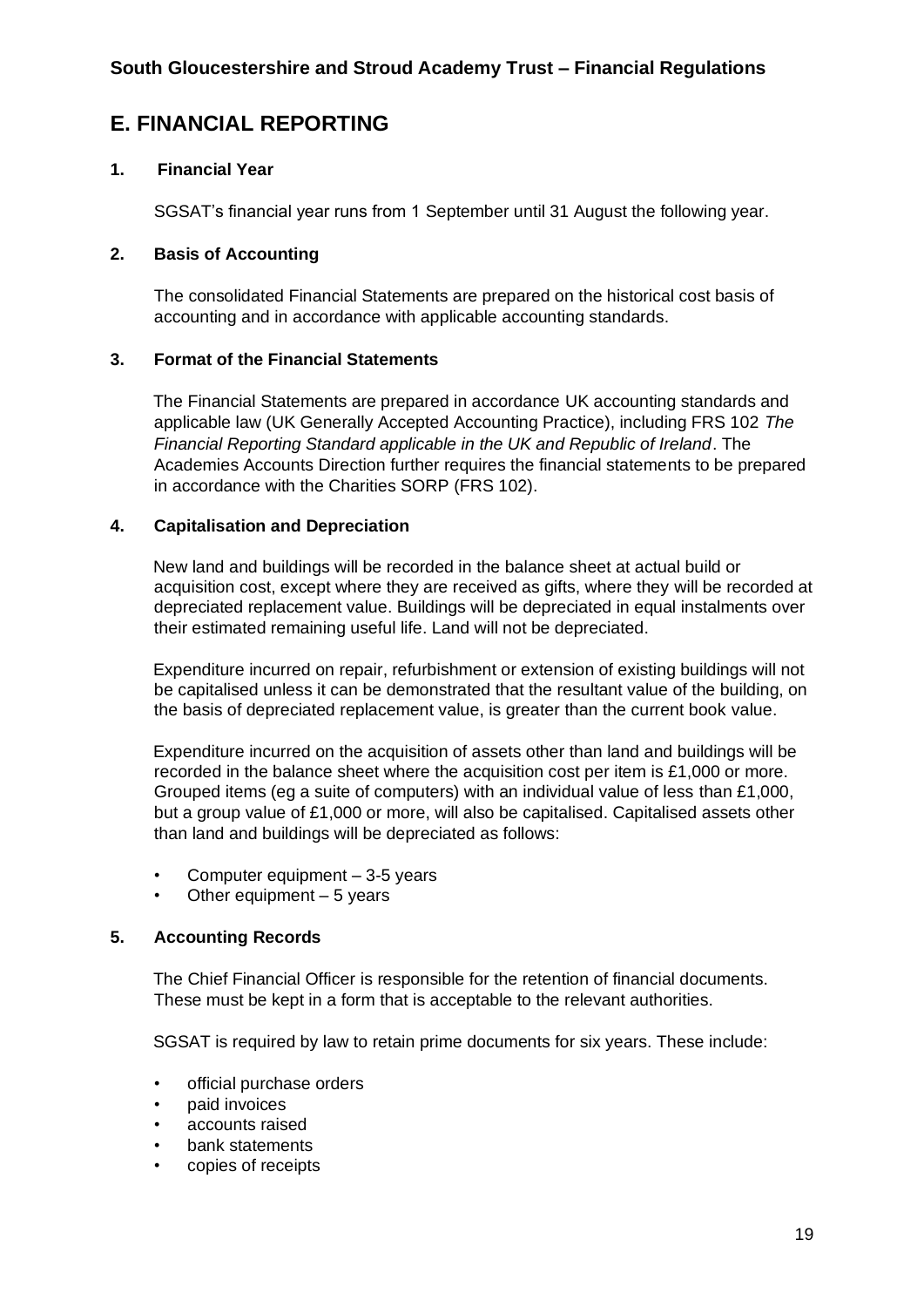- paid cheques
- payroll records, including part-time contracts.

The Chief Financial Officer must make appropriate arrangements for the retention of electronic records, ensuring that these arrangements enable SGSAT to comply with GDPR and Freedom of Information requirements.

Members of staff must ensure that retention arrangements comply with any specific requirements of funding organisations such as those of the EU.

Additionally, for auditing and other purposes, other financial documents must be retained for three years or as determined by the funding organisation.

#### **6. Public Access**

Under the terms of the Freedom of Information Act 2000, the Board of Trustees must supply any person with a copy of SGSAT's Financial Statements.

The Act enables the Board of Trustees to levy a reasonable fee and this will be charged at the discretion of the Chief Financial Officer. SGSAT must also allow members of the public to inspect the statement of accounts during normal working hours, and make a summary available on SGSAT's website.

#### **7. Taxation**

The Chief Financial Officer is responsible for advising Head Teachers, in the light of guidance issued to SGSAT by the appropriate bodies, and of relevant legislation as it applies, on all taxation issues, to SGSAT. Therefore the Chief Financial Officer will issue instructions to departments on compliance with statutory requirements including those concerning VAT, PAYE, national insurance, corporation tax and import duty.

The Director of Finance is responsible for maintaining SGSAT's tax records, making all tax payments, receiving tax credits and submitting tax returns by their due date as appropriate.

#### **8. Control Accounts**

In accordance with the Finance SLA, the SGS College Finance Operations Manager is responsible for ensuring the following reconciliations are performed each month, and that any reconciling or balancing amounts are cleared:

- Sales ledgers control account;
- Purchase ledger control account and;
- Bank balance per the nominal ledger to the bank statement.

The SGS College Finance Operations Manager will review and sign all reconciliations as evidence of their review. Any unusual or long outstanding reconciling items must be brought to the attention of the Chief Financial Officer.

In accordance with the HR SLA, the SGS College Pay and Benefits Analyst is responsible for reconciling the Trust's payroll control accounts.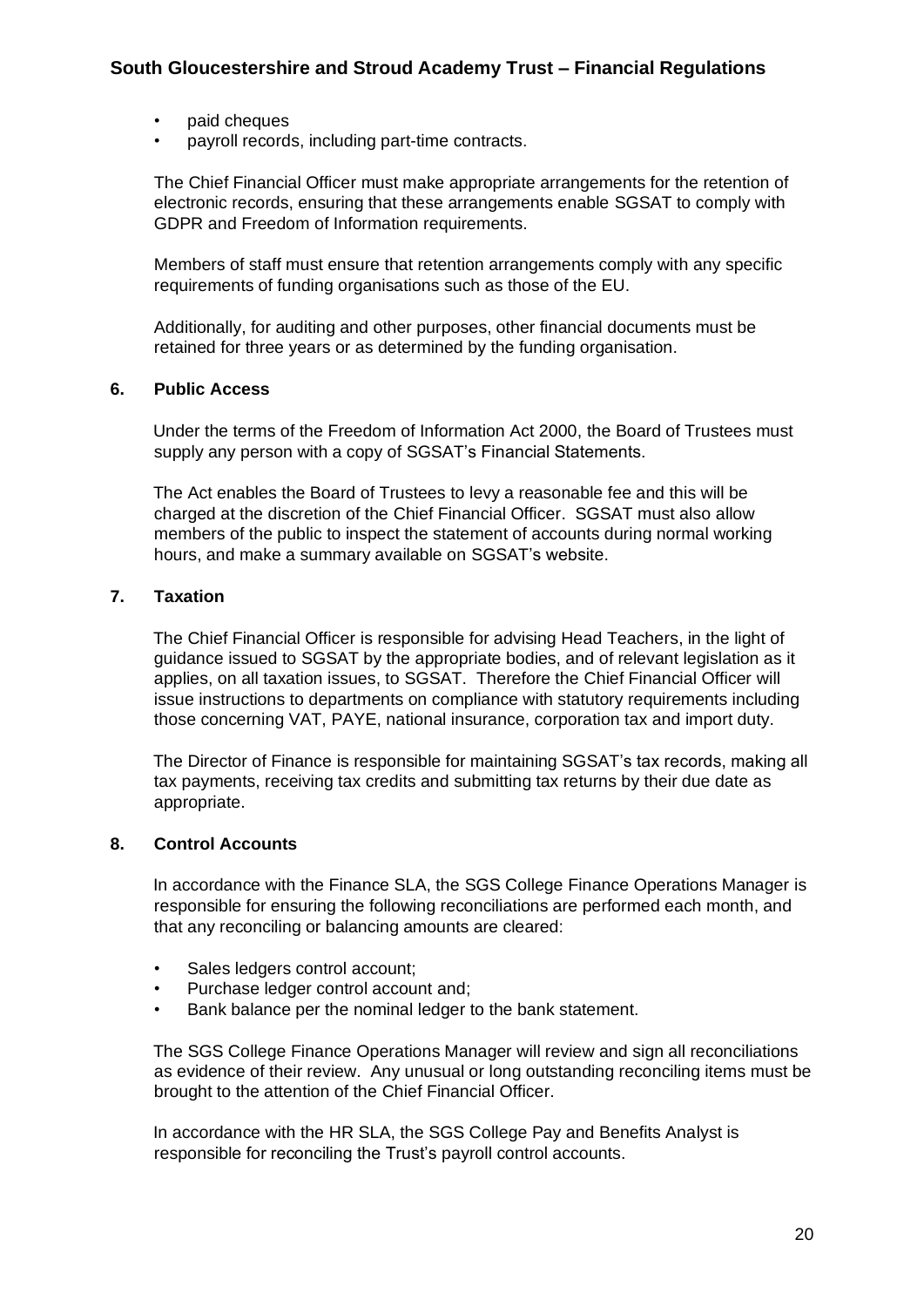### **9. Management Accounts**

The Director of Finance shall be responsible for ensuring the prompt and accurate preparation of monthly management accounts and the accompanying commentary in collaboration with the Finance Business Partner.

These will be completed by the tenth working day of the following month and, after review by the Executive, shall be circulated to all members of the Board of Trustees and made available to the funding agency and bank (as required).

At the same time detailed departmental reports will be made available to all Head Teachers through the Ebis system.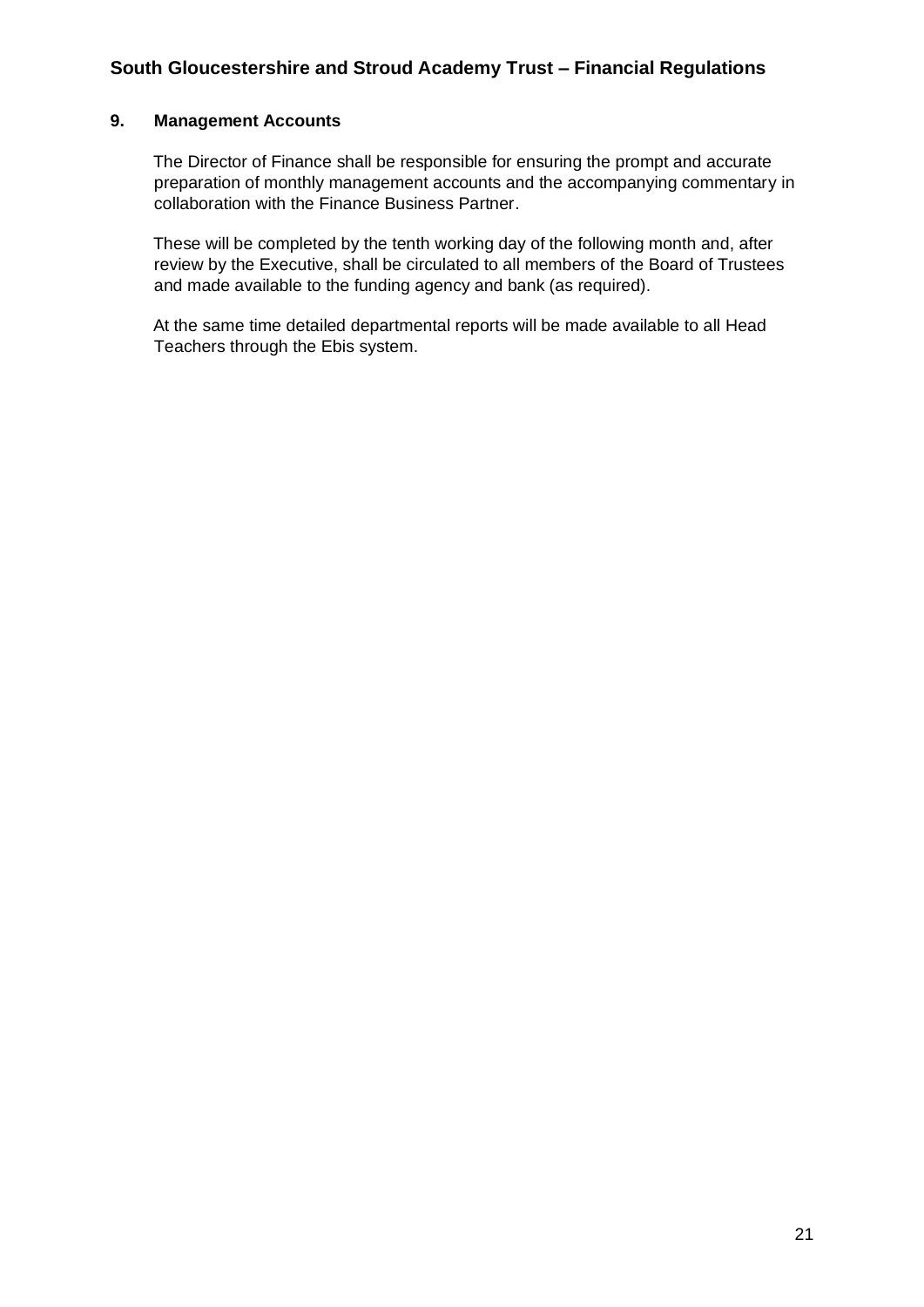# **F. Audit Requirements**

#### **1. General**

External auditors and internal auditors have authority to:

- access SGSAT premises at reasonable times
- access all assets, records, documents and correspondence relating to any financial and other transactions of SGSAT
- require and receive such explanations as are necessary concerning any matter under examination
- require any employee of SGSAT to account for cash, stores or any other SGSAT property under his or her control
- access records belonging to third parties, such as contractors, when required.

The Finance Business Partner is responsible for drawing up a timetable for final accounts purposes and will advise staff and the external auditors accordingly.

The Financial Statements must be reviewed by the Finance & Audit Committee and on the recommendation of the Committee they will be submitted to the Board of Trustees for approval.

#### **2. Financial Statements Audit**

The appointment of external auditors for the main Financial Statements of SGSAT is reviewed annually, in line with the provisions of the Joint Audit Code of Practice, and is the responsibility of the Board of Trustees. The Board of Trustees will be advised by the Finance & Audit Committee.

The primary role of the external audit is to report on SGSAT's Financial Statements and to carry out such examination of the statements and underlying records and control systems as are necessary for the external auditors to reach an opinion on the statements and to report on the appropriate use of funds. Their duties must be in accordance with advice set out in the Designated Funding Body's Joint *Audit Code of Practice* and the *International Standards on Auditing (UK and Ireland)*, Auditing Practices Board.

#### **3. Internal Audit**

The Internal Auditor is appointed by the Board of Trustees on the recommendation of the Finance & Audit Committee. The appointment is reviewed annually.

The main responsibility of internal audit is to provide the Trustees and the Senior Management Team with assurances on the adequacy of the internal control system and the management of risk.

The internal audit service remains independent in its planning and operation but has direct access to the Board of Trustees, Chief Executive Officer & Accounting Officer, Head Teachers and Chair of the Finance & Audit Committee. The formal responsibilities of internal audit are detailed in Section C. The internal auditor will also comply with the annual *Academies Accounts Direction* issued by the Education and Skills Funding Agency and International Standards on Auditing (UK) ("ISAs (UK)") and applicable law.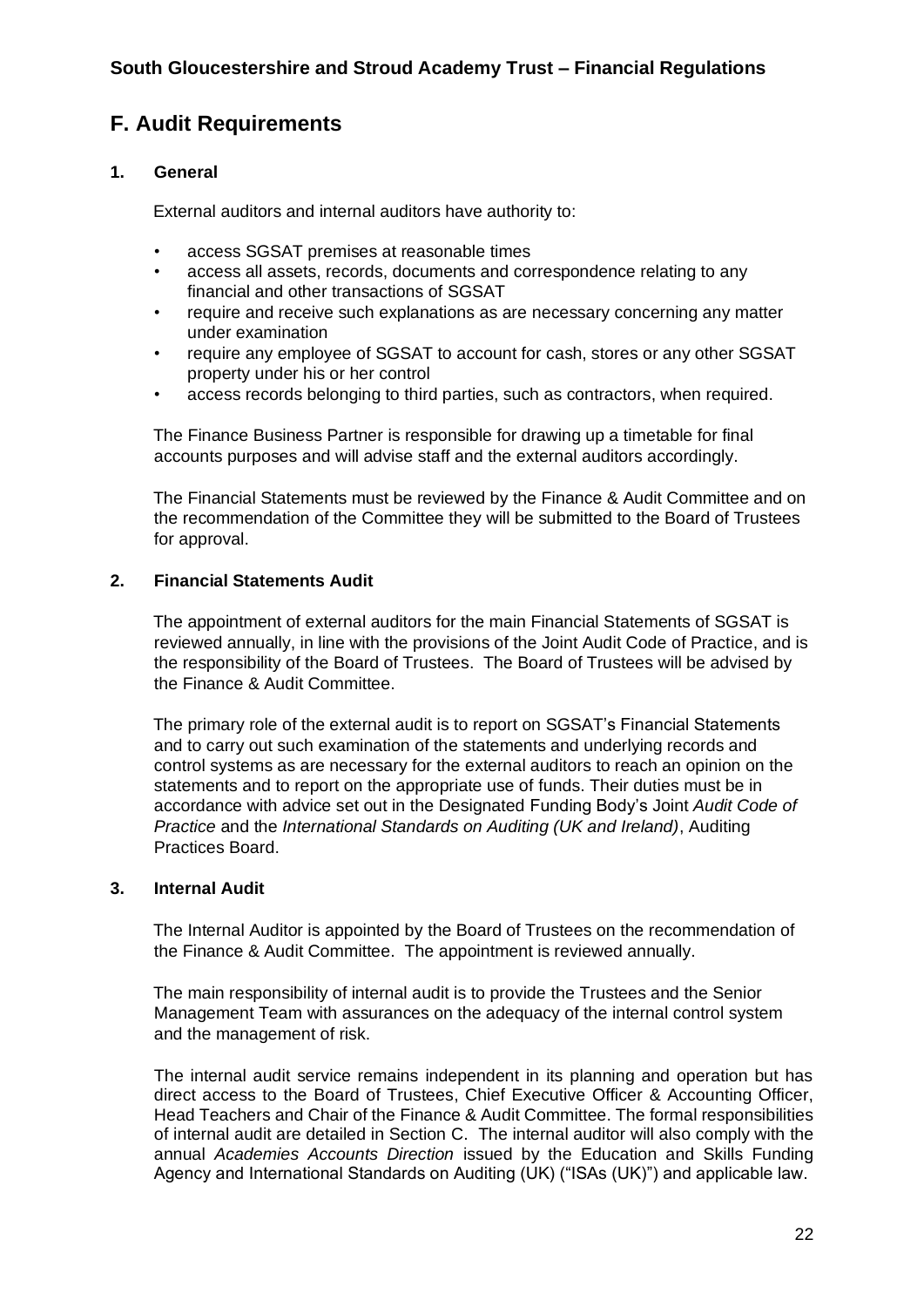#### **4. Value For Money**

It is a requirement of the Financial Memoranda that the Board of Trustees of SGSAT is responsible for delivering value for money from public funds. It must keep under review its arrangements for managing all the resources under its control, taking into account guidance on good practice issued from time to time by the Designated Funding Body, the National Audit Office, the Public Accounts Committee or other relevant bodies.

Internal audit must have regard to value for money in its programme of work. This will be used to enable the Audit Committee to refer to value for money in its Annual Report.

#### **5. Other Auditors**

SGSAT may, from time to time, be subject to audit or investigation by external bodies such as the Funding Bodies, National Audit Office and HM Revenue and Customs. They have the same rights of access as external and internal auditors.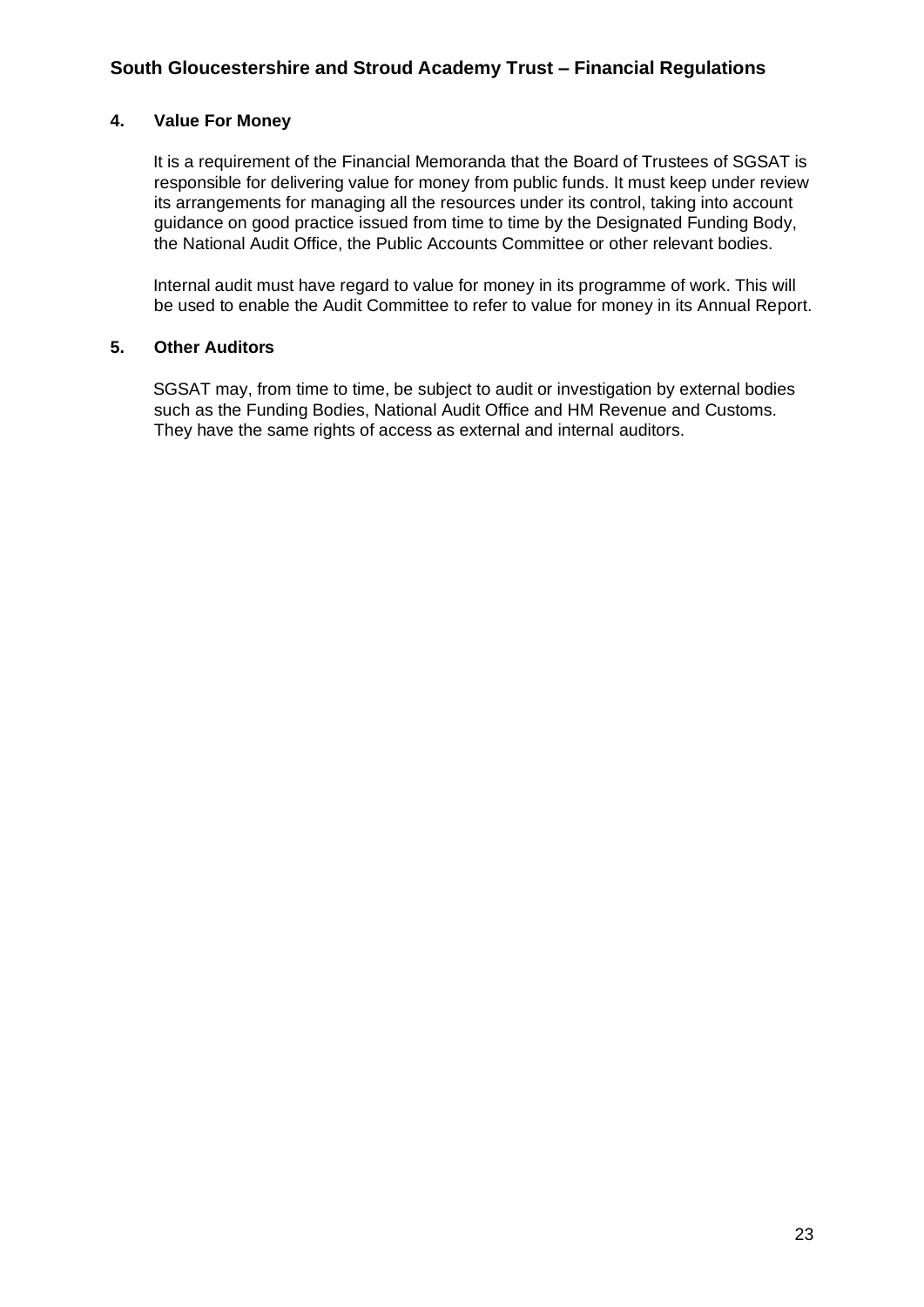# **G. Treasury Management**

# **1. Treasury Management Policy**

Decisions concerning borrowing, investment or financing (within policy parameters agreed by the Board of Trustees) are delegated to the Chief Financial Officer and an appropriate reporting system set up. All borrowing must be undertaken in the name of SGSAT or one of its subsidiary undertakings. The Chief Financial Officer and his/her staff must act in accordance with CIPFA's *Treasury Management in the Public Services Code of Practice* (Revised 2017).

#### **2. Appointment of Bankers and Other Professional Advisers**

The Board of Trustees is responsible for the appointment of SGSAT's bankers and other professional financial advisers (such as investment managers). The appointment must be for a specified period after which consideration must be given to competitively tendering the service.

#### **3. Banking Arrangements**

The Director of Finance is responsible, on behalf of the Trust, for liaising with SGSAT's bankers in relation to SGSAT's bank accounts and the issue of cheques. All cheques must be ordered on the authority of the Director of Finance, who must make proper arrangements for their safe custody.

Only the Chief Financial Officer, the Director of Finance or the Chief Executive Officer & Accounting Officer may open or close a bank account for dealing with SGSAT's funds. All bank accounts must be in the name of South Gloucestershire and Stroud Academy Trust.

All cheques drawn on behalf of SGSAT must be signed in the form approved by the Board of Trustees, as detailed in Appendix 1 – Summary of Financial Limits. Details of authorised persons and limits must be provided for in SGSAT's detailed Financial Procedures.

All automated transfers on behalf of SGSAT, such as BACS or CHAPS, must be authorised in the appropriate manner and on the basis approved by the Board of Trustees.

The Director of Finance is responsible for ensuring that all bank accounts are subject to regular reconciliation and that large or unusual items are investigated as appropriate.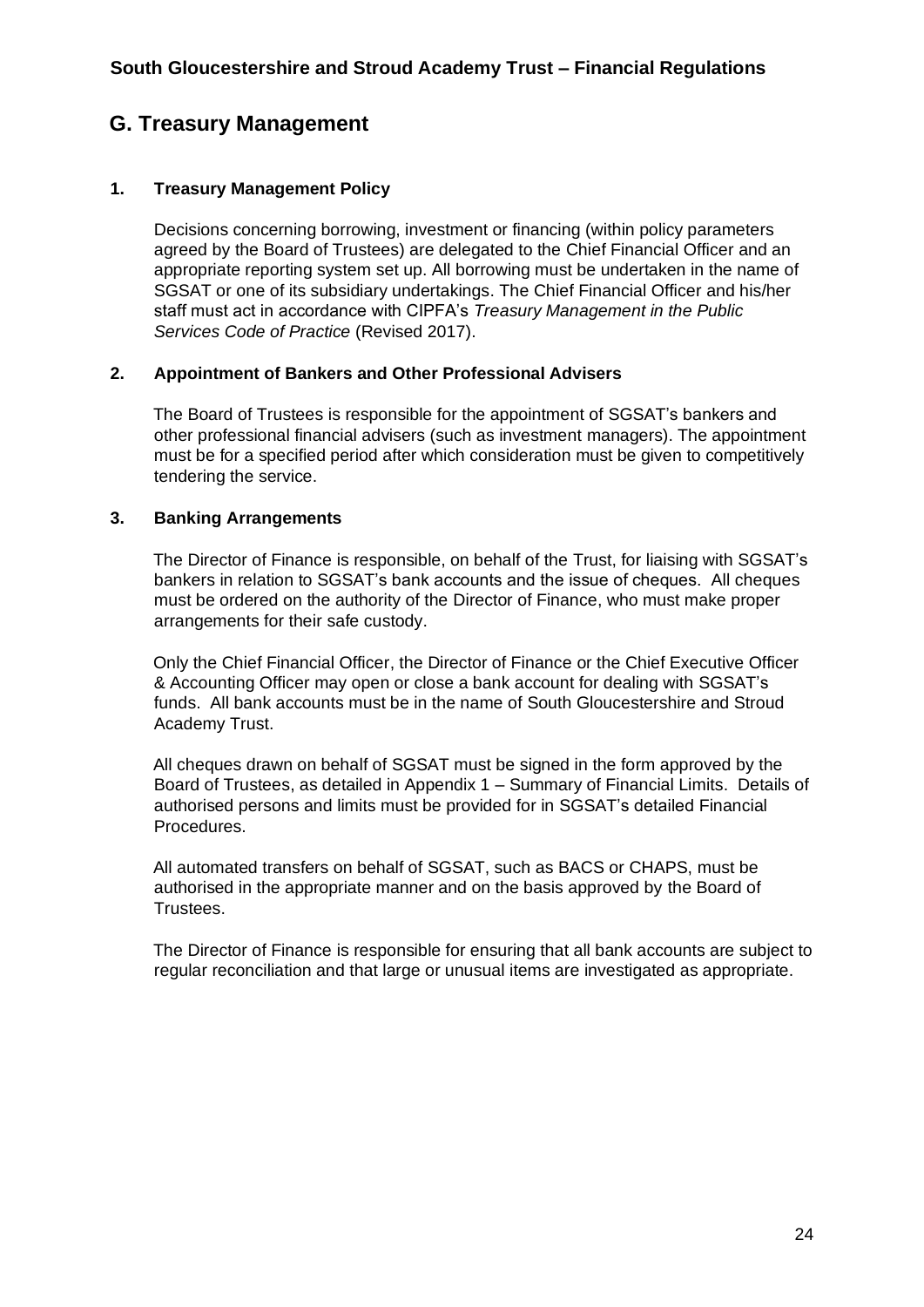# **H. Income**

# **1. Systems**

# **1.1. Procedures**

The Director of Finance is responsible for:

ensuring that appropriate procedures are in operation to enable SGSAT to receive all income to which it is entitled. All receipt forms, invoices, tickets or other official documents in use and electronic collection systems must have the prior approval of the Chief Financial Officer;

the prompt collection, security and banking of all income received;

ensuring that all grants notified by the Funding Bodies and other bodies are received and appropriately recorded in SGSAT's accounts.

ensuring that all claims for funds, including research grants and contracts, are made by the due date.

#### **1.2. Maximisation of Income**

It is the responsibility of all staff to ensure that revenue to SGSAT is maximised by the efficient application of agreed procedures for the identification, collection and banking of income. In particular, this requires the prompt notification to the Chief Financial Officer of sums due so that collection can be initiated.

#### **2. Receipt of Cash, Cheques and Other Negotiable Instruments**

All monies received within school from whatever source must be recorded by the school on a daily basis together with the form in which they were received, for example cash, cheques and other negotiable instruments.

All monies received must be paid to the SGS College Cashbook Team promptly, and in accordance with a timetable prescribed by the Director of Finance and set out in Financial Procedures. The custody and transit of all monies received must comply with the requirements of SGSAT's insurers.

All sums received must be paid in and accounted for in full, and must not be used to meet miscellaneous school expenses or be paid into any petty cash float. Personal or other cheques must not be cashed out of money received on behalf of SGSAT.

# **2.1. Receipts by Credit or Debit Card**

SGSAT is not able to receive payments by debit or credit card.

The alternative method of payment into school is ParentPay. This is an online payment system which will allow schools to collect money for extra services being provided to students i.e. Education study visits, uniform or revision guides. The parent can log onto ParentPay and make payment by Debit or Credit Card and ParentPay will transfer the funds directly into SGSAT's bank account less a processing fee.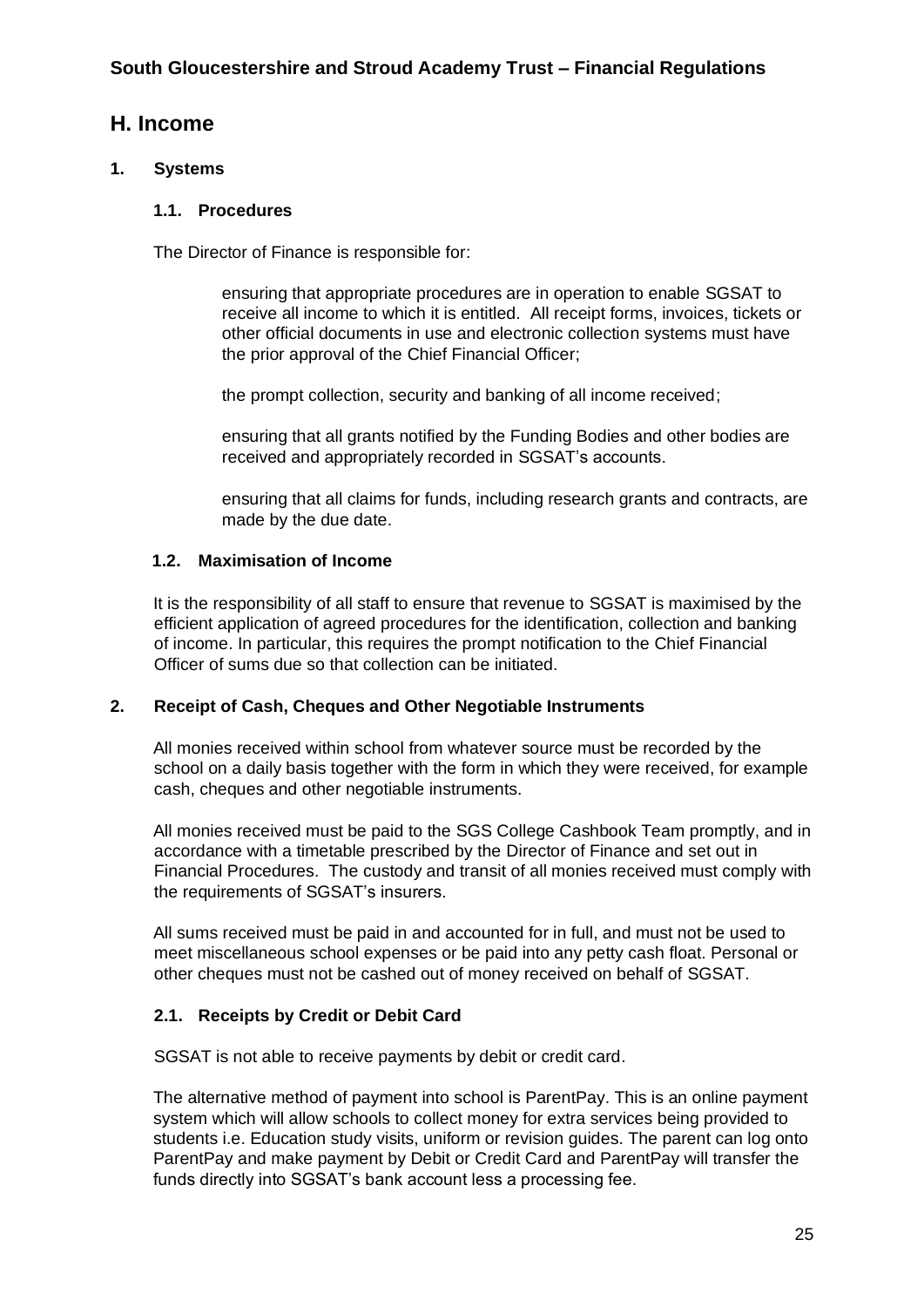# **2.2. Internet receipts**

Any member of staff wishing to arrange for payment to be made to SGSAT via the internet must seek guidance from the SGS College Finance Operations Manager at an early stage.

#### **3. Collection of Debts**

The Director of Finance must ensure that:

- debtors invoices are raised promptly on official invoices, in respect of all income due to SGSAT;
- invoices are prepared with care, recorded in the ledger, show the correct amount due and are credited to the appropriate income account;
- any credits granted are valid, properly authorised and completely recorded;
- VAT is correctly charged where appropriate, and accounted for;
- monies received are posted to the correct debtors account;
- swift and effective action is taken in collecting overdue debts, in accordance with the protocols noted in the Financial Procedures;
- outstanding debts and sales ledger credits are monitored and reports prepared for management.

#### **3.1. Credit Arrangements**

Only the Chief Financial Officer can implement credit arrangements and indicate the periods in which different types of invoice must be paid. Any subsequent changes must be submitted to Board of Trustees for approval.

#### **3.2. Bad Debts**

Requests to write off debts in excess of £250 referred to the Director of Finance or the Chief Financial Officer for consideration. Debts below this amount may be written off with Budget Holder approval.

All bad debts written off must be reported to the SGSAT Board of Trustees.

Any debts exceeding ESFA limits must be approved by the ESFA before writing off (see Appendix 1: Summary of Financial limits for ESFA limits.)

#### **4. Other Income-Generating Activity**

#### **4.1. Private Consultancies and Other Paid Work**

Unless otherwise stated in a member of staff's contract:

- outside consultancies or other paid work must not be accepted without the consent of the Chief Group Services Officer.
- applications for permission to undertake work as a purely private activity must be submitted to the Chief Group Services Officer, as appropriate, and include the following information: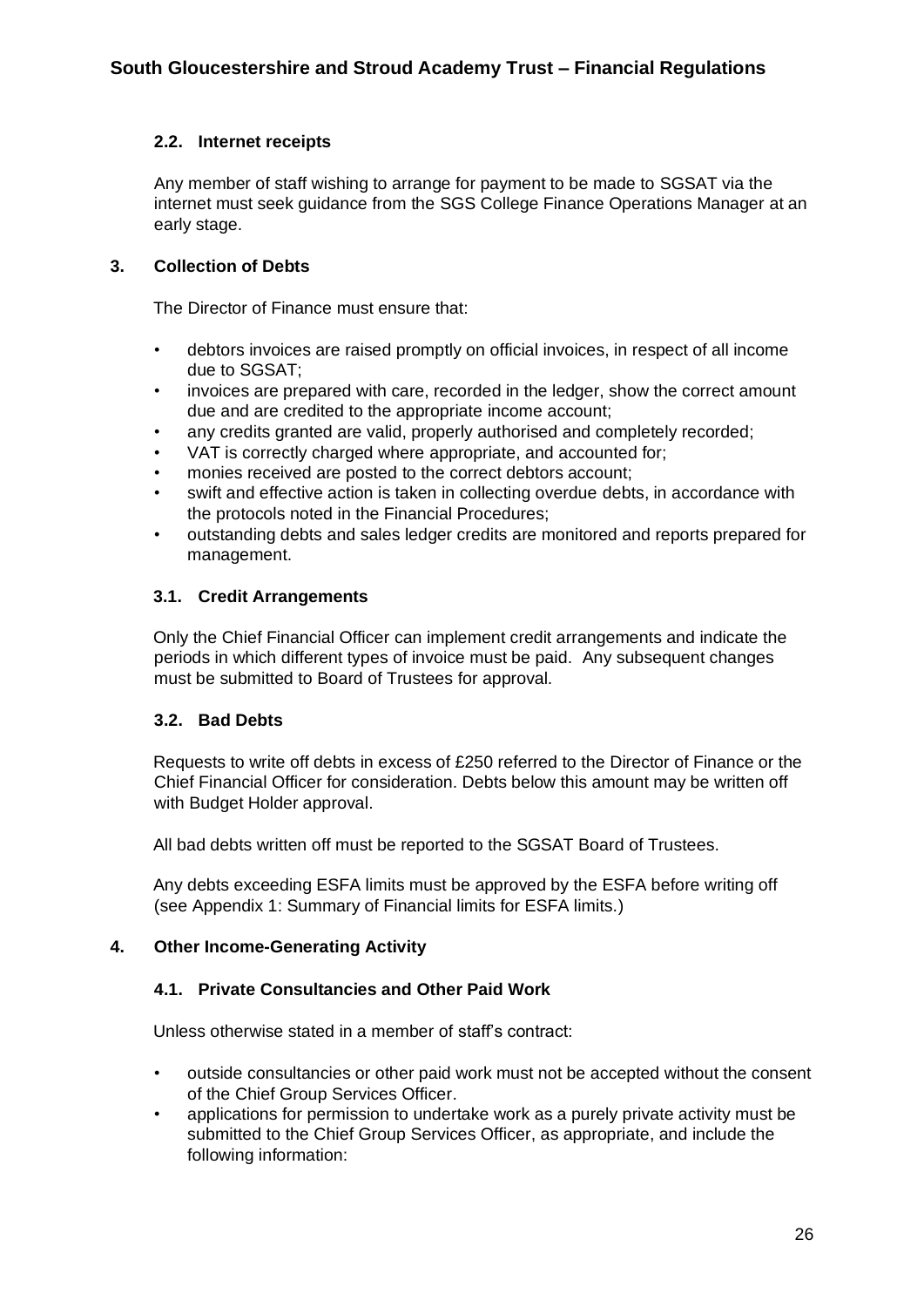- the name of the member(s) of staff concerned
- the title of the project and a brief description of the work involved
- the proposed start date and duration of the work
- full details of any Trust resources required (for the calculation of the full economic cost)
- an undertaking that the work will not interfere with the teaching and normal Trust duties of the member(s) of staff concerned.

### **4.3. Subcontracting (Partnership Activity)**

Any contract or arrangement whereby SGSAT provides education to students away from SGSAT premises, or with the assistance of persons other than SGSAT's own staff or with independent contractors (partner organisations), must be subject to the following procedure and monitoring arrangements.

There must be a contract signed by the Head Teacher and on behalf of any partner organisation in place before any provision is made. Contracts will only be awarded to legal entities, if the legal entity is a registered Company, it must be recorded as 'Active' on the Companies House database. Contracts will not be awarded if:

- If has an above average risk warning from a credit agency;
- If has passed a resolution (or the court has made an order) to wind up or liquidate the company, or administrations have been approved; or
- The statutory accounts are overdue.

Contracts for significant changes in franchising activity must be approved in advance by the Board of Trustees. The form of the contract must be approved by the Board of Trustees.

The impact of the contract(s) must be subject to scrutiny by the Board of Trustees. The format for regular reports must be as stated in Designated Funding Body guidance. They must consider the risk factors associated with the proposed partnership and agree an appropriate entry in SGSAT's financial forecast.

Where the partnership would represent a significant departure from SGSAT's strategic plan, the Board of Trustees must approve the departure, and the Head Teacher must seek the views of and inform the Funding Bodies.

SGSAT will remain ultimately responsible for all provision subcontracted. It will make sure that learners and employers supported through subcontracting arrangements know SGSAT and the subcontractor's role and responsibilities in providing the learning. Monitoring and compliance checks will be in accordance with guidance provided by the Education Skills Funding Agency.

#### **4.4. Service Level Agreements**

Where SGS Academy Trust has a Service Level Agreement (SLA) with a Partner or Sponsor and is entitled to invoice for goods/services provided it should do so at the earliest opportunity after the goods/services have been provided quoting an approved Purchase Order number.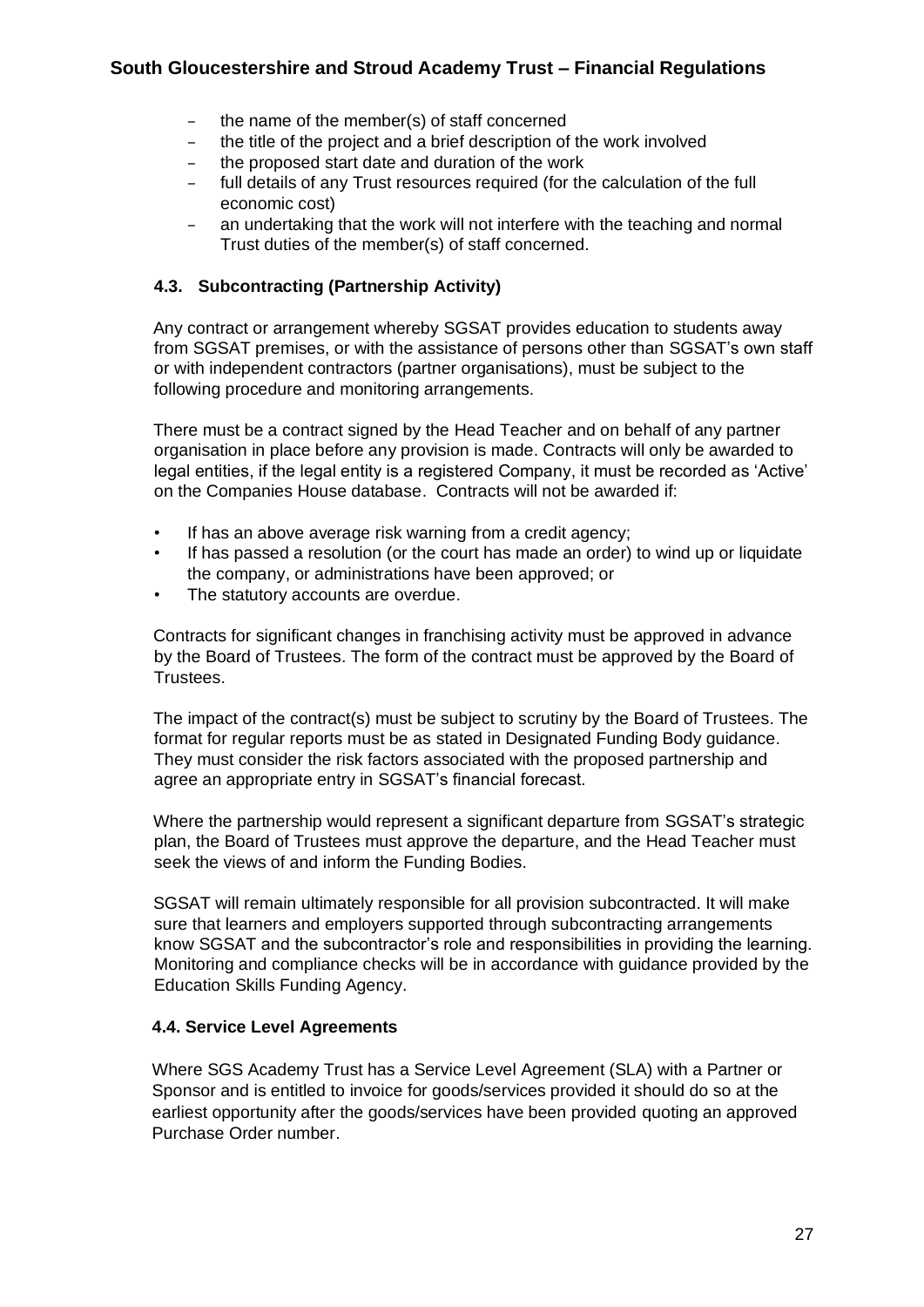# **4.5. Profitability and Recovery of Overheads**

All other income-generating activities must be self-financing or surplus-generating.

Other income-generating activities organised by members of staff must be costed and agreed with the Chief Financial Officer before any commitments are made. Provision must be made for charging both direct and indirect costs in accordance with SGSAT's fee policy, in particular for the recovery of overheads.

# **4.6. Deficits**

Any unplanned deficits incurred on other income-generating activities will be charged to the individual academy to which the activity related.

# **4.7. Additional Contributions to Departments**

Distribution of profits on other income-generating activity between central funds of SGSAT and individual academies will be in accordance with the process agreed by the Chief Financial Officer.

# **4.8. Additional Payments to Staff**

Any proposal that involves additional payments to members of staff must be supported by a schedule of names and values and reasons for such payments and must be recommended by the Head Teacher, and the Deputy Chief Executive Officer, for approval by the Board of Trustees.

#### **5. Intellectual Property Rights and Patents**

#### **5.1. General**

Certain activities undertaken within SGSAT including research and consultancy may give rise to ideas, designs and inventions which may be patentable. These are collectively known as intellectual property.

#### **5.2. Patents**

The Head Teacher is responsible for establishing procedures to deal with any patents accruing to SGSAT from inventions and discoveries made by staff in the course of their research.

# **5.3. Intellectual Property Rights**

In the event of SGSAT deciding to become involved in the commercial exploitation of inventions and research, the matter must then proceed in accordance with the intellectual property procedures issued by SGSAT.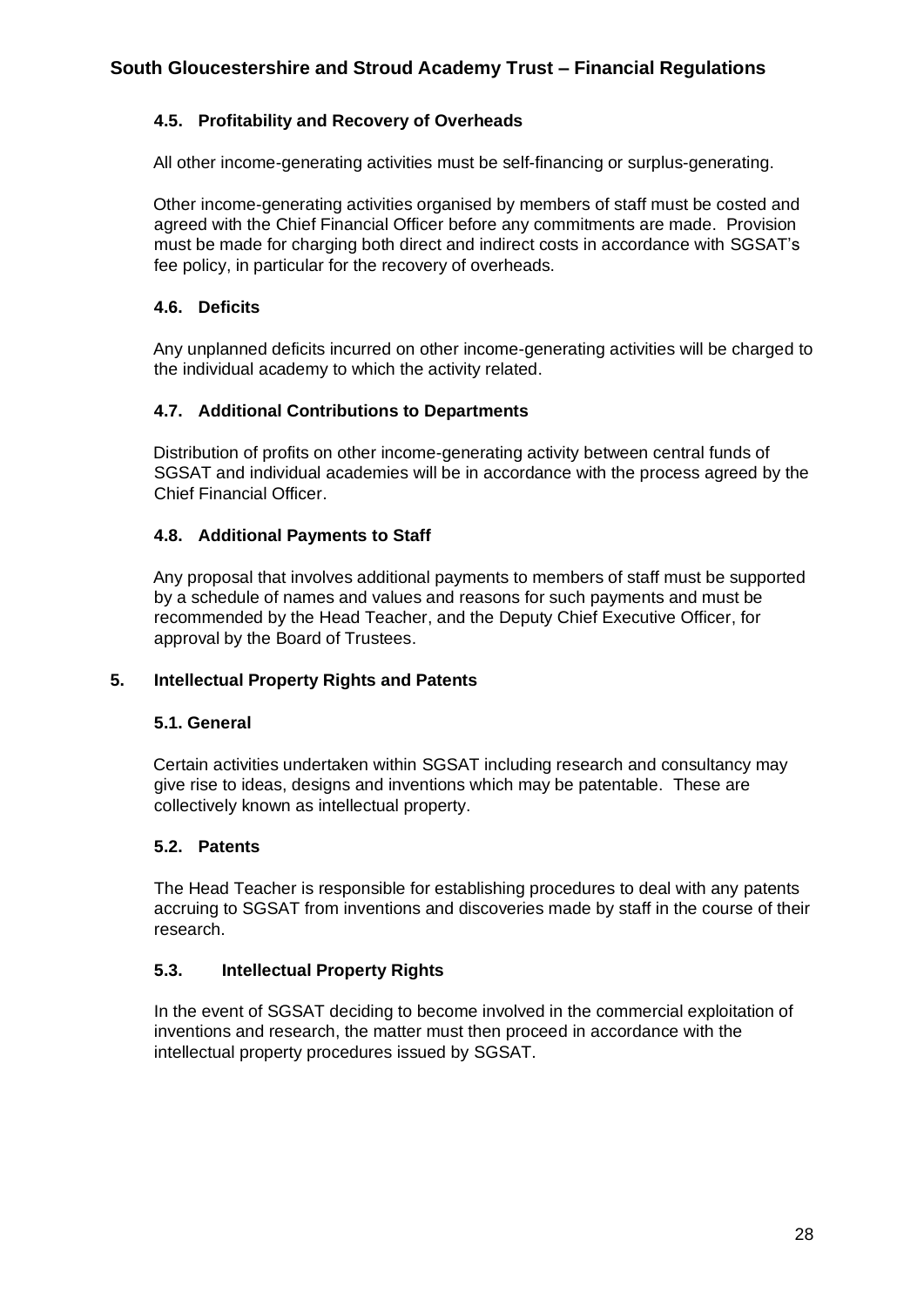# **I. PURCHASING AND PAYMENTS**

### **1. Scheme of Delegation / Financial Authorities**

The Chief Financial Officer is responsible for making payments to suppliers of goods and services to SGSAT.

The Head Teacher is responsible for purchases within their school. Purchasing authority may be delegated to named individuals within the school. In exercising this delegated authority, Head Teachers must observe the SGSAT Financial Procedures. The Director of Finance must maintain a register of authorised signatories and Head Teachers must supply him or her with specimen signatures of those with authority to commit expenditure on behalf of SGSAT.

Under procedures agreed by the Chief Financial Officer, central control must be exercised over the creation of requisitioners and authorisers and their respective financial limits.

The Chief Financial Officer must be notified immediately of any changes to the authorities to commit expenditure.

Head Teachers are not authorised to commit SGSAT to expenditure without first reserving sufficient funds from their budget to meet the purchase cost.

The member of staff authorising the invoice for payment must be different from the member of staff responsible for signing or electronically approving the purchase order. Approval limits and requirements are detailed in Appendix 1 – Summary of Financial Limits.

#### **2. Procurement**

SGSAT requires all Head Teachers, irrespective of the source of funds, to obtain supplies, equipment and services at the lowest possible cost consistent with quality, delivery requirements and sustainability, and in accordance with sound business practice.

The Head Teacher is responsible for:

- ensuring that SGSAT's purchasing guidelines detailed in the SGSAT Financial Procedures is known and observed by all involved in purchasing for their school;
- advising on matters of SGSAT purchasing guidelines and practice;
- advising and assisting departments where required on specific departmental purchases
- developing appropriate standing supply arrangements on behalf of SGSAT to assist Head Teachers in meeting their value for money obligations
- approving all orders under £5,000
- approving all orders between £5,000 and £20,000, alongside the Finance Business Partner, ensuring that three quotes have been obtained
- approving all orders between £20,000 and £40,000, alongside the Chief Financial Officer or Director of Finance and the Chief Executive Officer, ensuring that three quotes have been obtained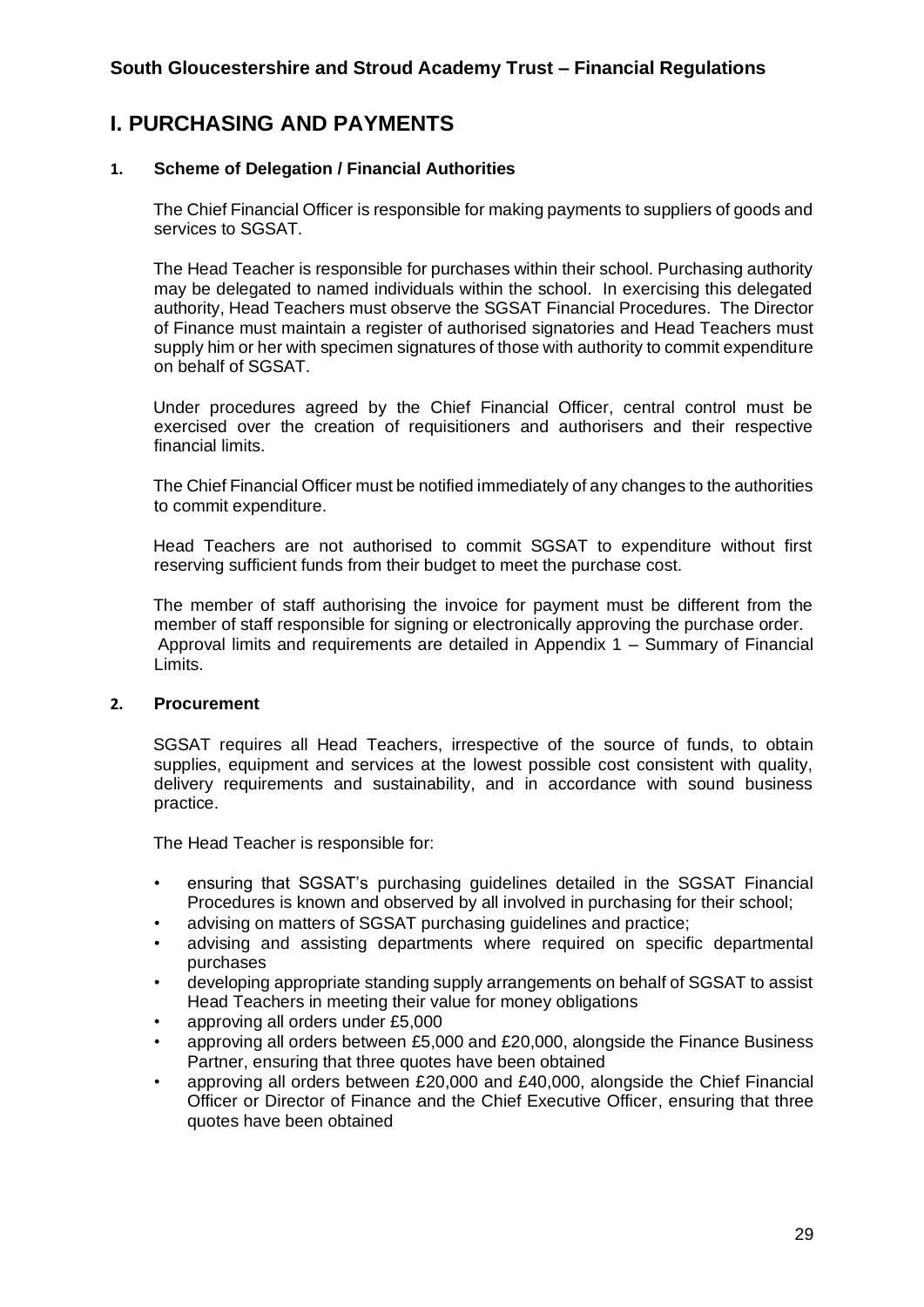• submitting to SGSAT Finance and Audit Committee for onward approval to SGSAT Board of Trustees all orders over £40,000 for approval. Purchase Order to be approved by the Chief Financial Officer once Board have approved spend.

Orders requiring approval by the Board of Trustees, on recommendation from the Finance & Audit Committee should be formally presented in line with the requirements outlined in this document, within timescales of scheduled meetings, whenever possible.

In the event that contracts with value over £40,000 need to be signed due to short notice given by the Broker, for example market volatility, it is expected that this will be known in advance of contract requirement and therefore prior approval is to be requested from the Finance and Audit Committee and Board of Trustees who may delegate the approving and signing of the contract to the Chair of the Board or the Chief Executive Officer. This is only to be actioned in circumstances where known timescales are prohibitive to the usual process.

Staff involved in procurement exercises for and on behalf of SGSAT, should keep records that show a clear audit trail of how conflicts of interest have been identified and managed as part of procurement processes. At every stage of procurement, steps should be taken to identify and manage conflicts of interest, to ensure and to protect the integrity of the process. Please refer to the SGSAT Declaration of Interest Policy available on SGSAT Sharepoint.

The Director of Finance is responsible for ensuring that all new suppliers and contractors are approved, ensuring I.R. 35 compliance.

#### **3. Purchase Orders**

The ordering of goods and services must be in accordance with SGSAT's detailed Financial Procedures.

Official Ebis orders must be placed for the purchase of all goods or services, except those made using Corporate cards or petty cash. In exceptional circumstances, urgent orders may be given verbally, but must be confirmed by an official purchase order endorsed 'confirmation order only' not later than the following working day.

Official orders must be issued to suppliers for all goods and services with the exception of utilities and certain other services approved by the Chief Financial Officer, as set out in Appendix 2 - Items Exempt from Financial Regulations.

#### **4. Corporate Cards**

Corporate cards include credit cards, procurement cards and pre-payment cards.

The operation and control of SGSAT's corporate cards is the responsibility of the Chief Financial Officer.

The cards are provided for costs that require the flexibility that a Corporate card offers. Where appropriate, the Chief Financial Officer will approve the issuing of corporate cards to staff. Each credit card has a monthly limit of up to £20,000 however other cards will have a lower limit of no more than £5,000.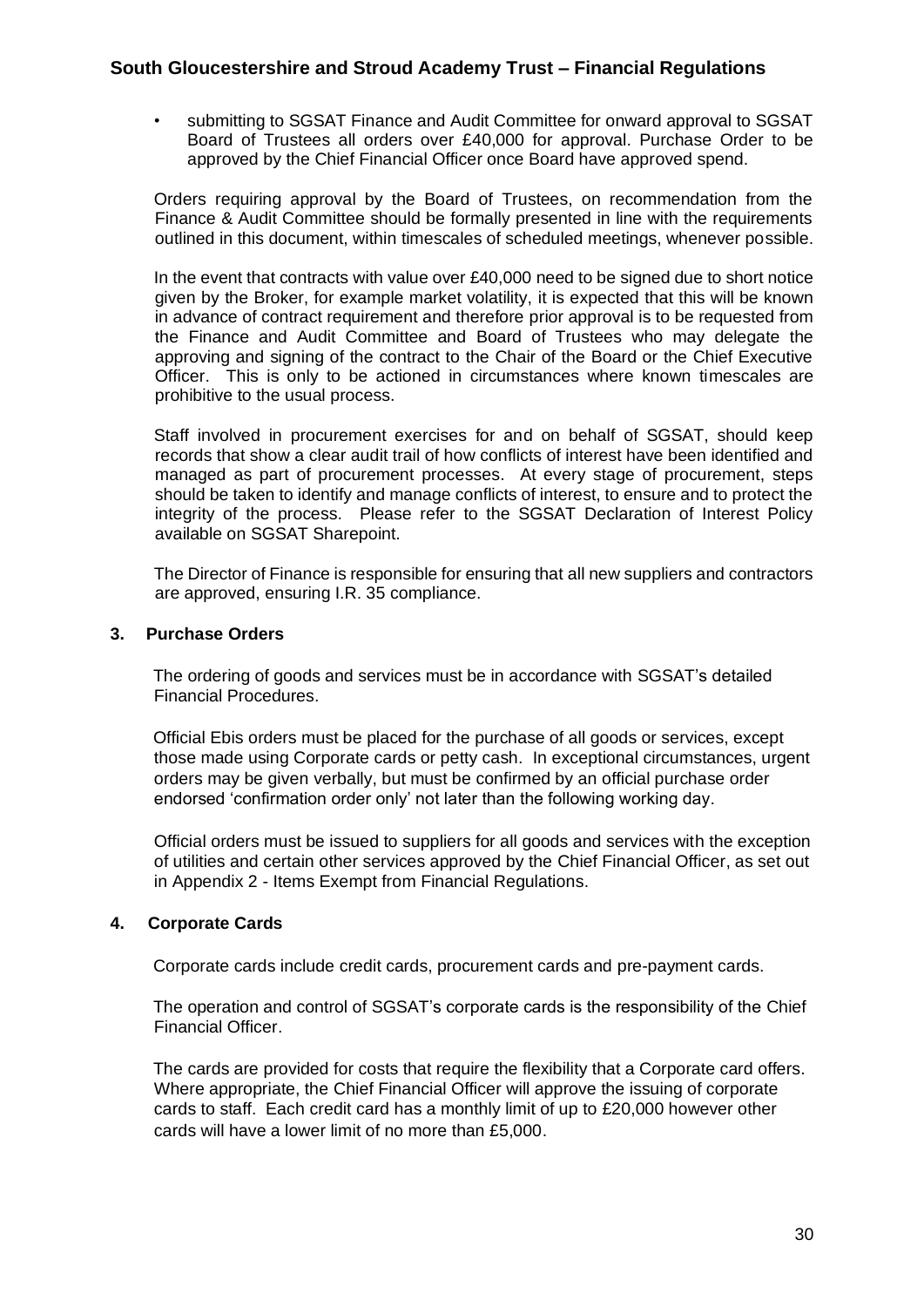Holders of corporate cards must use them only for the purposes for which they have been issued, on valid business expenses and within the authorised purchase limits. Cards must not be loaned to another person, nor must they be used for personal or private purchases. The misuse of such cards will be grounds for disciplinary action. Cardholders must obtain approval to purchase from the relevant Head Teacher and must ensure that there is sufficient budget available to meet the costs.

The Director of Finance is responsible for setting in place a system to monitor the use of Trust corporate cards and account for expenses charged through them. They must determine what information is required on purchases made with corporate cards from cardholders and deadlines for receipt in the Finance Department to enable financial control to be maintained and cardholders must provide that information. The Director of Finance must maintain a register of all cardholders, card numbers and location. Any changes to these details must be notified to the Director of Finance.

Details of the operation of the scheme are set out in the Financial Procedures.

#### **5. Tenders and Quotations**

Head Teachers must comply with SGSAT's tendering procedures detailed in the SGSAT Financial Procedures.

Only partnership arrangements for the supply of goods or services specifically approved by the Board of Trustees will fall outside these arrangements for tenders and quotations.

The Chief Financial Officer is authorised to waive the Financial Regulations with respect to tenders and quotations where the interests of SGSAT are best served by so doing. This authorisation is strictly subject to the following provisions:

- approval must be obtained prior to placing the orders;
- where the Chief Financial Officer places the order, then the waiver must be authorised by the Chief Executive Officer;
- all waivers for goods and services exceeding £20,000 must be reported to the Finance & Audit Committee.

Requests to seek such exceptions must be made in writing to the Chief Financial Officer who shall retain records of all agreed exceptions for six years for inspection by the Internal Audit Service.

Normally waivers will relate to such matters as where the Chief Financial Officer is satisfied that goods or services are:

- only available from one source and no satisfactory alternatives exist, or
- are controlled prices by Government order or trade practice, or
- urgently required and delay would cause organisational disruption, or
- where unforeseeable additional work is discovered during a contract, taking the total price above the original category in regard of quotations or tenders.

Occasionally it may be necessary to engage a consultant directly without entering into a competitive selection process. Approval must be given by the Chief Financial Officer in advance. Examples of when this may be necessary include:

• No other known consultants are capable of providing the service, or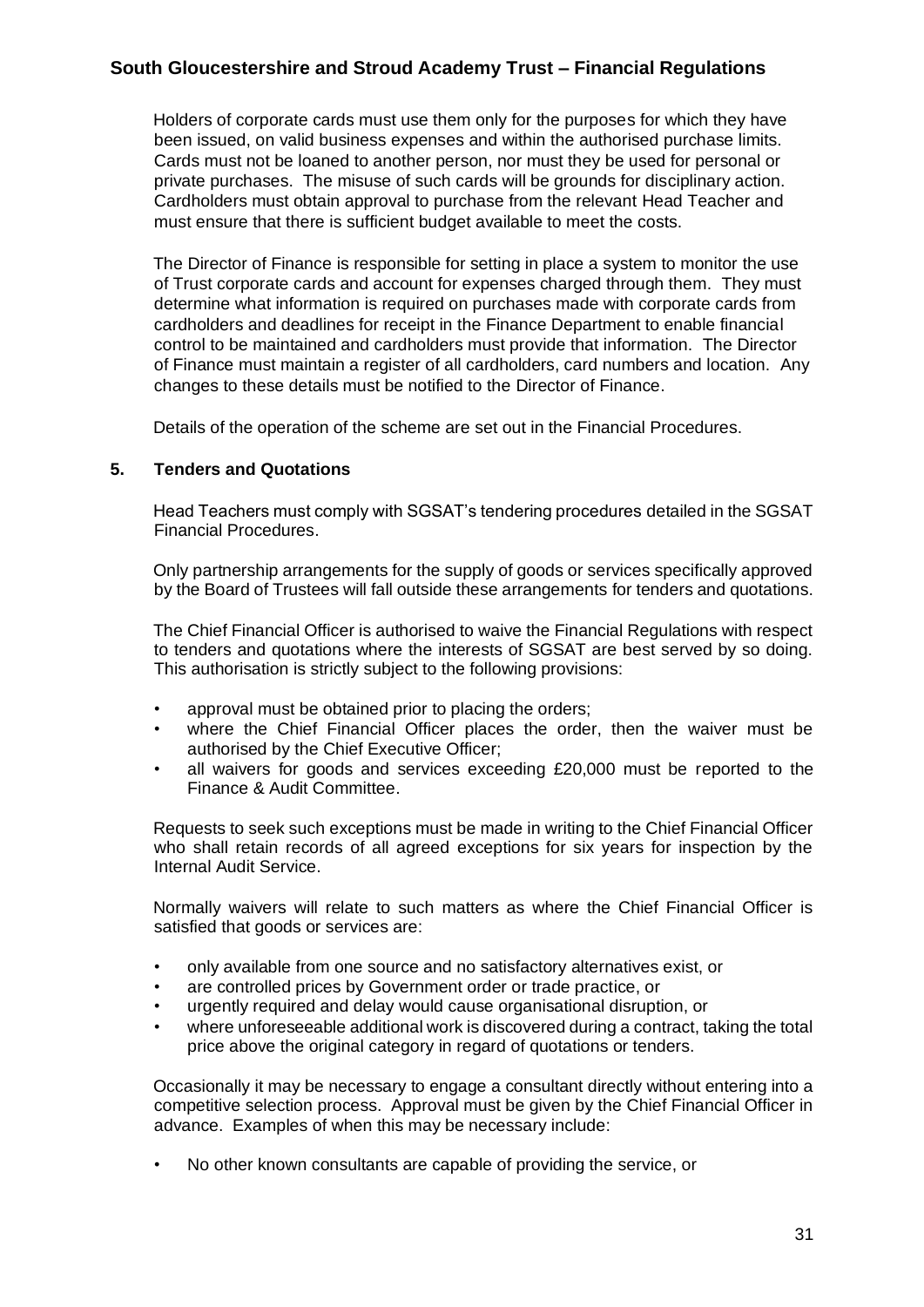- The task is so time limited that there is insufficient opportunity to go through the competitive process, or
- The work is an essential extension of the consultant's existing work and the total value of the work does not exceed £20,000.
- The consultant has previously been engaged on a project relating to the school or Trust and has extensive background knowledge of past and current work required

Where a Service Level Agreement has been approved by the Board of Trustees and signed this should be attached to any Purchase Orders on Ebis when submitting for approval. The SLA will replace the need for any waiver of the Financial Regulations should any orders be in excess of £5,000.

#### **5.1. Post-tender Negotiations**

Post-tender negotiations (ie after receipt of formal tenders but before signing of contracts) with a view to improving price, delivery or other tender terms may be entered into, provided:

- it will not put other tenderers at a disadvantage
- it will not affect their confidence and trust in SGSAT's tendering process.

In each case, a statement of justification must be approved by the Head Teacher prior to the event, showing:

- background to the procurement
- reasons for proposing post-tender negotiations
- demonstration of the improved value for money.

All post-tender negotiations must be reported to the Finance & Audit Committee.

#### **5.2 Framework Agreements**

Frameworks usually have 2-6 suppliers who have already tendered on price and quality. A further competition of these suppliers of 'call-off' can result in lower prices, due to the bulk spends negotiated as part of these frameworks. The two most used are the Crescent Purchasing Consortium and Government Procurement Service. Where a framework agreement is utilised, this must be processed through the SGS College Procurement Officer in accordance with Appendix 1.

#### **5.3 EU Regulations**

The Director of Finance is responsible for ensuring SGSAT complies with its legal obligations concerning EU procurement legislation. EU procurement regulations apply to written contracts for all forms of procurement, purchase or hire (whether or not hire purchase) with a total value exceeding a threshold value.

The Director of Finance must advise Head Teachers or the Board of Trustees where appropriate on the thresholds that are currently in operation. A breach of these EU regulations is actionable by a supplier or potential supplier.

It is the responsibility of Head Teachers to ensure that their members of staff comply with EU regulations by notifying the Director of Finance of any purchase that is likely to exceed the thresholds. This must be done well in advance in order to permit advertisements in journals such as the *Official Journal of the European Union* (OJEU). Alternatively, SGSAT may complete a further competition through a pre OJEU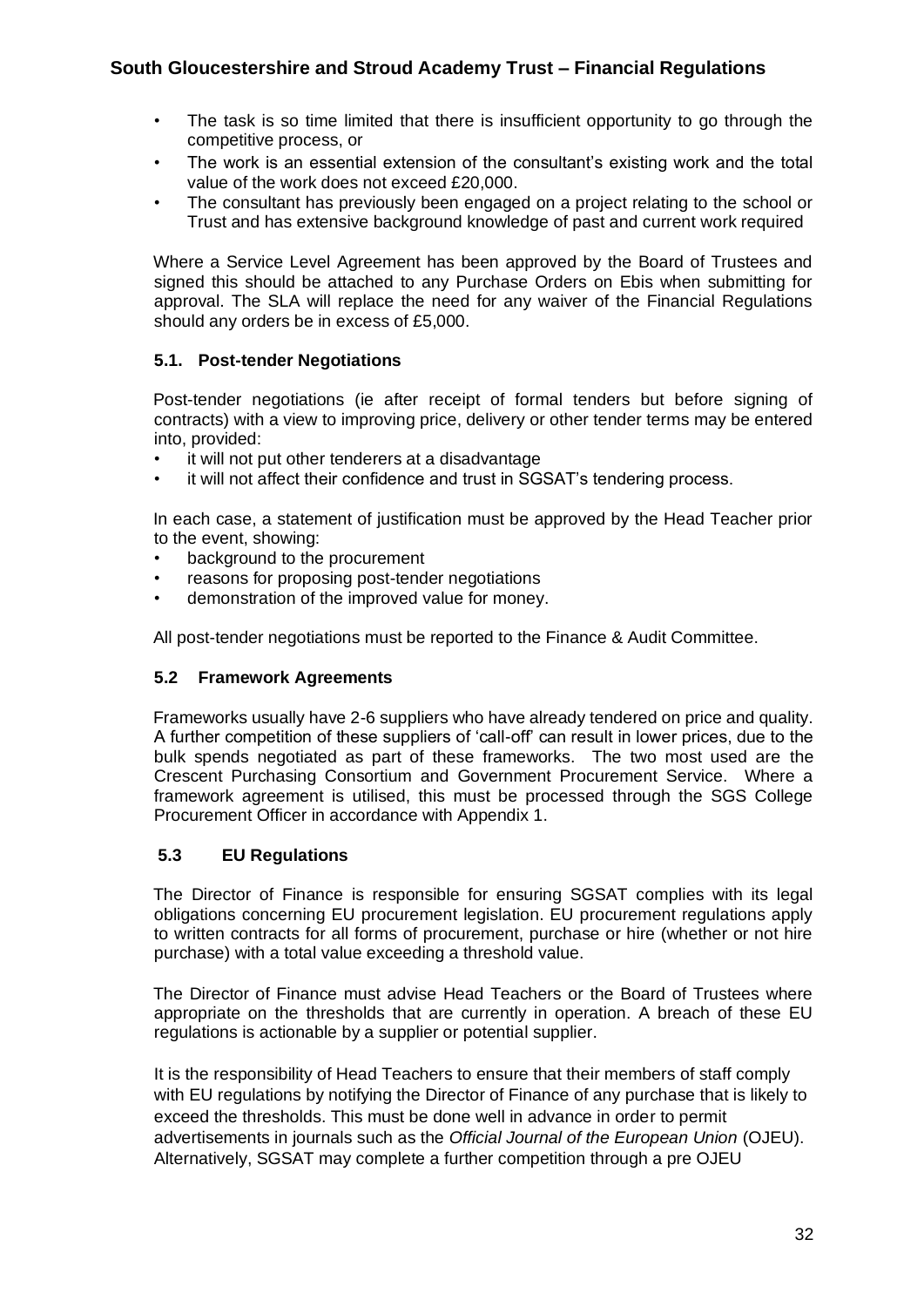completed where they can demonstrate that OJEU procedures have been adhered to such as those found via the Crescent Purchasing Consortium or Government Procurement Service.

#### **6. Contracts**

Building contracts over the value of £40,000 are the responsibility of the Board of Trustees.

Proposals must be initiated by the Chief Executive Officer in respect of planned replacements, general improvement schemes, space planning or in response to requests from departments.

Consultants may be appointed if the project is too large or too specialised to be managed internally. Appointments must be subject to tendering and other procedures where appropriate.

Proposals must be presented in the form of costings or investment appraisals prepared in conjunction with the Chief Financial Officer as appropriate for Trustees consideration.

The achievement of value for money must be an objective in the letting of all contracts. Conditions of contract for the purchase of goods must be followed as described in SGSAT's detailed Financial Procedures.

#### **7. Receipt of Goods and Services**

All goods must be received at designated receipt and distribution points. They must be checked for quantity and/or weight and inspected for quality and specification. A delivery note must be obtained from the supplier at the time of delivery and signed by the person receiving the goods.

Whenever possible goods received must be recorded as such on the Finance system on the day of receipt. If the goods are deemed to be unsatisfactory, the record must be marked accordingly and the supplier immediately notified so that they can be collected for return as soon as possible. Where goods are short on delivery, the record must be marked accordingly and the supplier immediately notified.

SGSAT requires all Head Teachers, irrespective of the source of funds, to obtain suppliers, equipment and services at the lowest possible cost consistent with quality, delivery requirements and sustainability, and in accordance with sound business practice. See Appendix 1 of the Financial Procedures for further details.

#### **8. Payment**

#### **8.1. Payment of Invoices**

The procedures for making all payments must be in a form specified by the Director of Finance.

The Director of Finance is responsible for deciding the most appropriate method of payment for categories of invoice. Payments to UK suppliers will normally be made by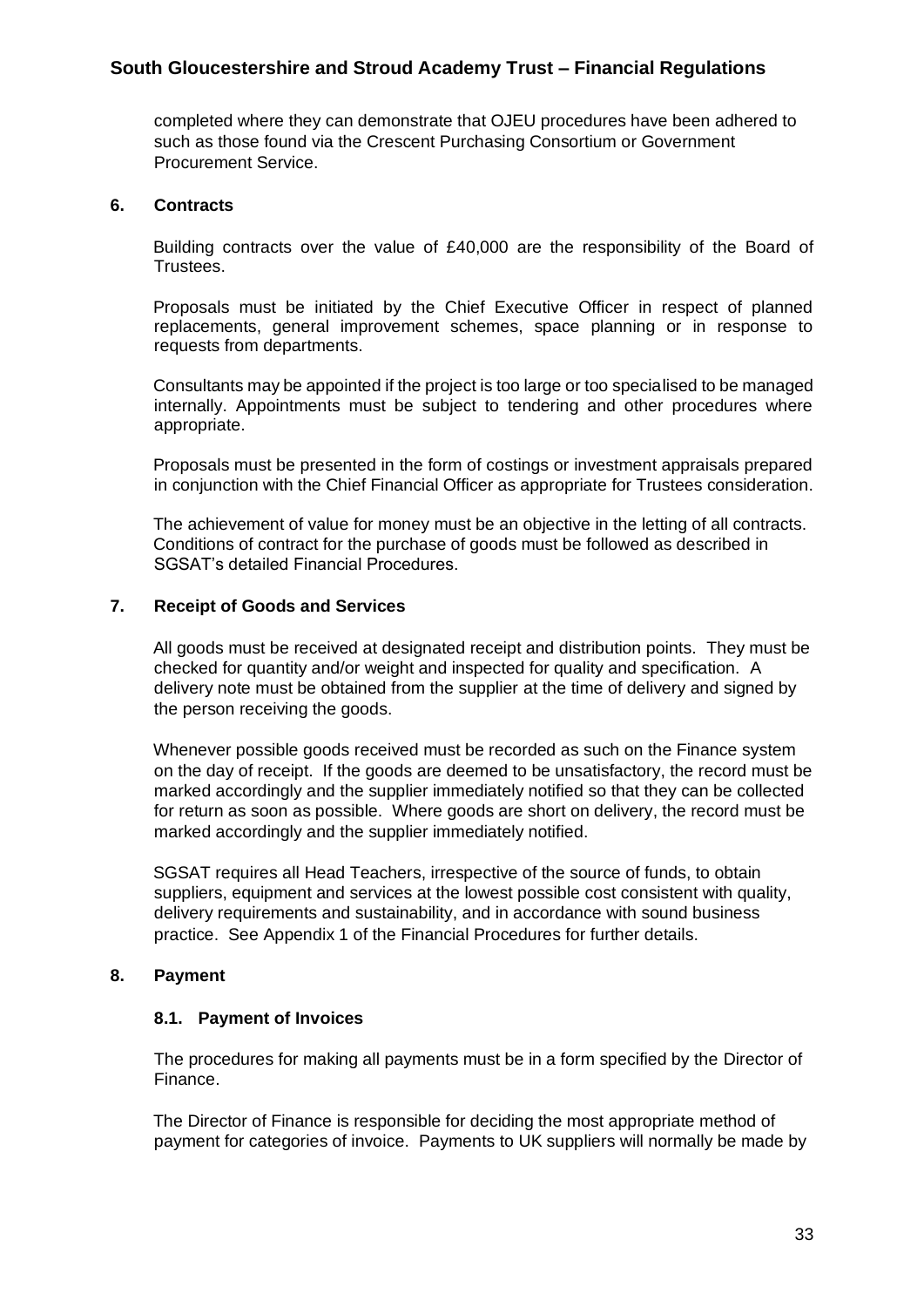BACS transfer each week. In exceptional circumstances the Director of Finance will arrange for bank transfers to be prepared for urgent payments to suppliers.

Head Teachers are responsible for ensuring that expenditure within their departments does not exceed funds available.

Suppliers must be instructed to submit invoices for goods or services to the Finance Department, SGS College, Filton Avenue, Bristol, BS34 7AT as detailed on the Purchase Order form or electronically to purchase.ledger@sgscol.ac.uk.

Care must be taken by the Head Teacher to ensure that discounts receivable are obtained. Payments will only be made against invoices that can be matched to a receipted order.

Receipting of an electronic order will ensure that:

- the goods have been received, examined and approved with regard to quality and quantity, or that services rendered or work done is satisfactory;
- where appropriate, it is matched to the order:
- invoice details (quantity, price discount) are correct;
- the invoice is arithmetically correct;
- the invoice has not previously been passed for payment:
- an appropriate Purchase Order Number is quoted; this must be one included in the Head Teacher's area of responsibility and must correspond with the types of goods or service described on the invoice.

Finance staff and others dealing with any changes to suppliers' details should be made aware of the risk of fraud in this area. Staff should also be advised that they must be careful about the information they give out to callers regarding the organisation's payment processes and any unique supplier identifiers etc which may be held. Such callers may not be genuine and may help the fraudsters by making their subsequent requests more authentic looking.

#### **8.2. Staff Reimbursement**

SGSAT's purchasing and payments procedures are in place to enable the majority of non-pay supplies to be procured through the creditors system without staff having to incur any personal expense. However, on occasion, staff may incur expenses, most often in relation to travel, and are entitled to reimbursement (see section I – Employment of Staff) and must be claimed through SGSAT's Expenses system through Payroll. See the Travel, Subsistence and Personal Expenses Policy and Procedure for further details.

# **8.3. Petty Cash**

Where SGSAT needs to make a low value purchase up to the value of £50, the cost can be reclaimed using the petty cash procedure. The procedure allows for a school to purchase the goods and reclaim the cost back from SGSAT. The Head Teacher must approve the spend before the purchase is made. The payment must be supported by receipts or vouchers. Should purchases over £50 need to be made these must be approved by the Director of Finance or Chief Financial Officer prior to the purchase being made.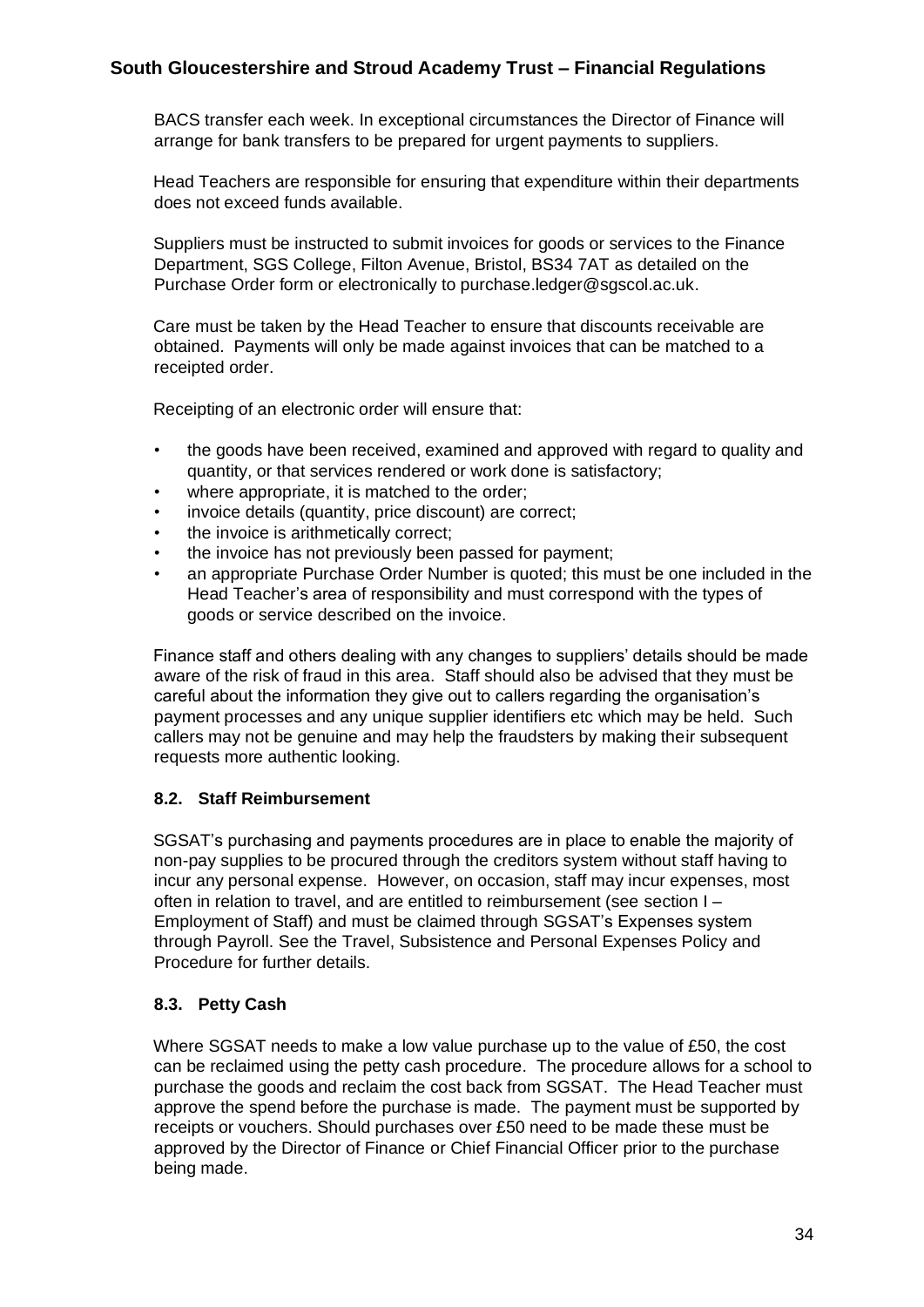No payments shall be made from petty cash for payroll items or other items which may legitimately be paid through the normal payment routine. The petty cash system should not be used for the payment of travel and subsistence expenditure or expenses claim.

No income received on behalf of SGSAT should be paid into petty cash.

The Director of Finance may make available to individuals such imprests as he or she considers necessary for the disbursements of petty cash expenses. However, it is important for security purposes that petty cash imprest floats are kept to a minimum.

Requisitions for reimbursements must be sent to the SGS College Cashbook Team, together with appropriate receipts or vouchers, before the total amount held has been expended, in order to retain a working balance pending receipt of the amount claimed.

The member of staff granted a float is personally responsible for its safekeeping. The petty cash box must be kept locked in a secure place in compliance with the requirements of SGSAT's insurers when not in use and will be subject to periodic checks by the Assistant Accountant or another person nominated by them.

Petty cash documents are supplied by the SGS College Cashbook Team and must be used for recording all imprest accounts.

At the end of the financial year a certificate of the balances held must be completed by the member of staff responsible for the float and counter-signed by the Head Teacher and submitted to the Finance Department.

#### **9. Late Payment Rules**

The Late Payment of Debts (Interest) Act 1998, (amended August 2002) was introduced to give small businesses the right to charge interest on late payments from large organisations and public authorities. Key points are:

- small businesses can charge interest on overdue invoices;
- interest is chargeable on sales made after 1 November 1998;
- the rate of interest is currently 8% per annum above the official daily rate of the Bank of England;
- the Act also applies to overseas organisations;
- SGSAT can be sued for non-payment.

In view of the penalties in this Act, the Board of Trustees requires that invoices must be passed for payment as soon as they are received.

#### **10. Project Advances**

The Chief Financial Officer or the Director of Finance and the relevant Head Teacher may jointly approve cash advances for projects carried out away from SGSAT where cash expenditure may be unavoidable.

Other forms of payment must be used wherever possible, such as an official purchase order and subsequent payment or an SGSAT purchasing card.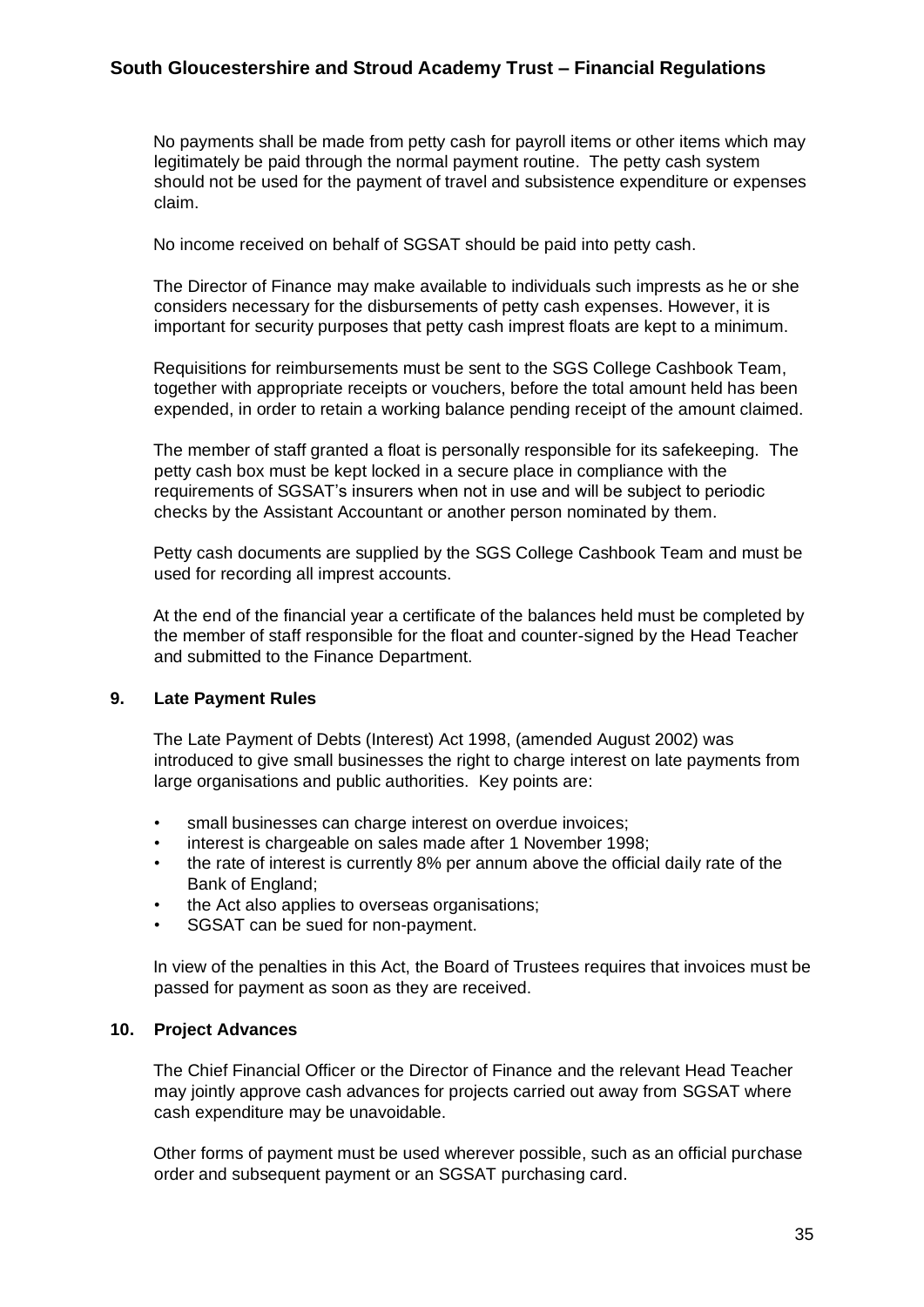Receipts or paid invoices must be retained for all sums expended in this way. Upon completion of the project to which the advance relates, within one month a final account must be prepared to demonstrate how the advance was disbursed and any unspent balance repaid. Under no circumstances will a second advance be approved when the final accounting for an earlier advance to a project or individual is outstanding.

# **11. Providing Hospitality**

Staff entertaining guests from outside bodies should normally use SGSAT's catering facilities. Where this is not possible, reasons must be stated when submitting a claim for reimbursement.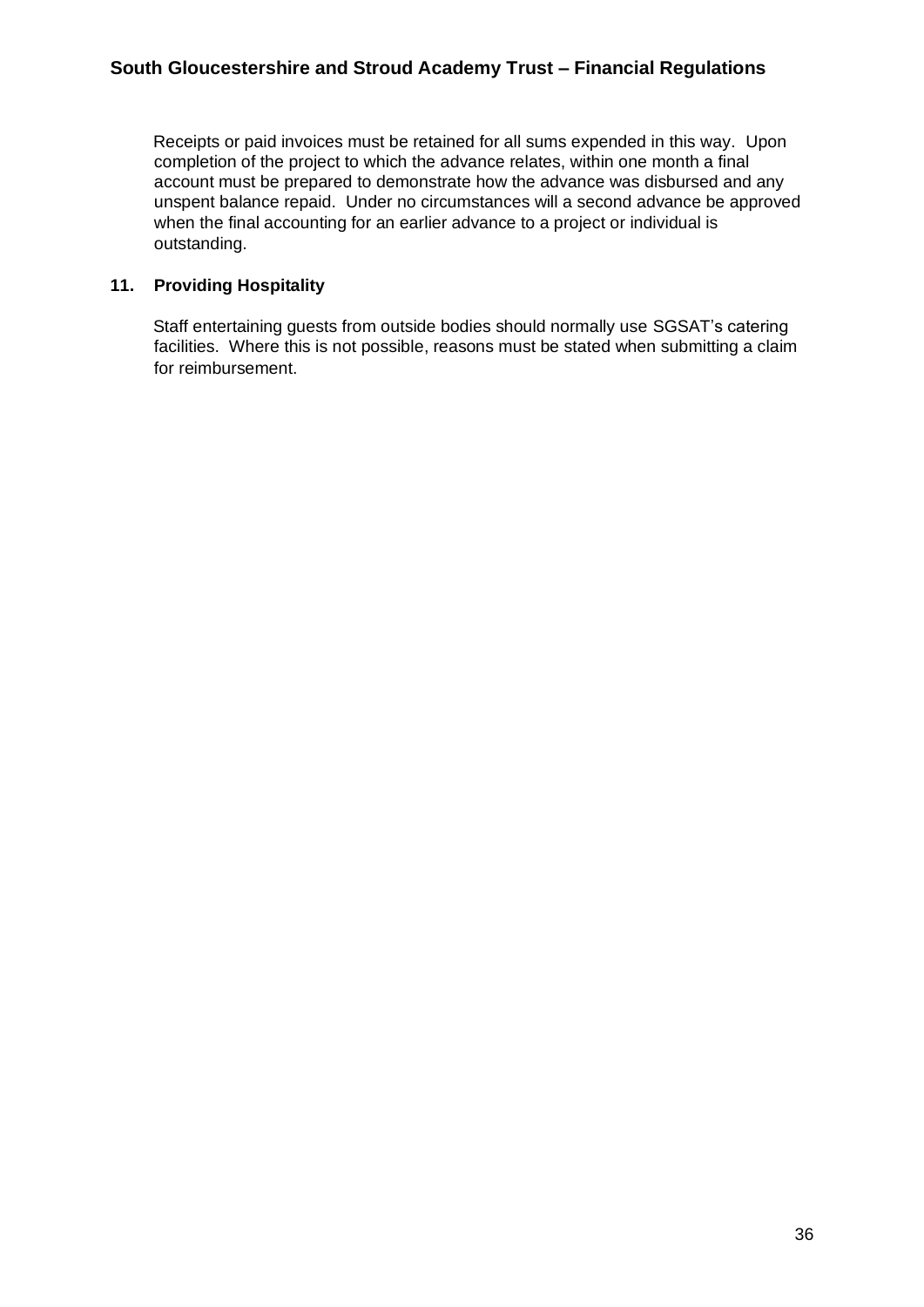# **J. EMPLOYMENT OF STAFF**

### **1. Remuneration Policy**

All SGSAT staff must be appointed to the salary scales approved by the Board of Trustees and in accordance with appropriate conditions of service.

Salaries and other benefits for senior post-holders will be determined by the Board of Trustees.

#### **2. Appointment of Staff Including Staff Changes**

All contracts of service must be concluded in accordance with SGSAT's approved Human Resources Policies and Procedures and all offers of employment with SGSAT must be made in writing. Head Teachers must approve all changes whether that be appointment, revisions to terms & conditions, resignation or dismissal of employees.

The Requisition process must be adopted when a school wishes to seek approval for any staff changes. The process is designed so that budgetary sign off is obtained and the Deputy Chief Executive Officer agrees with the staffing amendments. When the form has been approved it is sent to the Human Resources function for payroll implementation.

#### **3. Salaries and Wages**

The Chief Financial Officer is responsible for all payments of salaries and wages to all staff including payments for overtime or services rendered. All timesheets and other pay documents, including those relating to fees payable to external examiners, visiting lecturers or researchers, must be in a form prescribed or approved by the Chief Financial Officer.

The SGS College Head of Human Resources is responsible for keeping the Chief Financial Officer informed of all matters relating to personnel for payroll purposes. In particular these include:

- appointments, resignations, dismissals, supervisions, secondments and transfers;
- absences from duty for sickness or other reason, apart from approved leave;
- changes in remuneration including increments and pay awards.

The Director of Finance is responsible for payments to non-employees and for informing the appropriate authorities of such payments. All casual and part-time employees must be included on the payroll.

The Chief Services Officer is responsible for keeping all records relating to payroll including those of a statutory nature.

All payments must be made in accordance with SGSAT's detailed payroll Financial Procedures and comply with Her Majesty's Revenue and Customs regulations.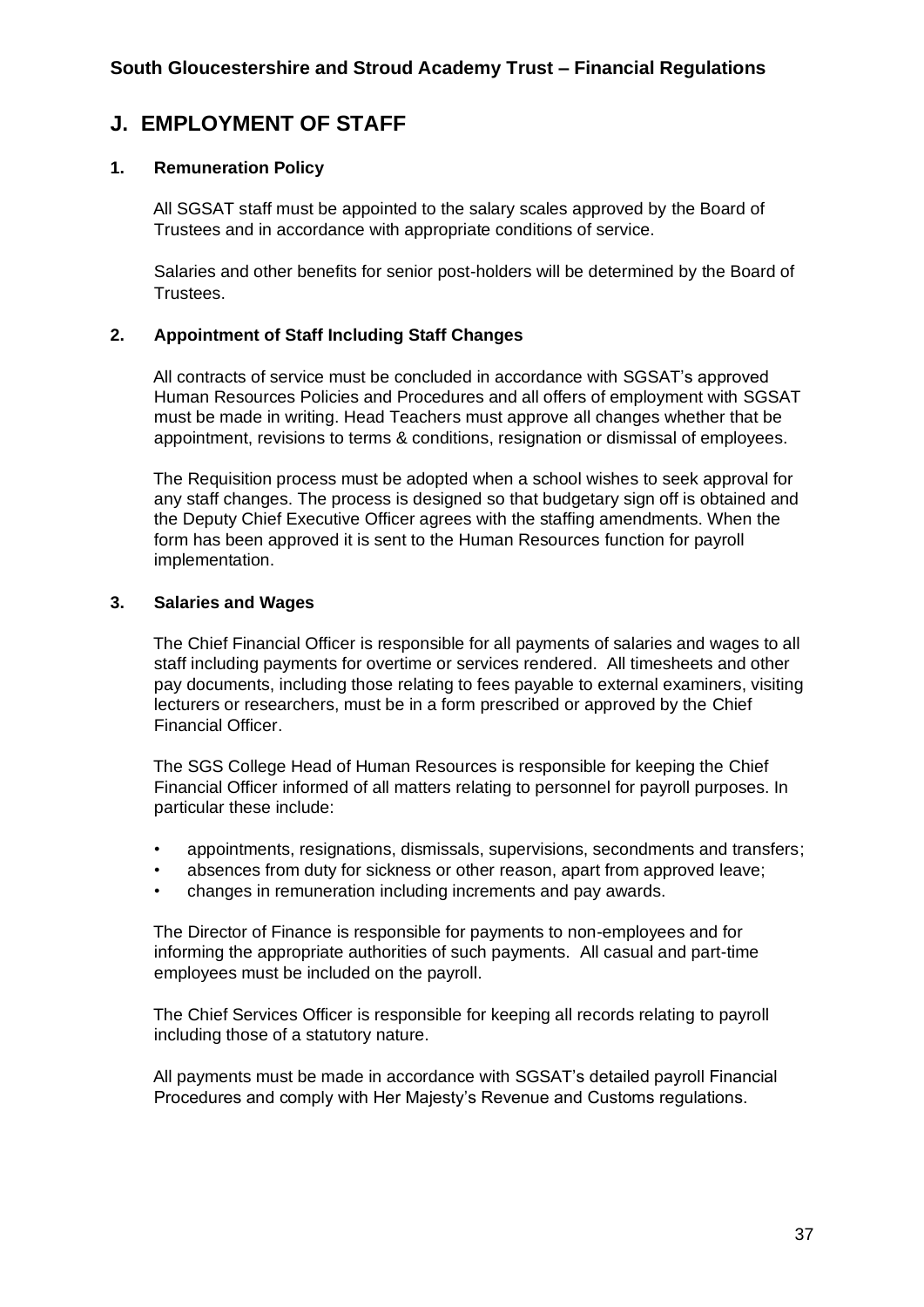#### **4. Superannuation Schemes**

The Board of Trustees is responsible for undertaking the role of employer in relation to appropriate pension arrangements for employees.

The Chief Services Officer is responsible for day-to-day superannuation matters, including:

- paying contributions to various authorised superannuation schemes;
- preparing the annual return to various superannuation schemes;
- administering the superannuation schemes.

The SGS College Head of Human Resources is responsible for administering eligibility to pension arrangements and for ensuring payroll records are amended accordingly when staff deductions must begin or cease.

#### **5. Travel, Subsistence and Other Allowances**

All claims for payment of subsistence allowances, travelling and incidental expenses must be completed in a form approved by the Chief Financial Officer and in accordance with the rules set out in SGSAT's Travel, Subsistence and Expenses policy.

Claims by members of staff must be authorised by their Head Teacher. The certification by the Head Teacher will be taken to mean that:

- the journeys were authorised
- the expenses were properly and necessarily incurred
- the allowances are properly payable by SGSAT
- consideration has been given to value for money in choosing the mode of transport

Arrangements for travel by the Chief Executive Officer & Accounting Officer, Clerk or members of the Board of Trustees must be approved by the Chair of the Board of Trustees. Arrangements for travel by the Chair must be approved by the Board of Trustees.

#### **6. Overseas Travel**

All arrangements for overseas travel must be approved by the Head Teacher in advance of committing SGSAT to those arrangements or confirmation of any travel bookings. Arrangements for overseas travel by the Chief Executive Officer & Accounting Officer, Head Teacher or members of the Board of Trustees must be approved by the Chair of the Board of Trustees. Arrangements for travel by the Chair must be approved by the Board of Trustees.

Where spouses, partners or other persons unconnected with SGSAT intend to participate in a trip, this must be clearly identified in the approval request. SGSAT must receive reimbursement for the expected costs it is asked to cover for those persons in advance of confirming travel bookings.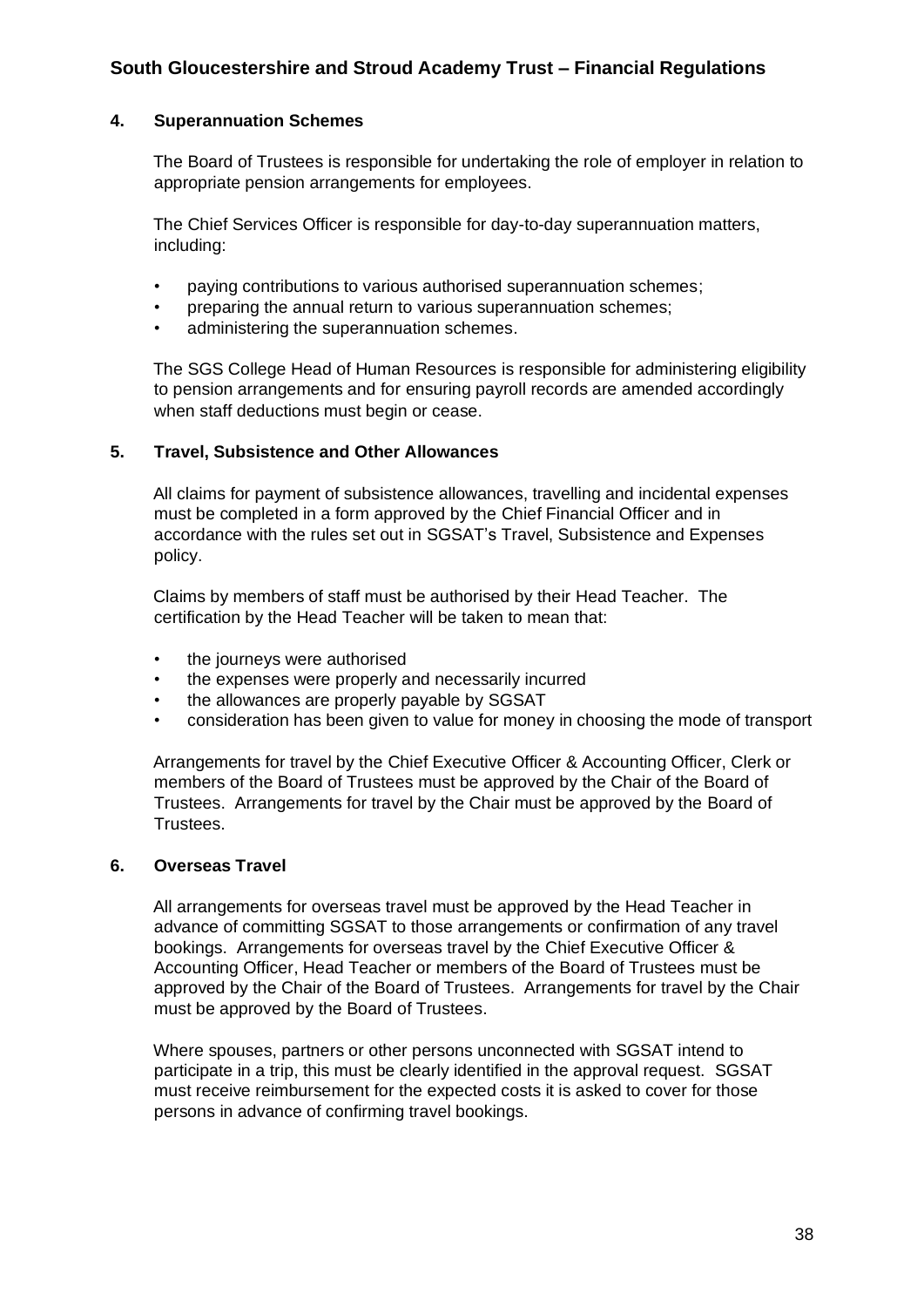#### **7. Expenses for Trustees**

Trustees and Local School Board members are not entitled to payments to attend meetings or for loss of earnings. They are entitled to claim for expenses incurred. These include travel to and from Board and Finance & Audit Committee or Curriculum and Quality meetings, other travelling and subsistence, in accordance with SGSAT's Travel, Subsistence and Personal Expenses policy; fees for agreed attendance at conferences or other training events; and other incidental expenses, such as telephone calls, postage and photocopying.

Claims must be submitted through the Clerk to the Board of Trustees and must be authorised by the Chair of the Board of Trustees.

#### **8. Severance and Other Non-recurring Payments**

Severance payments must only be made in accordance with relevant legislation and under a scheme approved by the Board of Trustees.

In considering a staff severance payment above statutory or contractual entitlements, SGSAT must consider the following issues before making a binding commitment:

- that the proposed payment is in the trust's interests
- whether the payment is justified, based on legal assessment of the trust's chances of successfully defending the case at employment tribunal.

Staff severance payments should not be made where they could be seen as a reward for failure, such as gross misconduct or poor performance.

Where SGSAT is considering a staff severance payment including a nonstatutory/non-contractual element of £50,000 or more, (gross, before income tax or other deductions), ESFA's prior approval must be obtained before making any binding offer to staff. ESFA will refer such transactions to HM Treasury, so trusts should allow sufficient time for proposals to be considered.

Additionally, SGSAT must obtain prior ESFA approval before making a staff severance payment where an exit package, which includes a special severance payment is at or above £100k and/or the employee earns over £150k. Professional advice must be obtained where necessary. No amounts may be expended that exceed the budget allocated for the purpose. All such payments must be authorised by the Head Teacher and calculations checked by the SGS College Head of Human Resources or Chief Financial Officer. Amounts paid must be disclosed in the Financial Statements.

All matters referred to on industrial tribunal shall be notified to the Chief Financial Officer at the earliest opportunity in order that budget provision may be made as necessary. All determination of tribunals must be similarly notified.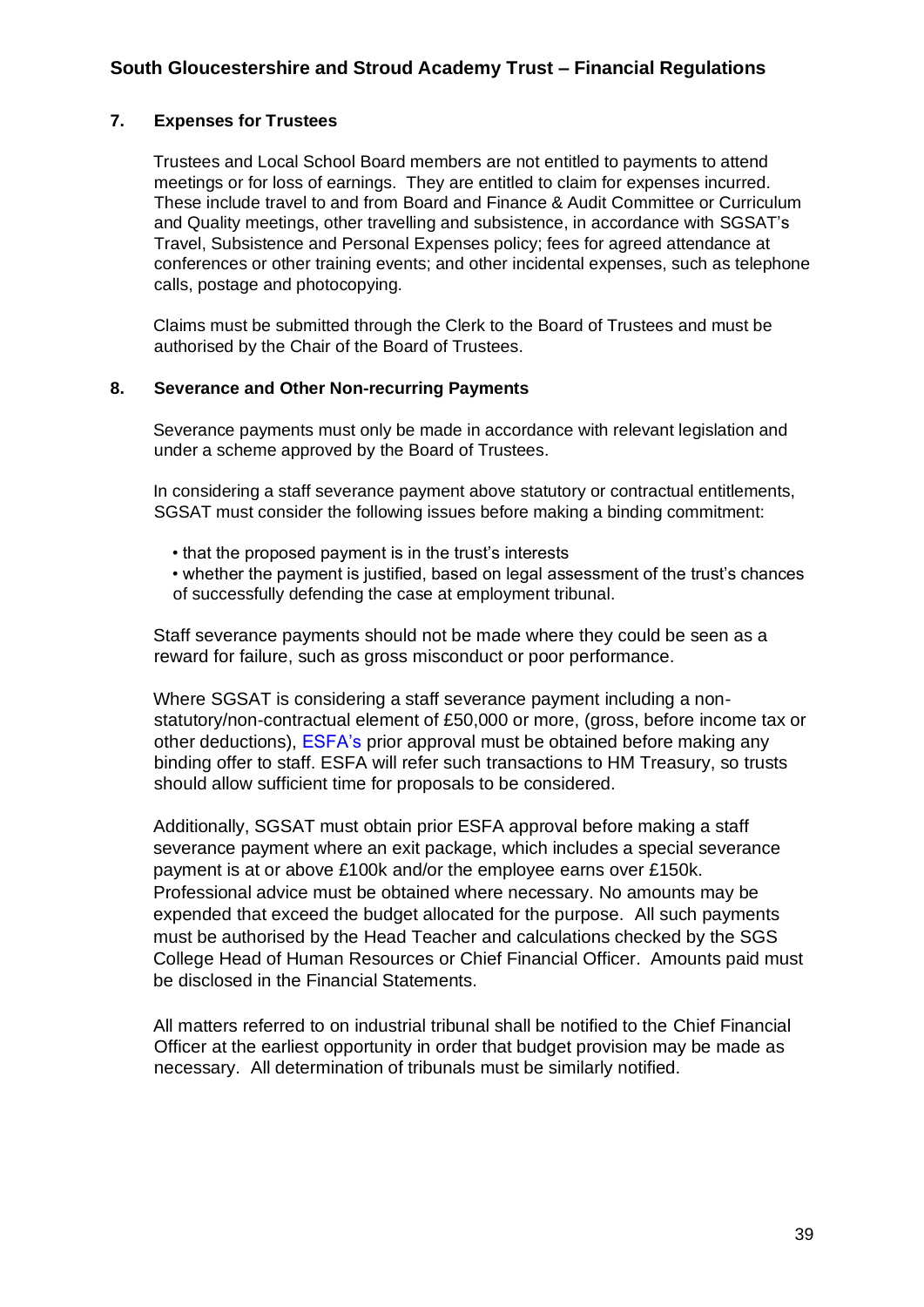# **K. ASSETS**

### **1. Purchase of Fixed Assets**

The purchase, lease or rent of land, buildings or fixed plant must only be undertaken with authority from the Board of Trustees and with reference to the Designated Funding Body requirements.

### **2. Control of Assets, Stocks and Stores**

#### **2.1. Fixed Asset Register**

The Finance Business Partner is responsible for maintaining SGSAT's register of land, buildings, fixed plant and machinery. Head Teachers must provide the Finance Business Partner with any information they may need to maintain the register.

#### **2.2. Inventories**

Head Teachers are responsible for maintaining inventories, in a form prescribed by the Director of Finance, for all plant, equipment, furniture and stores in their departments with a value in excess of £250. The inventory must include items donated or held on trust.

Inventories must be checked at least annually and at the end of the financial year a certificate of the inventories held must be completed and signed by the Head Teacher and submitted to the Finance Department.

When transferring equipment, between departments, a transfer record must be kept and the inventories amended accordingly.

# **2.3. Custody and Control of Stocks and Stores**

Head Teachers are responsible for establishing adequate arrangements for the custody and control of stocks and stores within their departments. The systems used for stores accounting in departments must have the approval of the Director of Finance.

Head Teachers are responsible for ensuring that regular inspections and stock checks are carried out. Stocks and stores of a hazardous nature must be subject to appropriate security checks.

Those Head Teachers whose stocks require valuation in the Balance Sheet must ensure that the stock-taking procedures in place have the approval of the Director of Finance and that instructions to appropriate staff within their departments are issued in accordance with advice contained in SGSAT's detailed Financial Procedures.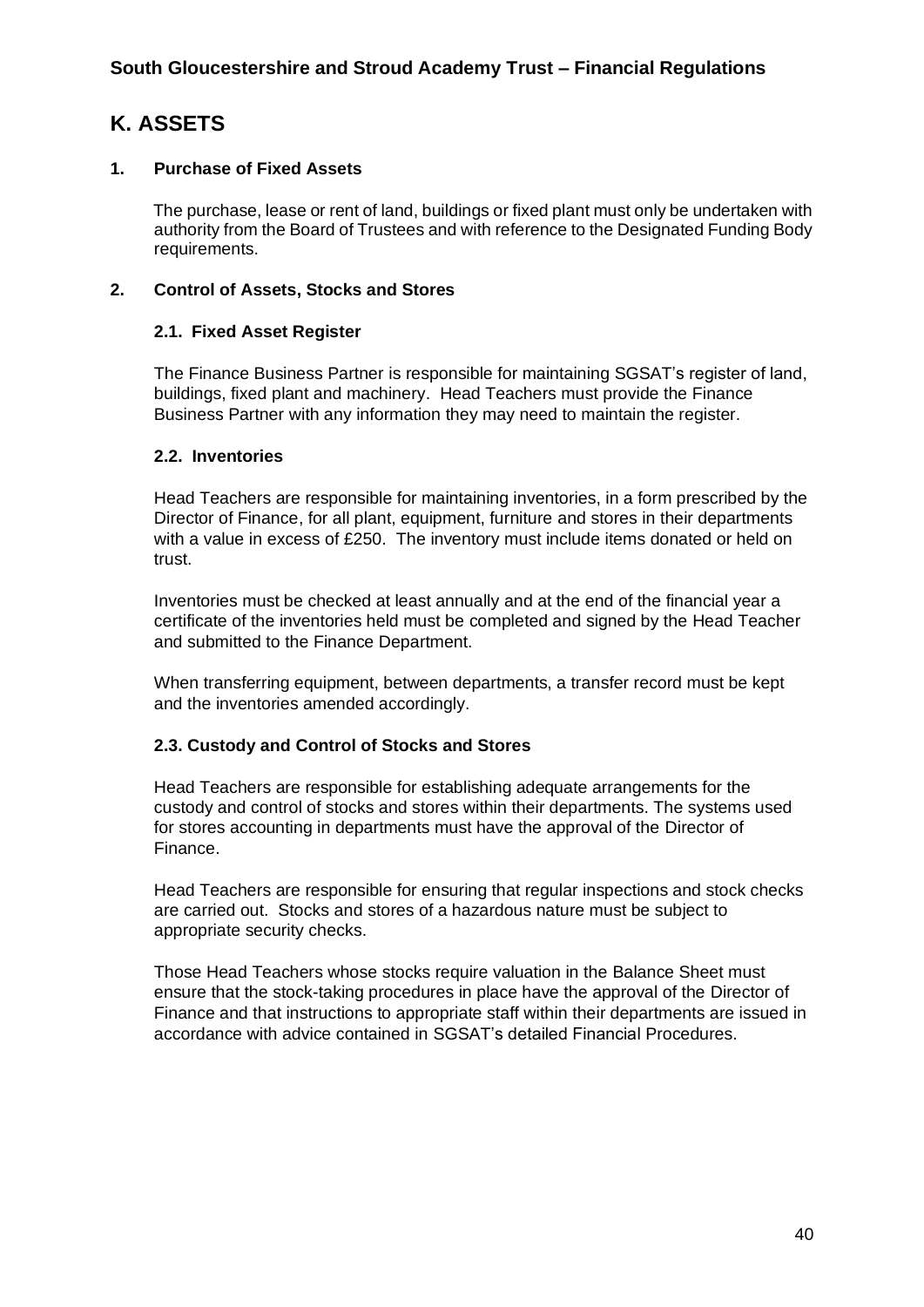# **2.4. All Other Assets**

Head Teachers are responsible for establishing adequate arrangements for the custody and control of all other assets owned by SGSAT, whether tangible (such as stock – see above) or intangible (such as intellectual property – see Income Section H – Item 5.3), including electronic data.

#### **2.5. Safeguarding Assets**

Head Teachers are responsible for the care, custody and security of the buildings, stock, stores, furniture and cash under their control. They must consult the Chief Financial Officer in any case where security is thought to be defective or where it is considered that special security arrangements may be needed.

Assets owned by SGSAT must, so far as is practical, be effectively marked to identify them as SGSAT property.

#### **3. Personal Use of Assets**

Assets owned or leased by SGSAT should not be subject to personal use without authorisation by the Head Teacher.

#### **4. Asset disposal**

Disposal of equipment and furniture must be in accordance with procedures contained in SGSAT's detailed Financial Procedures.

Disposal of land and buildings must only take place with the authorisation of the Board of Trustees.

Designated Funding Body consent may also be required if exchequer funds were involved in the acquisition of the asset.

#### **5. Companies and Joint Ventures**

In certain circumstances it may be advantageous to SGSAT to establish a company or a joint venture to undertake services on behalf of SGSAT. Any member of staff considering the use of a company or a joint venture must first seek the advice of the Chief Financial Officer, who must have due regard to guidance issued by the Designated Funding Body.

The Board of Trustees is responsible for ensuring that the required procedures are followed. The process involved in forming a company or a joint venture and arrangements for monitoring and reporting on the activities of these undertakings are documented in SGSAT's Financial Procedures.

It is the responsibility of the Board of Trustees to establish the shareholding arrangements and appoint directors of companies wholly or partly owned by SGSAT. These and other arrangements must be set out in a memorandum of understanding.

The directors of companies where SGSAT is the majority shareholder must submit an Annual Report and Financial Statements to the Board of Trustees. They must also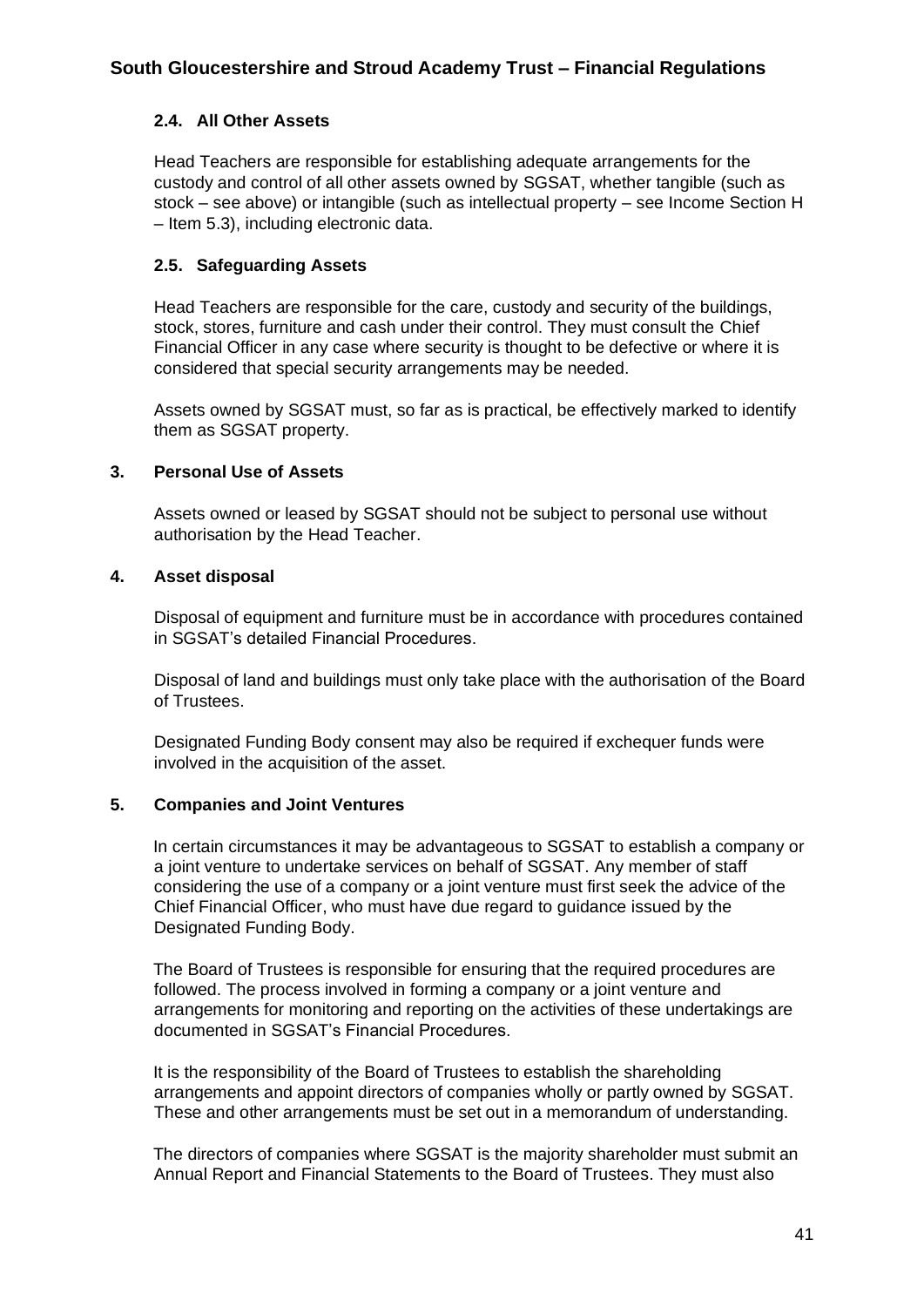submit business plans or budgets as requested to enable the Board of Trustees to assess the risk to SGSAT. SGSAT's internal and external auditors must also be appointed to such companies.

Where SGSAT is the majority shareholder in a company, the Designated Funding Body requires that the company's financial year must be consistent with that of SGSAT.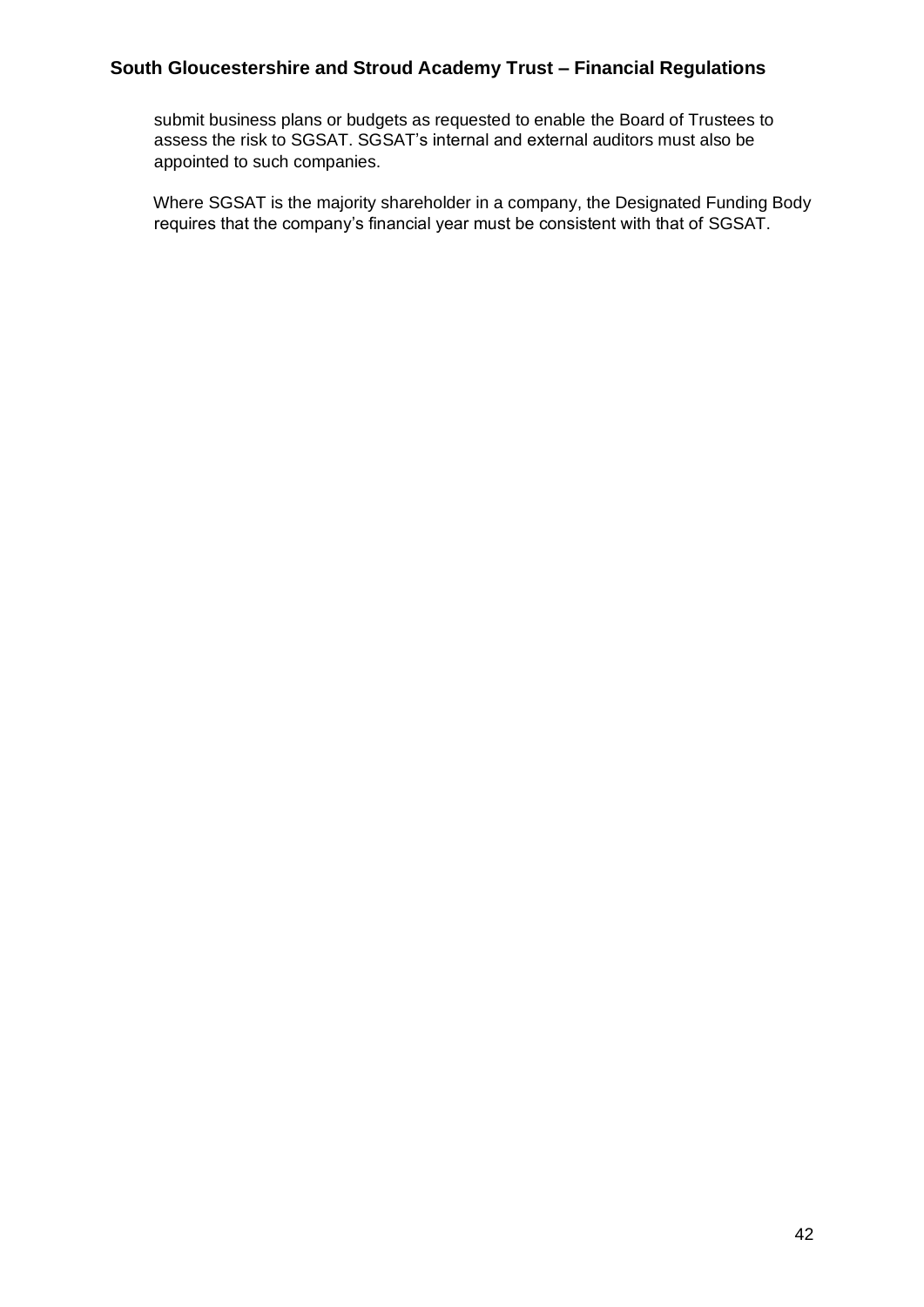# **L. FUNDS HELD ON TRUST**

#### **1. Gifts, Benefactions and Donations**

The Chief Financial Officer is responsible for maintaining financial records in respect of gifts, benefactions and donations made to SGSAT and initiating claims for recovery of tax where appropriate. SGSAT must not make donations to another charity without it being made in furtherance of its own objects, and any decision around this should be made by the Board of Trustees.

#### **2. Student Welfare and Access Funds**

The Chief Financial Officer will prescribe the format for recording the use of student welfare funds.

Records of Learner Support funds must be maintained according to the Designated Funding Body requirements.

#### **3. Trust Funds**

The Chief Financial Officer is responsible for maintaining a record of the requirements for each trust fund and for advising the Board of Trustees on the control and investment of fund balances.

The Finance & Audit Committee is responsible for ensuring that all SGSAT's trust funds are operated within any relevant legislation and the specific requirements for each trust. It is also responsible for investment of fund balances.

# **4. Voluntary Funds**

The Chief Financial Officer must be informed of any fund that is not an official fund of SGSAT which is controlled wholly or in part by a member of staff in relation to their function in SGSAT.

The accounts of any such fund must be audited by an independent external person and must be submitted with a certificate of audit to the appropriate body. The Chief Financial Officer will be entitled to verify that this has been done.

# **5. Bursaries, Grants and Other Authorised Expenditure**

Payments may be made to students for bursaries, grants and other authorised expenditure. All payments must be supported by detailed claims or other appropriate evidence and approved by the Head Teacher as appropriate. Policies for bursaries and other students' payments must be approved by the Board of Trustees. The current policy available relates to the UTC – 16 – 19 Bursary Fund Policy and is available on Sharepoint.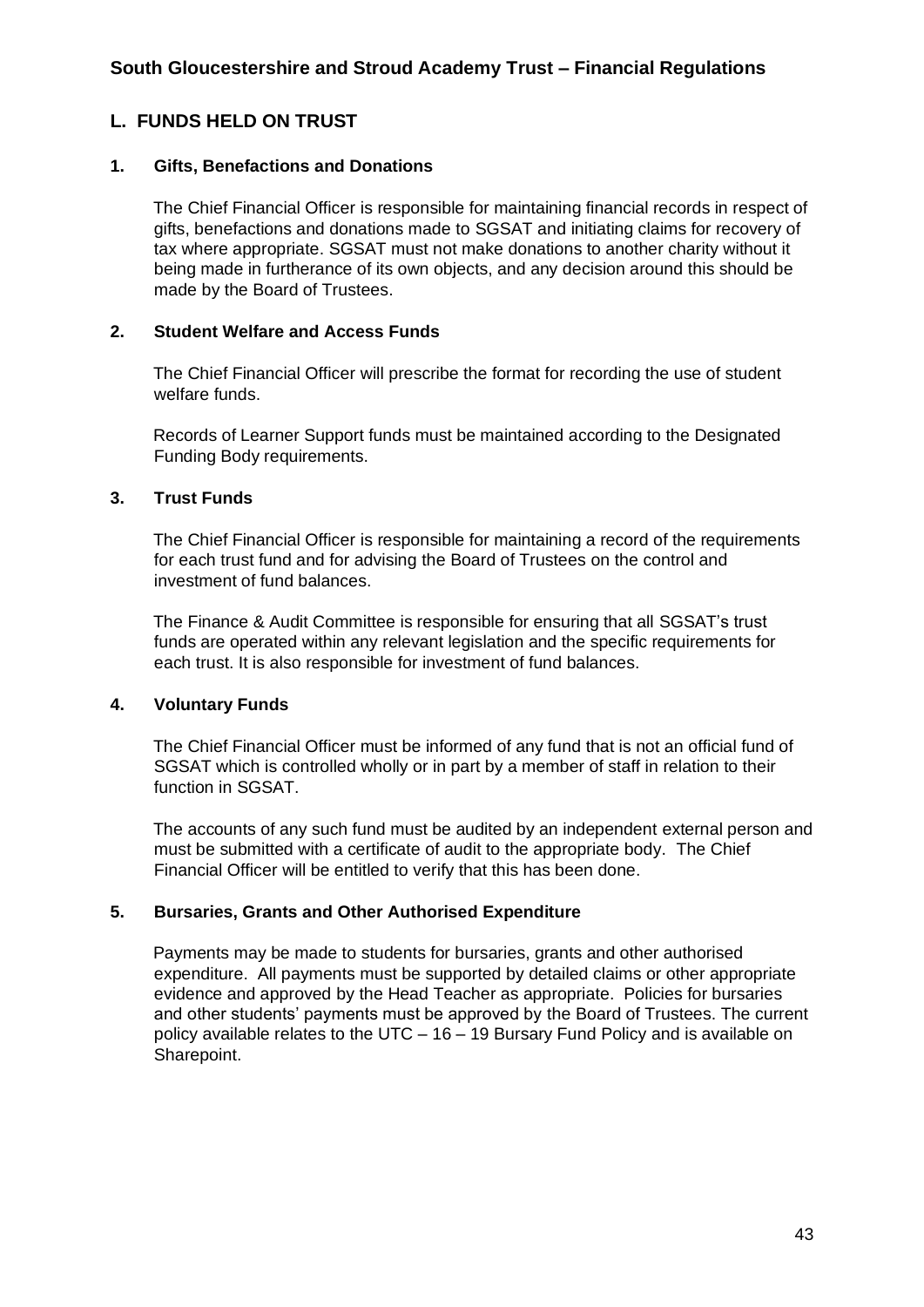# **M. SECURITY**

# **1. Security**

Keys to safes or other similar containers must be retained securely at all times. The loss of any such keys must be reported to the Chief Financial Officer immediately. The SGS College Finance Operations Manager is responsible for maintaining procedures governing security of and access to information held in safes or other similar secure containers.

The SGS College Head of IT is responsible for maintaining proper security and privacy of information held on SGSAT's computer network. Appropriate levels of security must be provided, such as passwords for networked PCs together with restricted physical access for network servers. Information relating to individuals held on computer is subject to the provisions of the GDPR. The SGS College Assistant Principal for Quality and Performance is the Data Protection Officer, nominated to ensure compliance with the Act and the safety of documents.

The Personal Assistant to the Chief Financial Officer and the Clerk to the Trustees are responsible for the safekeeping of official and legal documents relating to SGSAT. Signed copies of deeds, leases, agreements and contracts must, therefore, be forwarded to the PA to the Chief Financial Officer. All deeds and lease must be held in an appropriately secure, fireproof location and copies held at a separate location. All other agreements and contracts must be held in secure locations appropriate to the risk of loss.

### **2. Provision of Indemnities**

Any member of staff asked to give an indemnity, for whatever purpose, must consult the Chief Financial Officer before any such indemnity is given.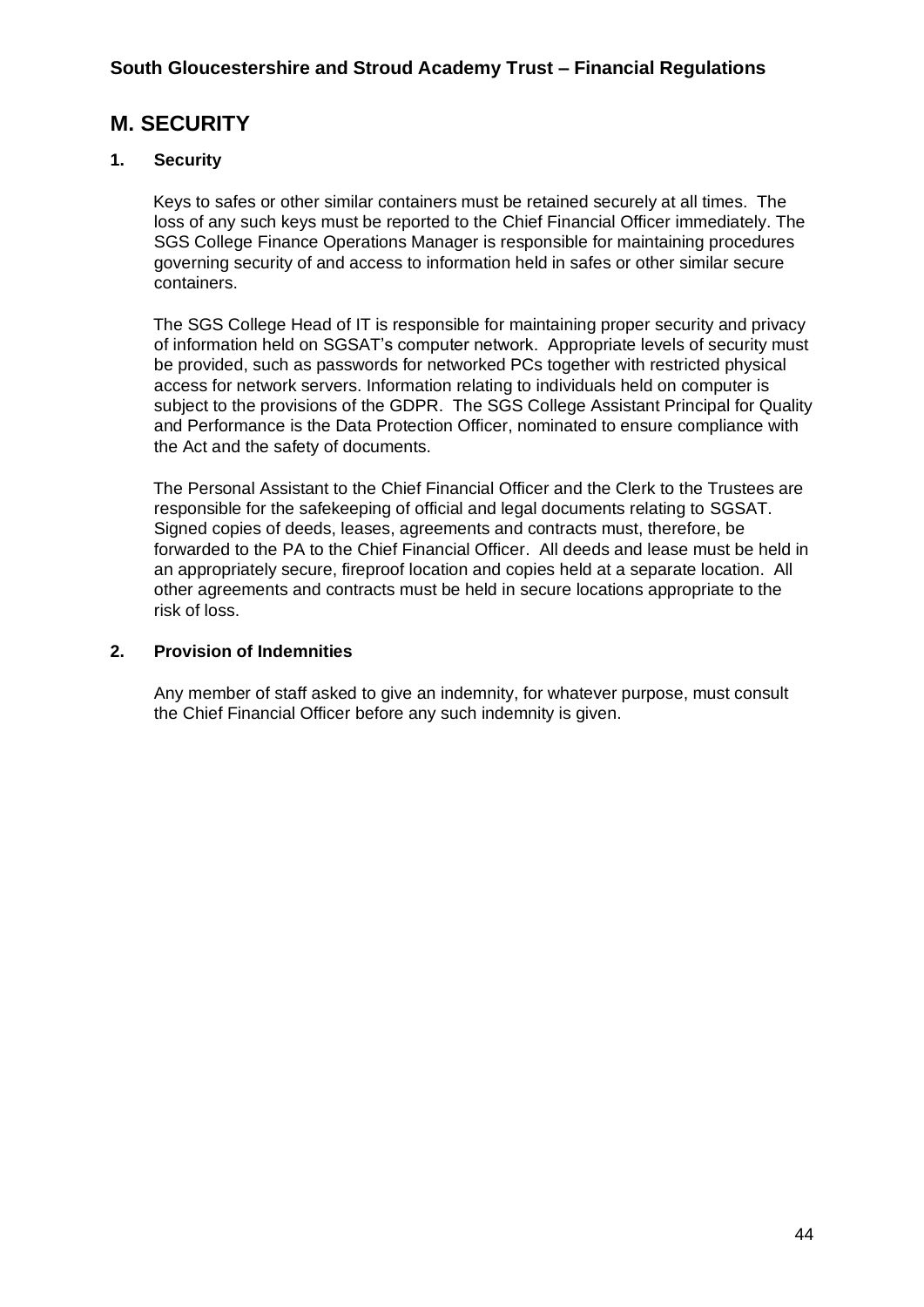# **N. RISK & COMPLIANCE**

#### **1 Money Laundering**

In response to the Proceeds of Crime Act 2002 and Money Laundering Regulations 2003 SGSAT and its employees must comply with the legislation and ensure that the highest standard of due diligence are applied in relation to 'know your customer' principles. Legislation has broadened the definition of money laundering and the range of activities where this can apply. SGSAT staff are required to follow the Anti-Money Laundering policy if money laundering is suspected. This policy also defines the responsibility of individual employees in the process.

# **2 General Data Protection Regulation (GDPR)**

The Head Teacher shall be responsible to the Board of Trustees for maintaining proper security and compliance with the GDPR in respect of information held in the computer installations or for their use. It shall be released only to those officers authorised by the Head Teacher.

#### **3 Code of Conduct**

- **3.1.** SGSAT is committed to the highest standards of openness, integrity and accountability. It seeks to conduct its affairs in a responsible manner, having regard to the principles established by the Committee on Standards in Public Life (formerly known as the Nolan Committee), which members of staff at all levels are expected to observe. These principles are set out at Appendix 4. In addition, SGSAT expects that staff at all levels to observe its code of conduct which covers:
	- probity and propriety
	- selflessness, objectivity and honesty
	- relationships.
- **3.2** Additionally, members of the Board of Trustees, Senior Management Team or the SGS College Procurement Officer, must disclose interests in SGSAT's Register of Interests maintained by the Clerk to the Board of Trustees. They are also responsible for ensuring that entries in the register relating to them are kept up to date regularly and promptly, as prescribed in the Financial Procedures.

In particular, no person must be a signatory to an SGSAT contract where he or she also has an interest in the activities of the other party or parties to that contract.

#### **4. Insurance**

The Chief Financial Officer is responsible for SGSAT's insurance arrangements, including the provision of advice on the types of cover available including the DfE's Risk Protection Arrangements (RPA). As part of the overall risk management strategy, all risks must be considered and those most effectively dealt with by insurance cover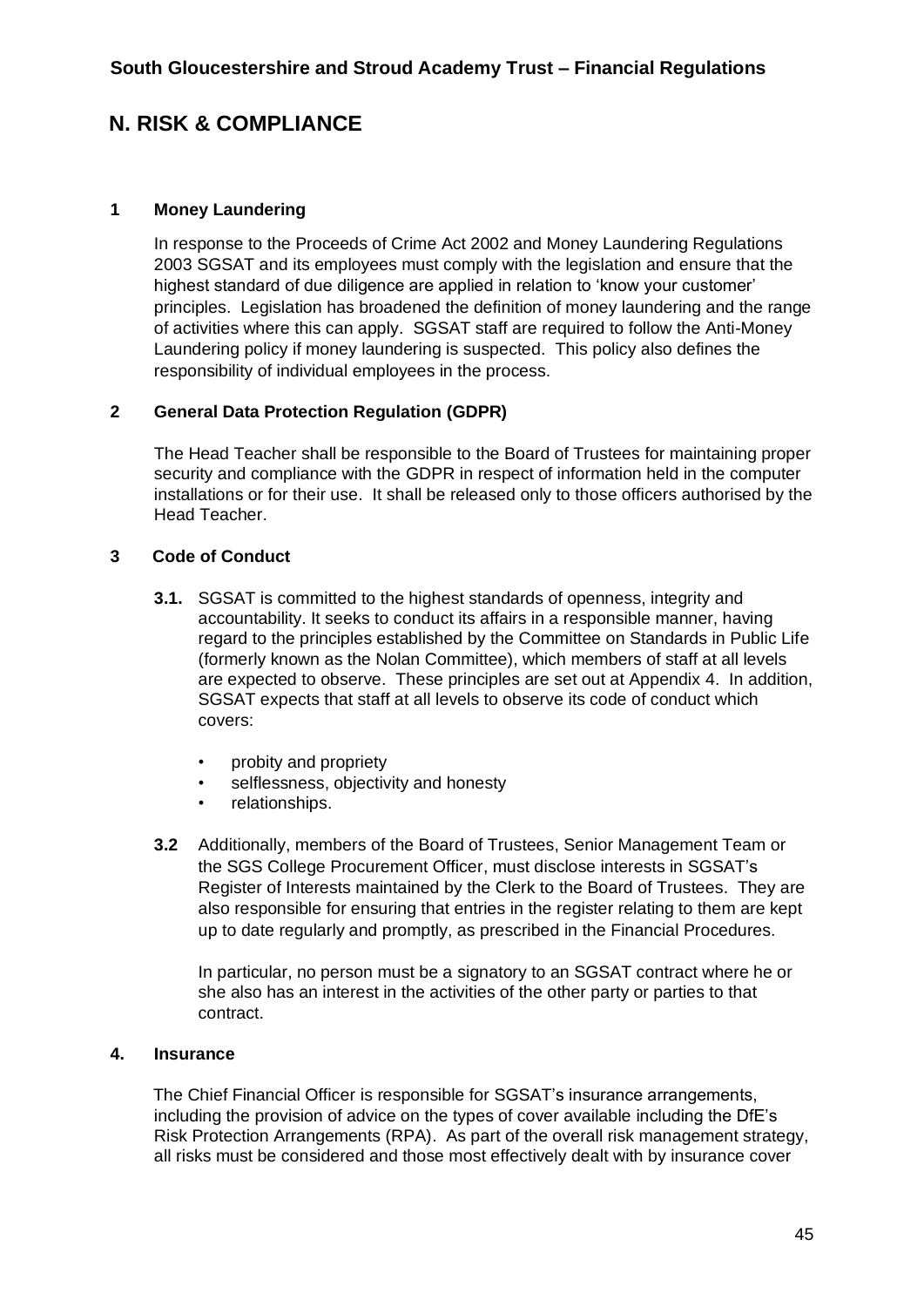must be identified. This is likely to include important potential liabilities and provide sufficient cover to meet any potential risk to all assets.

The SGS College Procurement Officer is responsible for effecting insurance cover as determined by the Trustees. They are therefore responsible for obtaining quotes, negotiating claims and maintaining the necessary records. The SGS College Procurement Officer must keep a register of all insurances affected by SGSAT and the property and risks covered. They must also deal with SGSAT's insurers and advisers about specific insurance problems.

Head Teachers must ensure that any agreements negotiated within their school with external bodies cover any legal liabilities to which SGSAT may be exposed. The SGS College Procurement Officer advice must be sought to ensure that this is the case. Head Teachers must give prompt notification to the SGS College Procurement Officer of any potential new risks and additional property and equipment that may require insurance and of any alterations affecting existing risks.

Head Teachers must advise the Chief Financial Officer immediately of any event that may give rise to an insurance claim. The Chief Financial Officer must notify SGSAT's insurers and, if appropriate, prepare a claim in conjunction with the Head Teachers for transmission to the insurers.

The School Caretaker or SGS College Site Co-ordinator is responsible for keeping suitable records of plant which is subject to inspection by an insurance company and must ensure that inspection is carried out in the periods prescribed.

All staff using their own vehicles on behalf of SGSAT must maintain appropriate insurance cover for business use.

#### **5. Risk Management**

- **5.1.** SGSAT acknowledges the risks inherent in its business, and is committed to managing those risks that pose a significant threat to the achievement of its business objectives and financial health. Detailed guidance on the level of risk considered to be acceptable/unacceptable by SGSAT is set out in a separate risk management policy/strategy.
- **5.2.** The Board of Trustees has overall responsibility for ensuring there is a risk management policy/strategy and a common approach to the management of risk throughout SGSAT through the development, implementation and embedding within the organisation of a formal, structured risk management process.
- **5.3.** In line with this policy, the Board of Trustees requires that the risk management policy/strategy and supporting procedures include:
	- the adoption of common terminology in relation to the definition of risk and risk management;
	- the establishment of Trust-wide criteria for the measurement of risk, linking the threats to their potential impact and the likelihood of their occurrence together with a sensitivity analysis;
	- a decision on the level of risk to be accepted, together with tolerance levels expressed in terms of measurable outcomes;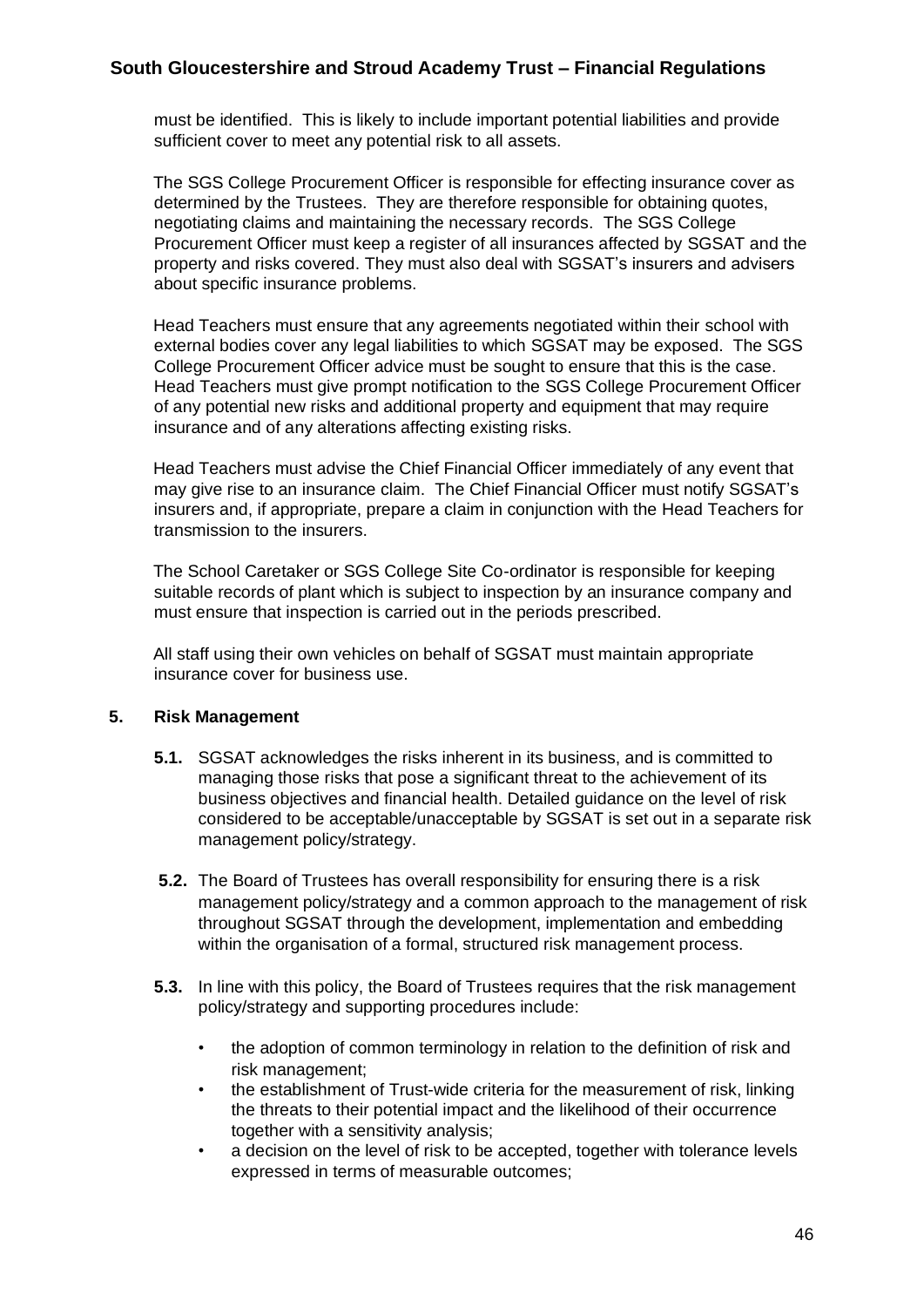- a decision on the level of risk to be covered by insurance;
- detailed regular review at school or Trust level to identify significant risks associated with the achievement of key objectives and other relevant areas;
- development of risk management and contingency plans for all significant risks, to include a designated 'risk owner' who is responsible and accountable for managing the risk in question;
- regular reporting to the Board of Trustees of all risks above established tolerance levels;
- an annual review of the implementation of risk management arrangements.

The strategy and procedures must be capable of independent verification.

**5.4.** Head Teachers must ensure that any agreements negotiated within their departments with external bodies cover any legal liabilities to which SGSAT may be exposed. The Chief Operations Officer – Commercial & Estates advice must be sought to ensure that this is the case.

# **6. Receiving Gifts or Hospitality**

It is an offence under the Bribery Act 2010 for members of staff to accept corruptly any gift or consideration as an inducement or reward for doing, or refraining from doing, anything in an official capacity or showing favour or disfavour to any person in an official capacity.

The test should be whether a fair minded member of the public, knowing all the facts, would see anything improper or suspicious in the receipt or offer of hospitality. All staff (howsoever engaged by SGSAT) are required to:

- refuse gifts, benefits, hospitality or sponsorship of any kind which might reasonable by seen to compromise their personal judgement or integrity;
- immediately declare and register gifts, hospitality or sponsorship worth £30 or more, whether the offer was refused or accepted;
- modest offers to pay some or all of the travel and accommodation costs related to attendance at events may be accepted and must be declared. Offers which go beyond most, or are of a type that SGSAT itself might not usually offer, need approval by the Chief Financial Officer, should only be accepted in exceptional circumstances, and must be declared. A clear reason should be recorded on SGSAT Gifts & Hospitality register as to why it was permissible to accept travel and accommodation of this type;
- offers of business class or first class travel and accommodation (including domestic travel) offers of foreign travel and accommodation;
- meals or refreshments of a value between £25 and £75 may be accepted and must be declared;
- meals or refreshments over a value of £75 should be refused unless (in exceptional circumstances) Line Manager approval is given. A clear reason should be recorded on SGSAT's register of interest as to why it was permissible to accept. A common sense approach should be applied to the valuing of meals and refreshments (using an actual amount, if known, or a reasonable estimate);
- not misuse or dishonestly abuse their position of trust or information acquired in the course of their normal duties, to further their private interests or the private interests of others;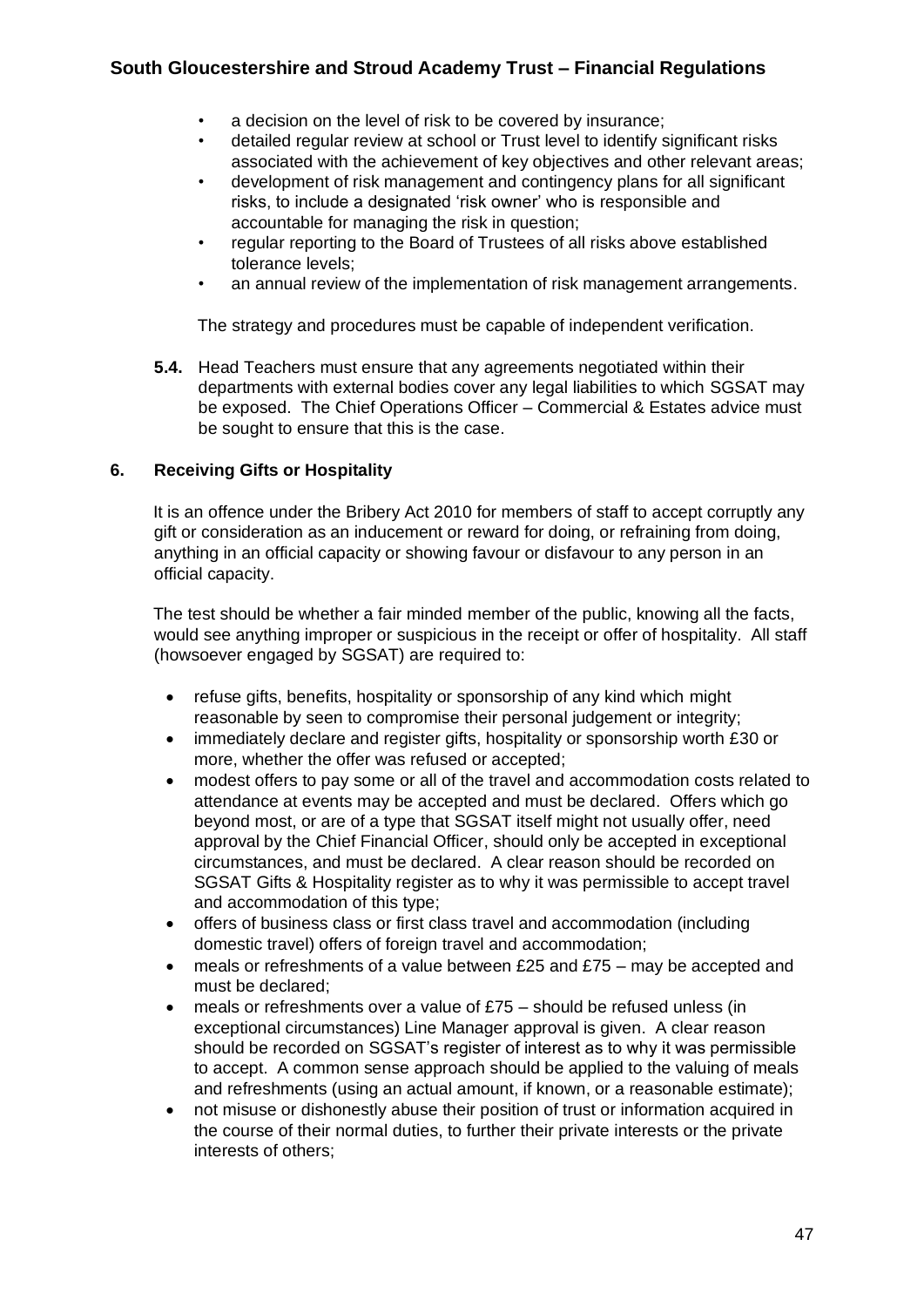- ensure that their professional registration (if applicable) and/or status are not used in the promotion of commercial products or services;
- beware of bias generated through sponsorship, where this might impinge on professional judgement and impartiality;
- neither agree to practice under any conditions which compromise professional independence or judgement, nor impose such conditions on other professionals;
- avoid any activities that might be construed as either offering or accepting any form or bribe, whether 'active' or 'passive' as described as Bribery;
- where gifts or hospitality are declined on the basis that they create a sense of obligation, the Chief Financial Officer must be notified.

The guiding principles to be followed by all members of staff must be:

- the conduct of individuals must not create suspicion of any conflict between their official duty and their private interest;
- the action of individuals acting in an official capacity must not give the impression (to any member of the public, to any organisation with whom they deal or to their colleagues) that they have been (or may have been) influenced by a benefit to show favour or disfavour to any person or organisation.

Thus, members of staff must not accept any gifts, rewards or hospitality (or have them given to members of their families) from any organisation or individual with whom they have contact in the course of their work that would cause them to reach a position whereby they might be, or might be deemed by others to have been, influenced in making a business decision as a consequence of accepting such hospitality. The frequency and scale of hospitality accepted must not be significantly greater than SGSAT would be likely to provide in return.

On no account should an employee accept secondary employment or a financial payment from any person, body or organisation, eg contractors, developers, consultants, with which SGSAT is involved. Gifts may only be accepted when they are low cost, functional items suitable for business use, rather than personal use, eg diaries, calendars, pens. Other gifts which may be sent to employees by outside contractors or organisation, should be returned officially with a suitable letter.

Normally, visits by employees to exhibitions, demonstrations, conferences, business meals, and social functions, in connection with their official duties shall be at SGSAT's expense.

Where hospitality, in the form of meals and drinks, is offered by a third party, this is normally only acceptable where it forms parts of, or immediately follows on from, normal business meetings/discussions held during the normal working day.

Where offers of hospitality are made, eg invitation to dinners, these should only be accepted if there is a clear and demonstrable benefit to SGSAT, and the hospitality would not expose SGSAT to criticism that the provider of the hospitality was achieving undue influence. Attendance must have the Chief Financial Officer's approval in advance, and will be recorded in the Gifts & Hospitality register.

Offers of hospitality in the form of purely social events and sporting occasions should on no account be accepted when these are from organisations with which SGSAT has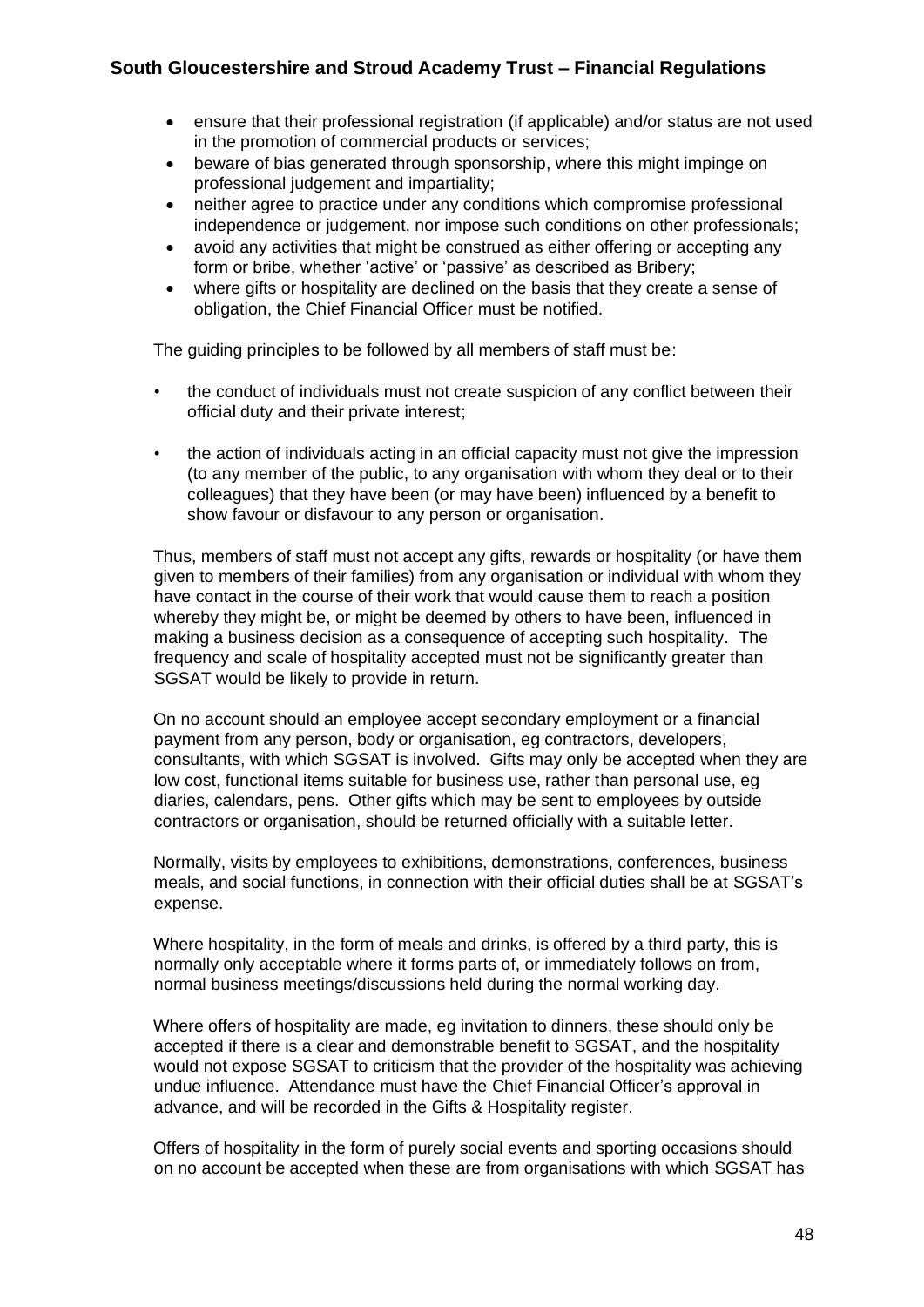commercial links. However, invitations to social events from non-commercial organisations with which SGSAT has a partnership arrangement will be acceptable, but must have the Chief Financial Officer's advance approval, and must be recorded in the Gifts & Hospitality register.

Regular social contact, eg drinks in a public house, with representatives of organisations, which supply, or hope to supply goods or services to SGSAT, must be avoided. Where such instances do occasionally take place, ie after late working, staff should ensure that they "pay their way" and that the other party does not meet the costs of such contact in full. For their own protection, employees should record such events in the Gifts & Hospitality Register.

When it is not easy to decide between what is and what is not acceptable in terms of gifts or hospitality, the offer must be declined or advice sought from the relevant Head Teacher or the Chief Financial Officer.

Guidance on acceptable hospitality is contained in the detailed Financial Procedures. For the protection of those involved, the Chief Financial Officer will maintain a register of gifts and hospitality received where the value is in excess of £30. Members of staff in receipt of such gifts or hospitality must notify the Chief Financial Officer promptly. The register will be reviewed annually by the Finance & Audit Committee.

#### **7. Fraud and Corruption**

It is the duty of all members of staff, management and the Board of Trustees to notify the Chief Financial Officer immediately whenever any matter arises which involves, or is thought to involve, irregularity, including fraud, corruption or any other impropriety.

The Chief Financial Officer must immediately invoke the Fraud Response Plan, which incorporates the following key elements:

- he or she must notify the Chief Executive Officer & Accounting Officer and the Finance & Audit Committee (through its Chair) of the suspected irregularity and must take such steps as he or she considers necessary by way of investigation and report;
- the Chief Executive Officer & Accounting Officer must inform the police if a criminal offence is suspected of having been committed;
- any significant cases of fraud or irregularity must be reported to the Designated Funding Body in accordance with their requirements as set out in the Joint Audit Code of Practice;
- the Finance & Audit Committee must commission such investigation as may be necessary of the suspected irregularity, by the internal audit service or others, as appropriate;
- the internal audit service, or others commissioned to carry out an investigation, must prepare a report for the Audit Committee on the suspected irregularity. Such report must include advice on preventative measures.
- If the suspected fraud is thought to involve the Chief Financial Officer and/or the Chief Executive Officer & Accounting Officer and/or the Head Teacher the member of staff must notify the Chair of the Finance & Audit Committee direct of their concerns regarding irregularities.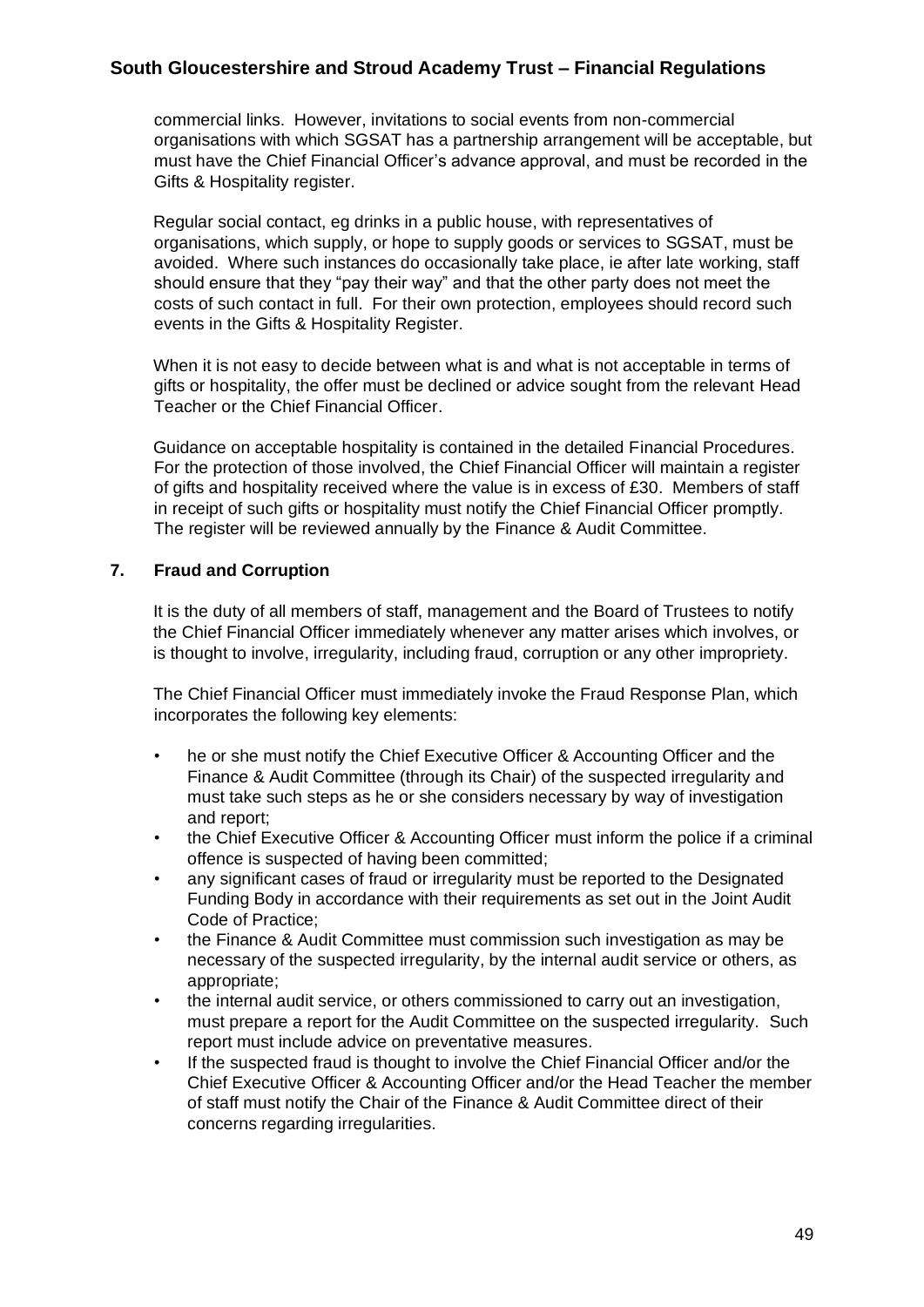It is the responsibility of the Head Teachers to ensure that all staff complete the Anti-Fraud and Anti-Bribery training annually that is available on the SGSAT Sharepoint.

#### **8. Cybercrime**

8.1 SGSAT is aware of the risk of cybercrime and thus is reflected appropriately in the SGSAT Risk Registers, proportionate controls are put in place, including regular cybercrime penetration testing, and appropriate action is taken should a cyber security incident occur.

8.2 SGSAT supports the National Crime Agency's recommendation not to encourage, endorse, or condone the payment of ransom demands. Payment of ransoms has no guarantee of restoring access or services and is likely to result in repeat incidents.

**8.3** SGSAT must obtain permission from ESFA to pay any cyber ransom demands.

#### **9. Bribery**

**9.1.**Under the Bribery Act 2010, which came into force in July 2011 and which replaces the Prevention of Corruption Act 1906, it is an offence for members of staff to accept corruptly any gift or consideration as an inducement or reward for doing, or refraining from doing, anything in an official capacity or showing favour or disfavour to any person in an official capacity.

SGSAT prohibits staff and Trust members from offering, giving, soliciting or accepting any bribe. The bribe might include cash, a gift or other inducement, to or from any person or organisation, wherever they are situated and irrespective of whether or not they are a public official/body or private person or company, by any individual governor, employee, agent or other person or body acting on SGSAT's behalf. The bribe might be made in order to:

- Gain any commercial, contractual or regulatory advantage for SGSAT in a way which is unethical;
- Gain any personal advantage, pecuniary, or otherwise, for the individual or anyone connected with the individual.
- **9.2** This regulation is not intended to prohibit appropriate corporate entertainment and/or hospitality undertaken in connection with SGSAT's business activities, provided the activity is customary under the circumstances, is proportionate, and is properly recorded/disclosed to SGSAT in accordance with its procedures – all such activities being reported to the Chief Financial Officer for all staff, and the Clerk to the Board of Trustees in the case of Corporation members.
- **9.3** Staff and Trustees members are requested to remain vigilant in preventing, detecting and reporting bribery. Staff and Trustees are expected to report any concerns regarding any suspected bribery in accordance with SGSAT's procedures.

#### **10. Whistleblowing**

**10.1.** Whistleblowing in the context of the Public Interest Disclosure Act 1998 is the disclosure by an employee (or other party) about malpractice in the workplace. A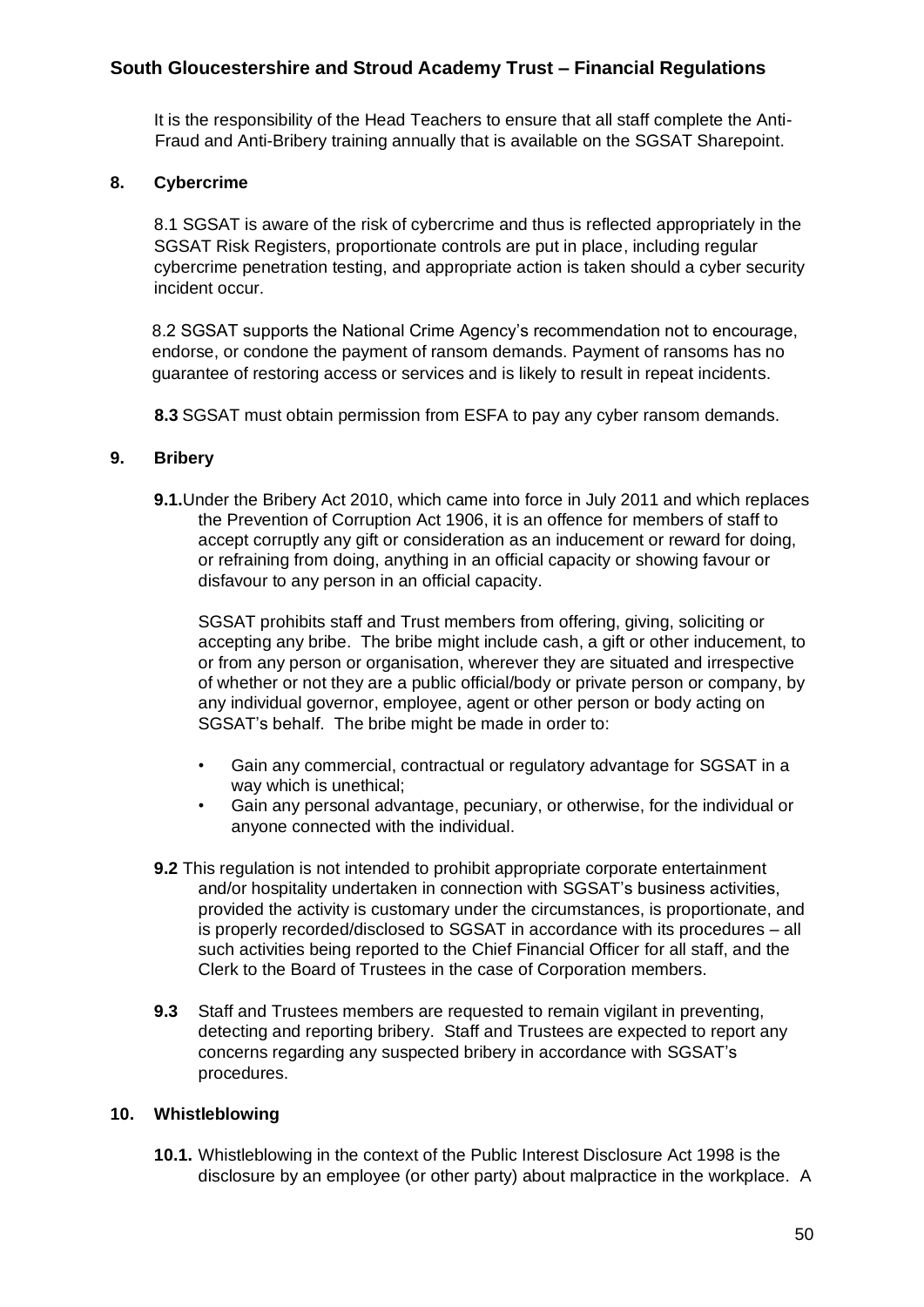whistle-blower can blow the whistle about crime, civil offences (including negligence, breach of contract), miscarriage of justice, danger to health and safety or the environment and the cover-up of any of these. It does not matter whether or not the information is confidential and the whistleblowing can extend to malpractice occurring in the UK and any other country or territory.

- **10.2.** Normally, any concern that a member of staff has about a workplace matter at SGSAT should be raised with his or her immediate line manager or head of department. However, SGSAT recognises that the seriousness or sensitivity of some issues, together with the identity of the person the member of staff thinks may be involved, may make this difficult or impossible.
- **10.3.** A member of staff may, therefore, make the disclosure to one of the staff designated for this purpose, for example the Clerk to the Board of Trustees. If the member of staff does not wish to raise the matter with this person, or with the Chief Executive Officer & Accounting Officer, Head Teacher or the Chair to the Board of Trustees, it may be raised with the Chair of the Finance & Audit Committee.
- **10.4.** The full procedure for whistleblowing is set out in SGSAT's whistleblowing policy, which is available through the SGS College Human Resources Department.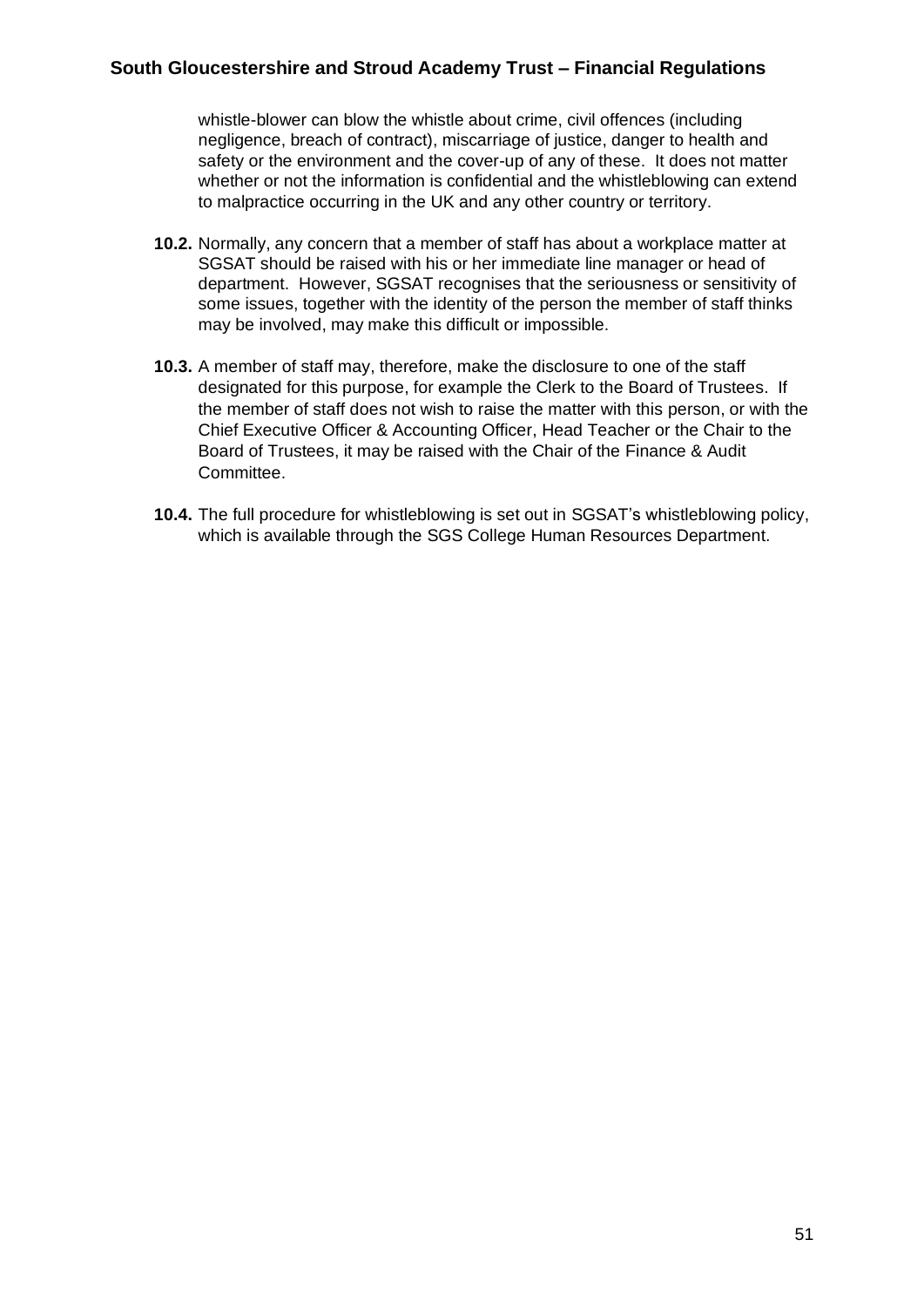# **APPENDIX 1: SUMMARY OF FINANCIAL LIMITS**

# **Approval of purchase orders** *(see schematics in Appendix 1.1)*

(applicable to goods and services)

| <b>Description</b> | <b>Requirement</b>                                                                  | <b>SGSAT</b>                                                                                                   |
|--------------------|-------------------------------------------------------------------------------------|----------------------------------------------------------------------------------------------------------------|
| Up to £5,000       | Use of Registered suppliers<br>recommended (ie being a registered<br>eBis supplier) | <b>Head Teacher</b>                                                                                            |
| £5,001 $-$ £20,000 | A minimum of three written/email<br>quotations                                      | Head Teacher and<br><b>Finance Business</b><br>Partner                                                         |
| £20,001 - £40,000  | A minimum of three written/email<br>quotations                                      | Head Teacher and<br>Director of Finance or<br><b>Chief Financial Officer</b><br>and Chief Executive<br>Officer |
| >E40,001           | Formal Tendering procedures                                                         | SGSAT Board of<br><b>Trustees (via Finance</b><br>and Audit Committee)                                         |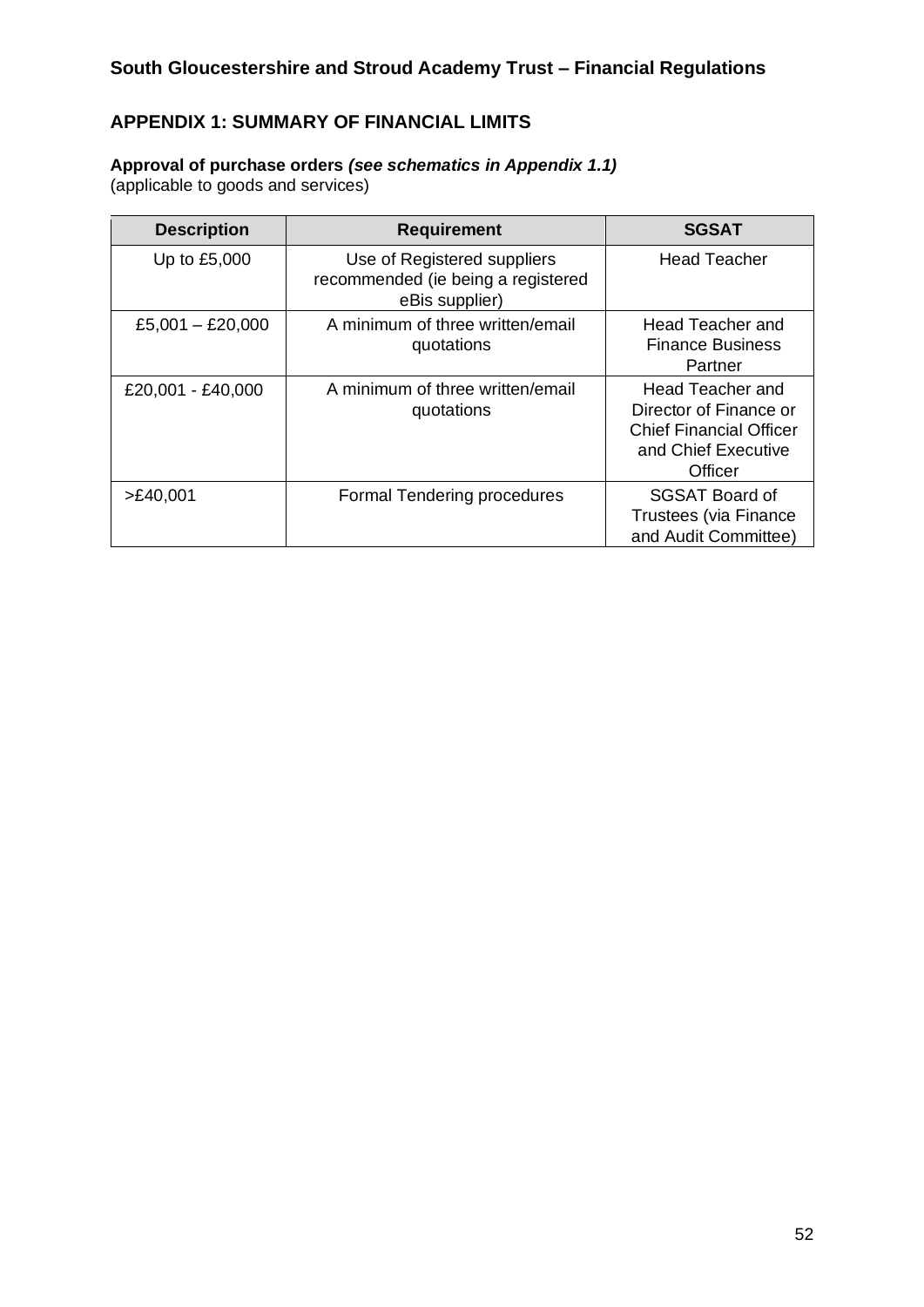# **Approval of payments**

All cheques, bank transfers and BACS listings must be signed in accordance with the bank mandate in force at the time. Group A (Senior Management Team) and Group B signatories are as defined in SGSAT's current bank mandate. Any staff fulfilling the below mentioned roles are required to be registered on the bank mandate as approved signatories.

| <b>Description</b>                                            | Approval                                                                                                                                                         |  |
|---------------------------------------------------------------|------------------------------------------------------------------------------------------------------------------------------------------------------------------|--|
| Up to £1,999                                                  | Any Group A or Group B signatory                                                                                                                                 |  |
| £2,000 to £9,999                                              | Two signatories; one from Group A and Group B                                                                                                                    |  |
| £10,000 to £99,999                                            | Two signatories from Group A and Group B; one must be either the<br>Chief Financial Officer, the SGSAT Director of Finance or the SGS<br>College Head of Finance |  |
| > £100,000                                                    | Two Group A signatories; one must be either the Chief Financial<br>Officer or the SGSAT Director of Finance                                                      |  |
| Signatory for ESFA<br>grant claims and<br><b>ESFA</b> returns | Chief Financial Officer, CEO & Accounting Officer and Director of<br>Finance                                                                                     |  |

Group A Chief Executive Officer Chief Group Services Officer Chief Financial Officer SGSAT Director of Finance SGS College Head of Finance

Group B

SGS College Finance Operations Manager SGS College Finance Business Partner SGSAT Finance Business Partner

# **Petty Cash**

| <b>Description</b>      | Approval                                                                   |
|-------------------------|----------------------------------------------------------------------------|
| Approval of claims <£50 | <b>Budget Holder</b>                                                       |
| Approval of claims >£50 | Budget Holder and Director of Finance or<br><b>Chief Financial Officer</b> |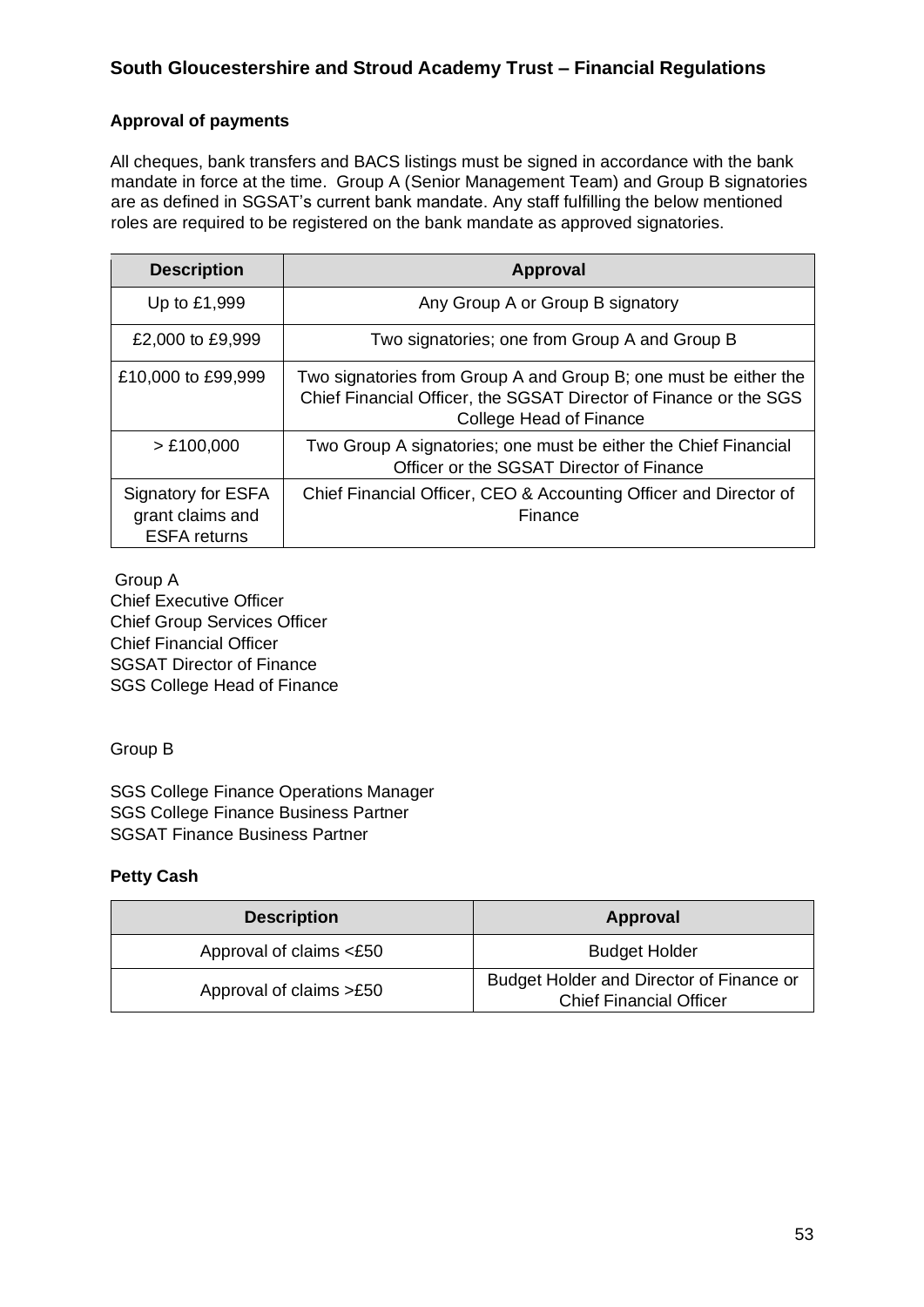# **Changes to approved budget**

| <b>Description</b>                                                            | Approval                                        |
|-------------------------------------------------------------------------------|-------------------------------------------------|
| Approval of annual budget for onward<br>submission to SGSAT Board of Trustees | <b>Head Teacher and Chief Financial Officer</b> |
| Authorisation of annual budget                                                | <b>SGSAT Board of Trustees</b>                  |

# **Writing off of Bad Debt and Disposal of Assets**

| <b>Item</b>           | <b>Description</b>                                                         | Approval                                                                             |
|-----------------------|----------------------------------------------------------------------------|--------------------------------------------------------------------------------------|
| Write off of Bad Debt | $<$ £250                                                                   | <b>Budget Holder</b>                                                                 |
| Write off of Bad Debt | >£250                                                                      | <b>Budget Holder and Director of</b><br><b>Finance or Chief Financial</b><br>Officer |
| Disposal of Assets    | $<$ £1,000                                                                 | Director of Finance                                                                  |
|                       | $>E1,000$ where not<br>subject to a capital<br>grant payment               | <b>SGSAT Board of Trustees</b>                                                       |
|                       | Any asset for which<br>a capital grant in<br>excess of £20,000<br>was paid | DfE                                                                                  |

| Novel, contentious and<br>repercussive See footnote                            | Novel, contentious and<br>repercussive transactions | <b>ESFA agreement required</b>                             |
|--------------------------------------------------------------------------------|-----------------------------------------------------|------------------------------------------------------------|
| Leasing                                                                        | Taking up a finance lease                           | <b>ESFA agreement required</b>                             |
|                                                                                | Taking up a leasehold on<br>land and buildings      | <b>ESFA</b> agreement if lease<br>term seven years or more |
|                                                                                | Taking up any other lease                           | Trust has full discretion                                  |
|                                                                                | Granting a lease on land<br>and buildings           | <b>ESFA</b> agreement required                             |
| If any of the below are<br>applicable then the ESFA<br>approval must be sought | Staff severance and<br>compensation                 | ESFA agreement required if<br>£50,000 or more (gross)      |
| prior to committing any<br>expenditure:Special<br>Payments                     | Ex gratia payments                                  | <b>ESFA agreement required</b>                             |
| Write-offs and liabilities<br>(subject to £250,000 ceiling)                    | Writing off debts and losses                        | ESFA consent required if<br>exceeds:                       |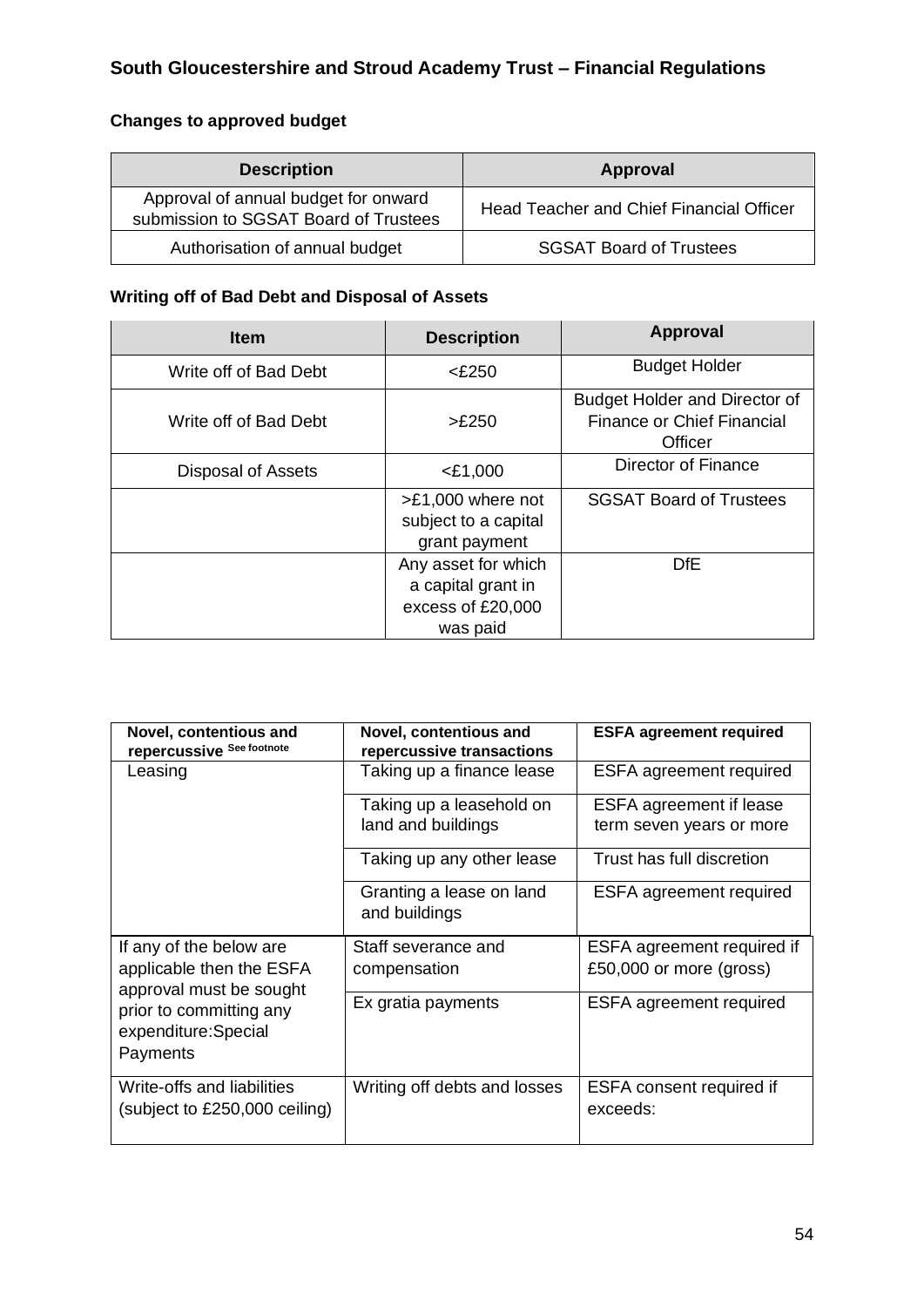|                                                     | Entering into guarantees,<br>indemnities or letters of<br>comfort | 1% of annual income<br>$\bullet$<br>or £45,000<br>individually; or<br>2.5% or 5% of<br>annual income<br>cumulatively |
|-----------------------------------------------------|-------------------------------------------------------------------|----------------------------------------------------------------------------------------------------------------------|
| Acquisition and disposal of<br>fixed assets         | Acquiring freehold<br>land/buildings                              | ESFA agreement required                                                                                              |
|                                                     | Disposing of a freehold on<br>land/buildings                      | <b>ESFA</b> agreement required                                                                                       |
|                                                     | Disposing of heritage assets                                      | <b>ESFA agreement required</b>                                                                                       |
|                                                     | Other disposals                                                   | Trust has full discretion                                                                                            |
| Novel, contentious and<br>repercussive See footnote | Novel, contentious and<br>repercussive transactions               | ESFA agreement required                                                                                              |
| Leasing                                             | Taking up a finance lease                                         | <b>ESFA</b> agreement required                                                                                       |
|                                                     | Taking up a leasehold on<br>land and buildings                    | <b>ESFA agreement if lease</b><br>term seven years or more                                                           |
|                                                     | Taking up any other lease                                         | Trust has full discretion                                                                                            |
| <b>GAG</b>                                          | GAG carry forward                                                 | No limit if Trust is eligible                                                                                        |
|                                                     | Pooling by MATs                                                   | No limit (except PFI) if trust<br>is eligible                                                                        |
| Borrowing                                           | Loan, overdraft                                                   | <b>ESFA</b> agreement required                                                                                       |
|                                                     | <b>Credit Cards (for business</b><br>use)                         | Trust has full discretion<br>provided charges not<br>incurred                                                        |
| <b>Related Party Transactions</b>                   | Supplies to the trust from<br>related parties                     | <b>ESFA</b> agreement required<br>over £20,000                                                                       |

#### Footnote:

Novel transactions are those of which the academy trust has no experience, or are outside its range of normal business.

Contentious transactions are those that might cause criticism of the trust by Parliament, the public or the media.

Repercussive transactions are those likely to cause pressure on other trusts to take a similar approach and hence have wider financial implications.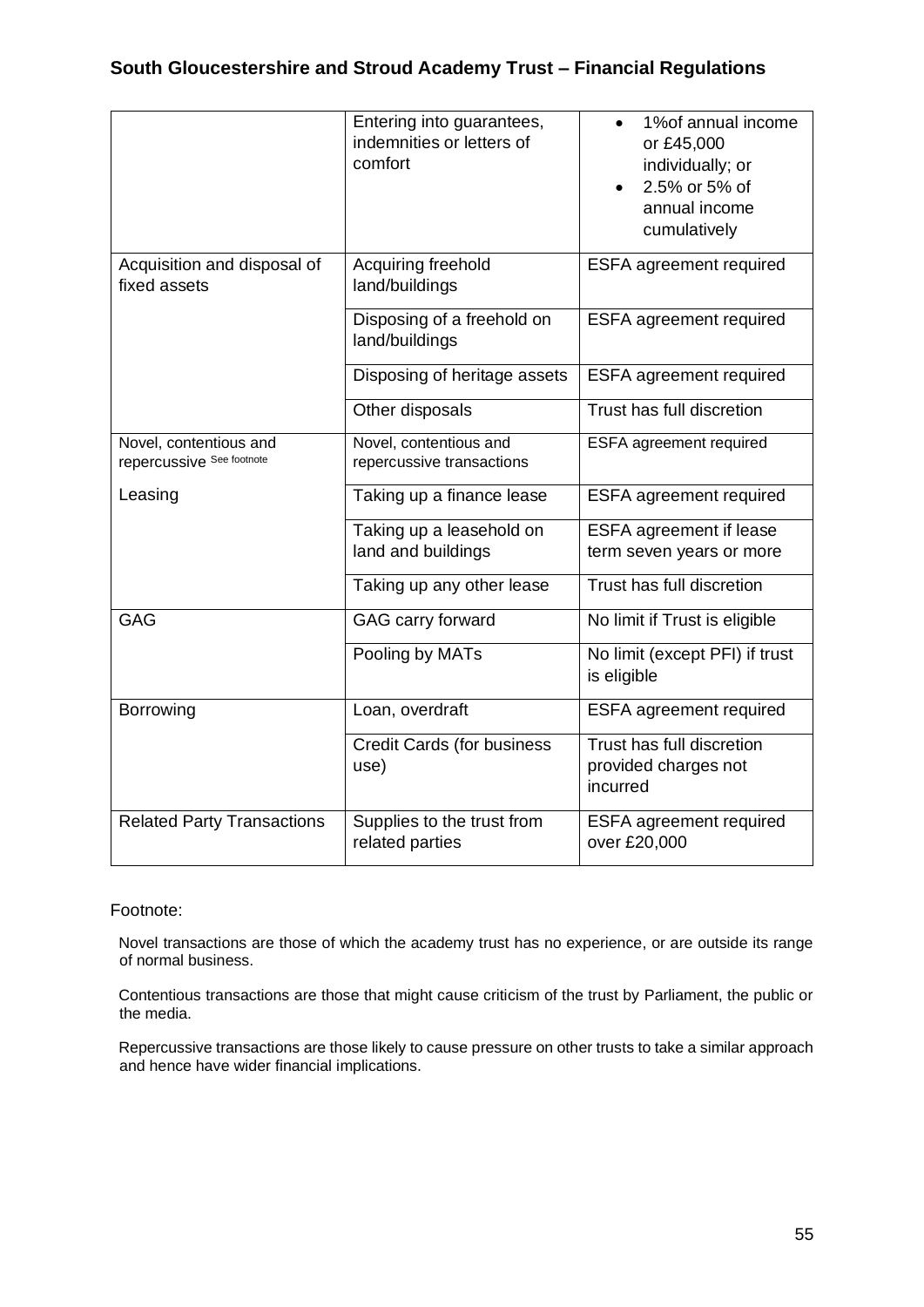# **APPENDIX 1.1 - PROCUREMENT PROCESS**



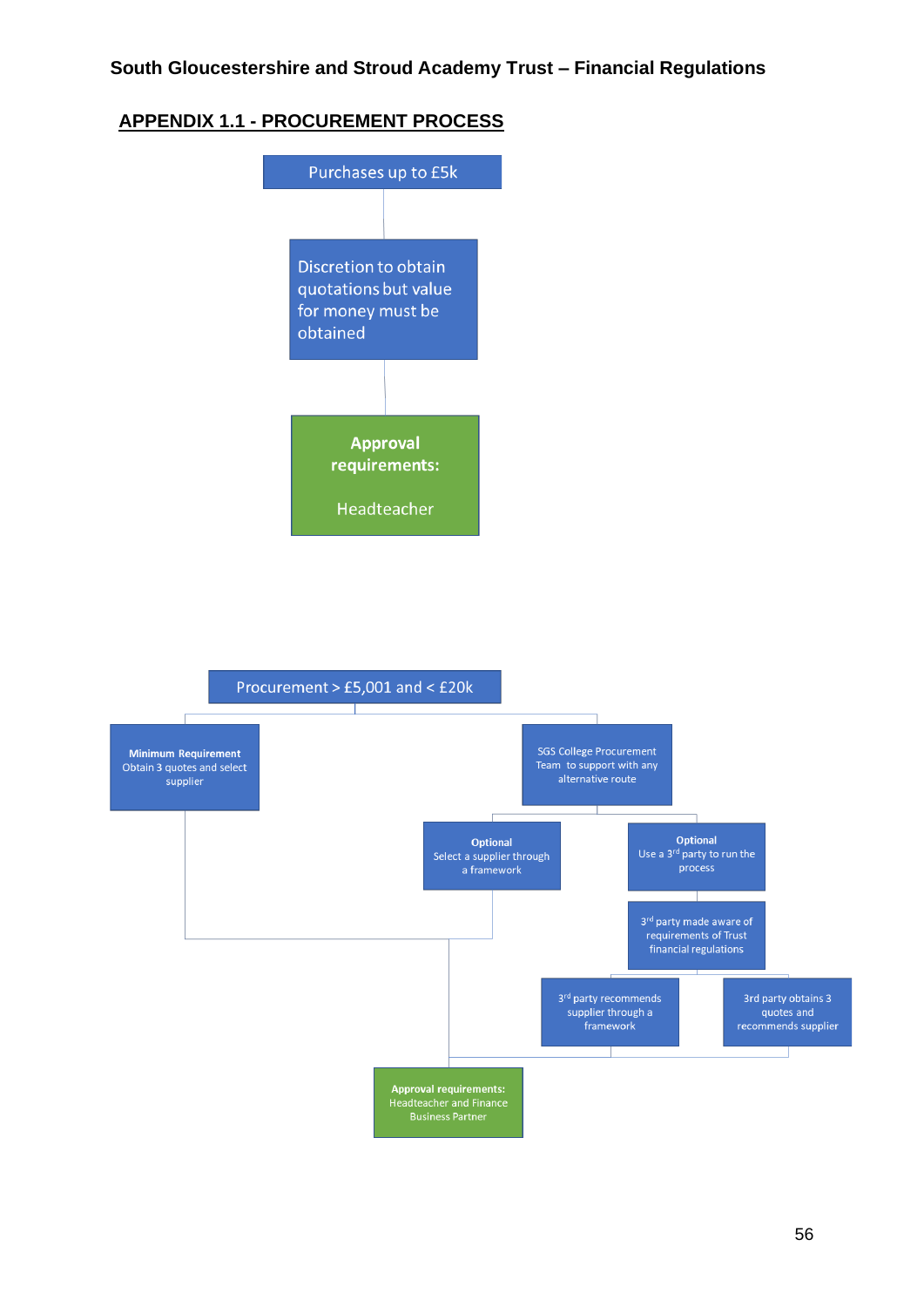

57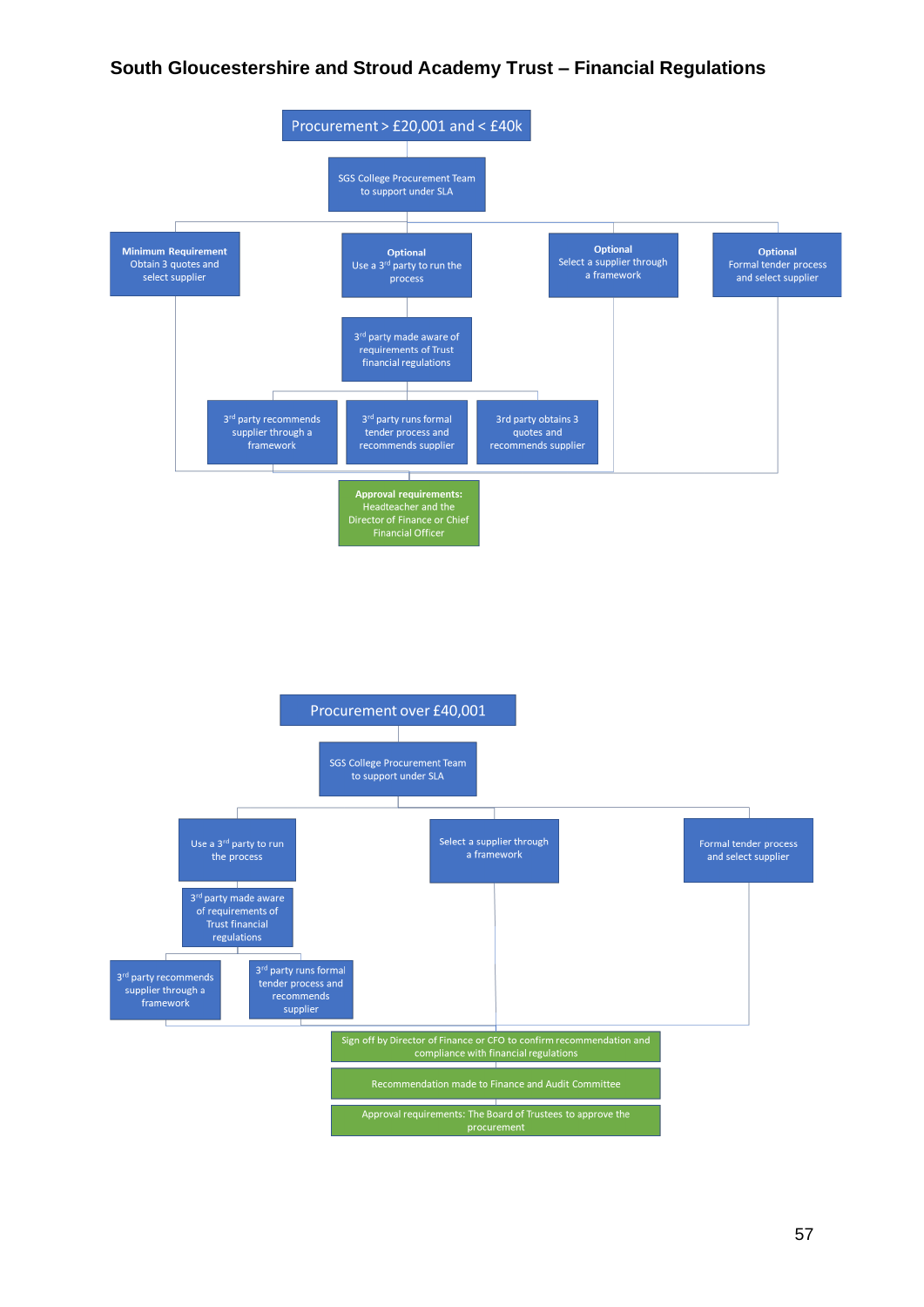# **APPENDIX 2: ITEMS EXEMPT FROM FINANCIAL REGULATIONS**

# **ITEMS NOT REQUIRING A SYSTEM GENERATED PURCHASE ORDER**

| <b>Category</b>  | <b>Description</b>           |
|------------------|------------------------------|
| Photocopying     | Photocopying                 |
| Exam fees        | Exam fees (excluding resits) |
| HR               | Requests for doctor's report |
| Postage          | Postage                      |
| Rates            | Rates                        |
| <b>Utilities</b> | <b>Phone lines</b>           |
| <b>Utilities</b> | Mobile phones                |
| <b>Utilities</b> | Electricity                  |
| Utilities        | Gas                          |
| Utilities        | Water and sewerage           |

# **ITEMS WHERE PURCHASE ORDER CAN BE RAISED AFTER SUPPLIER HAS INVOICED**

| Category                     | <b>Description</b>                               |
|------------------------------|--------------------------------------------------|
| Catering                     | Hospitality/ meal tickets/tokens                 |
| <b>DBS</b>                   | Police checks                                    |
| <b>Agency Staff</b>          | <b>Temporary Cover Staff</b>                     |
| <b>Minibus Running Costs</b> | <b>Fuel Only</b>                                 |
| <b>Excluded Students</b>     | <b>Council Charge for Permanent</b><br>Exclusion |
| <b>Alarm Call Outs</b>       | <b>Security Call Out</b>                         |

# **ITEMS NOT REQUIRING THREE QUOTATIONS**

| Category                 | <b>Description</b>                               |
|--------------------------|--------------------------------------------------|
| <b>Travel Agents</b>     | <b>Overseas Educational Study Visits</b>         |
| <b>ESFA/DFE</b>          | <b>VAT Reimbursement</b>                         |
| SLA                      | Goods/Services provided under a<br>SLA.          |
| <b>Excluded Students</b> | <b>Council Charge for Permanent</b><br>Exclusion |
| Exam Fees                | Determined by Exam Board                         |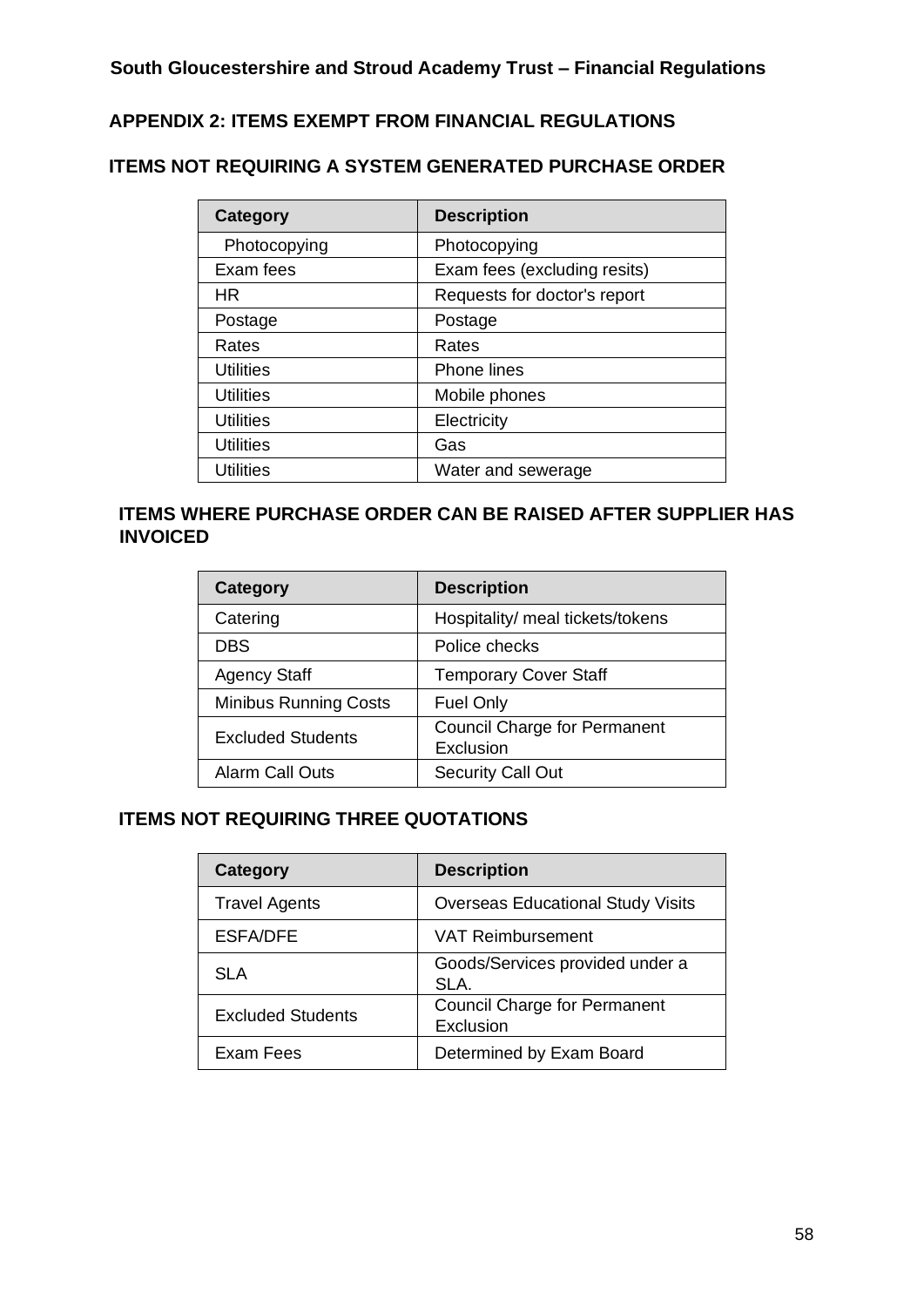# **ITEMS NOT REQUIRING BOARD OF TRUSTEE APPROVAL**

| Category           | <b>Description</b>                                                                                    |
|--------------------|-------------------------------------------------------------------------------------------------------|
| Spend over £20,000 | Educational Study Visits (To be approved<br>by the Chief Financial Officer or Director of<br>Finance) |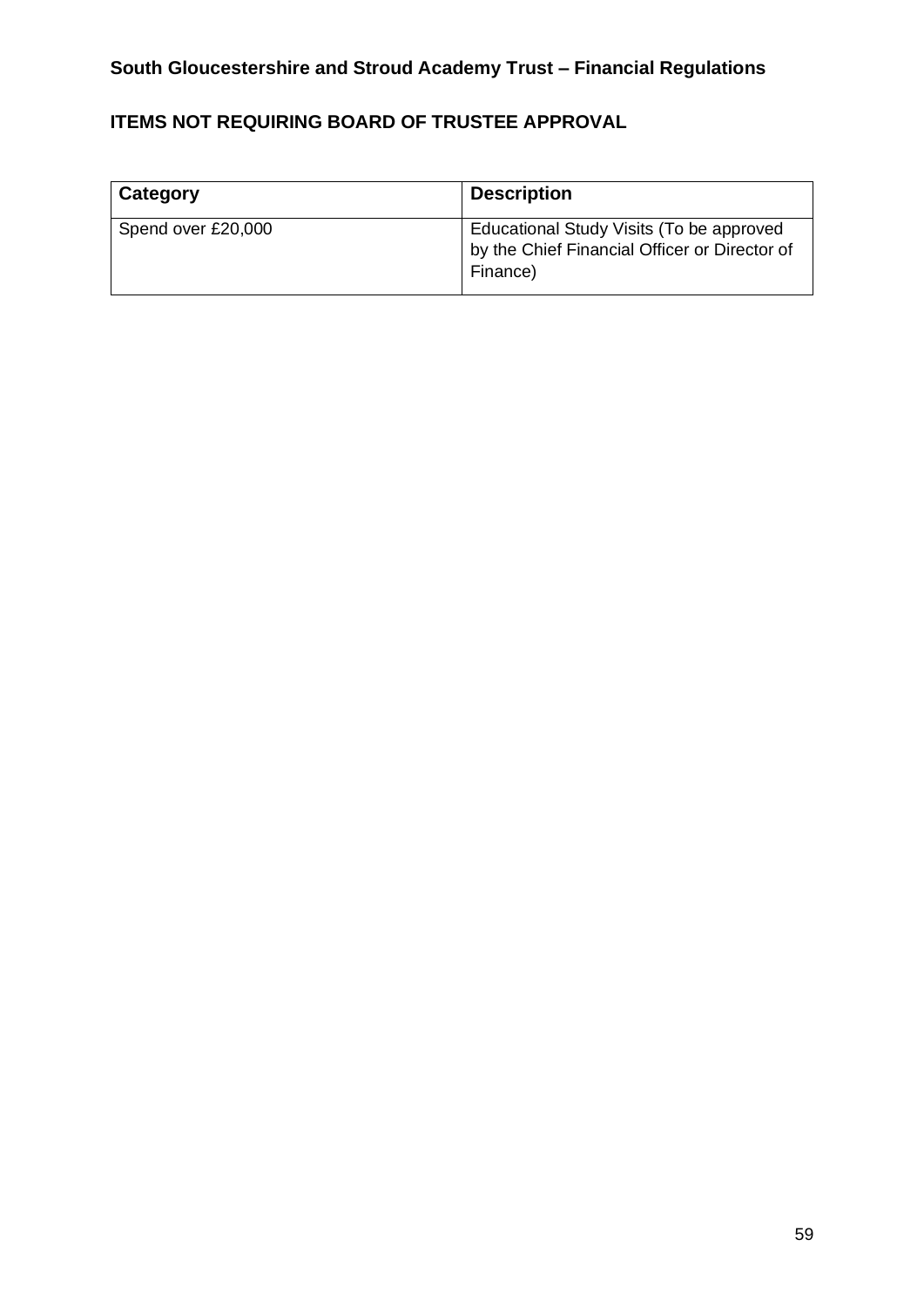# **APPENDIX 3: SUMMARY OF PROTOCOLS FOR PROPOSED MAJOR DEVELOPMENTS & ASSOCIATED CAPITAL EXPENDITURE**

The proposal must be supported by a business plan for three years which sets out:

- a demonstration of the proposal's consistency with the Strategic Plan approved by the Board of Trustees and with SGSAT's powers under current legislation
- details of the market need and the assumptions (based on reference data) of the level of business available
- details of the business and what product or service will be delivered
- an outline plan for promoting the business to the identified market and achieving planned levels of business
- details of the staff required to deliver, promote and manage the business, together with any re-skilling or recruitment issues
- details of any premises and other resources required
- a financial evaluation of the proposal together with its impact on revenue and surplus, plus advice on the impact of possible alternative plans and sensitivity analyses in respect of key assumptions
- contingency plans for managing adverse sensitivities
- consideration of taxation and other legislative or regulatory issues
- a three-year financial forecast for the proposal including a monthly cash flow forecast and details of the impact on SGSAT's cash flow forecast for the financial years in question.

Where the development includes capital expenditure, the proposal must be supported by:

- An initial budget for the project including a breakdown of costs (professional fees, VAT and funding sources).
- A financial evaluation of the plans together with their impact on revenue plus advice on the impact of alternative plans.
- An investment appraisal in an approved format which complies with the relevant DfE guidance on option and investment appraisal.
- A demonstration of compliance with normal tendering procedures.
- A cash flow forecast.